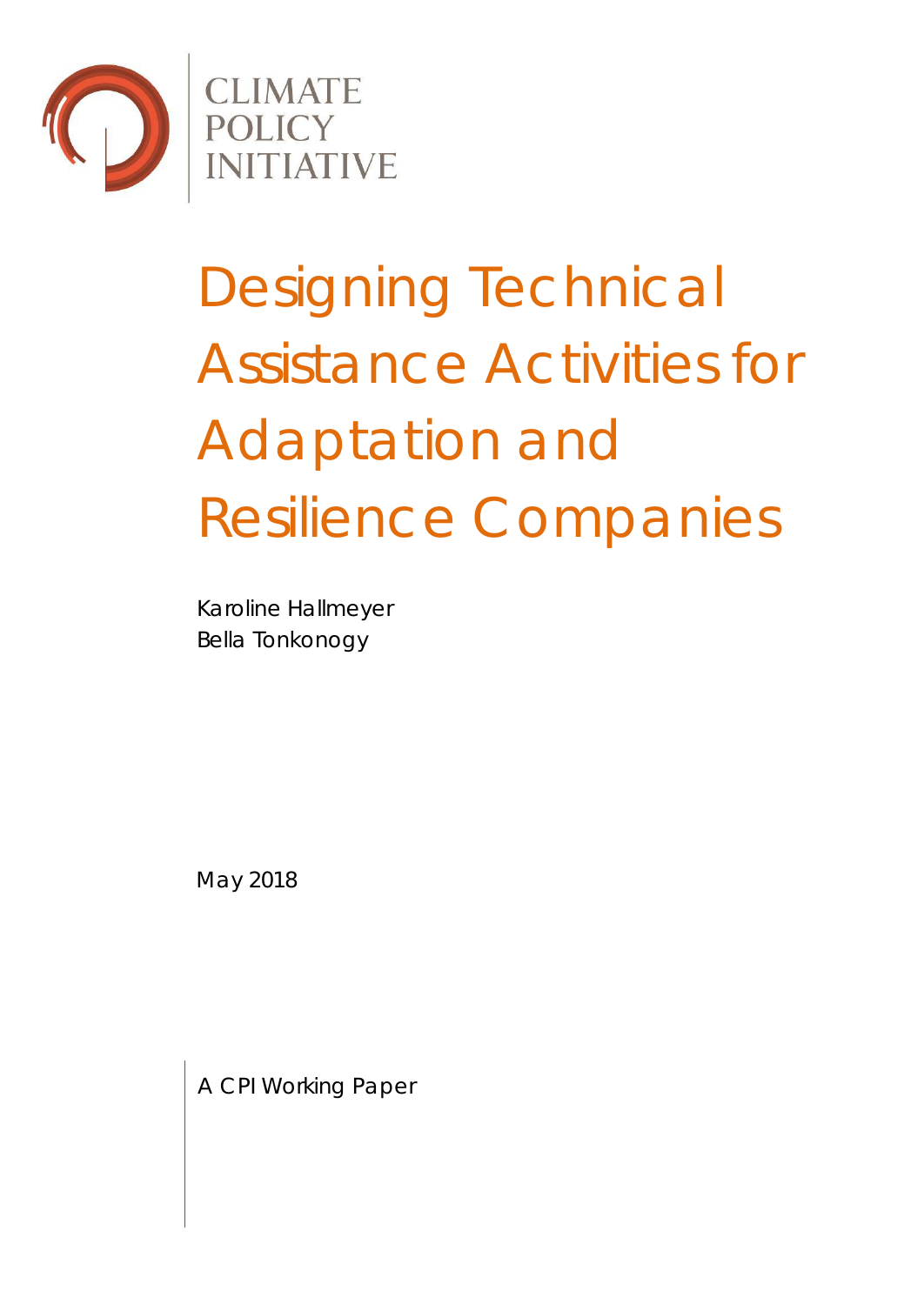### Acknowledgements

We would like to thank Evan Gold, Frederic Fox, and Scott A. Bernhard from Planalytics, John Bevington from JBA Consulting, Natasha Barantseva and Jaime Ramirez from Grassroots Business Fund, and Francoise Destais, Martin Cremer, and Ghita Hannane from Seed Capital Assistance Facility for their cooperation and valuable inputs to case studies.

We would also like to acknowledge Rasmus Laurensen (EIB), James McMahon (The Climate Service), Serina Ng (DFID), Meredith Ryder-Rude (U.S. State Department), Ferdinand Seibert (Zurich), Ash Sharma (NAMA-Facility), Vladimir Stenek (IFC), Chiara Trabacchi (IDB), and Dickie Whitaker (OASIS) for their participation in a virtual workshop. Special thanks to Climate-KIC for funding this project and Julie Calkins for her feedback.

We acknowledge CPI staff members Maggie Young and Gireesh Shrimali for their editorial and analytic contributions to this study. Finally, we acknowledge the proponents of CRAFT, Jay Koh and Sanjay Wagle of the Lightsmith Group, for their feedback and shaping of this report.

| <b>Descriptors</b>         |                                                          |                                          |  |
|----------------------------|----------------------------------------------------------|------------------------------------------|--|
| Sector                     | Adaptation & resilience                                  |                                          |  |
| Region                     | Developing economies                                     |                                          |  |
| Keywords                   | Adaptation, resilience, climate finance, analytics, data |                                          |  |
| <b>Related CPI Reports</b> | <b>CRAFT Instrument Analysis</b>                         |                                          |  |
|                            | <b>Oasis Instrument Analysis</b>                         |                                          |  |
| Contact                    | Karoline Hallmeyer                                       | Karoline.hallmeyer@cpiclimatefinance.org |  |
|                            | Bella Tonkonogy                                          | Bella.tonkonogy@cpiclimatefinance.org    |  |
|                            |                                                          |                                          |  |

### About CPI

With deep expertise in policy and finance, CPI works to improve the most important energy and land use practices around the world. Our mission is to help governments, businesses, and financial institutions drive growth while addressing climate risk. CPI works in places that provide the most potential for policy impact including Brazil, Europe, India, Indonesia, and the United States.

Copyright © 2018 Climate Policy Initiative www.climatepolicyinitiative.org

All rights reserved. CPI welcomes the use of its material for noncommercial purposes, such as policy discussions or educational activities, under a Creative Commons Attribution-NonCommercial-ShareAlike 3.0 Unported License. For commercial use, please contact admin@cpisf.org.

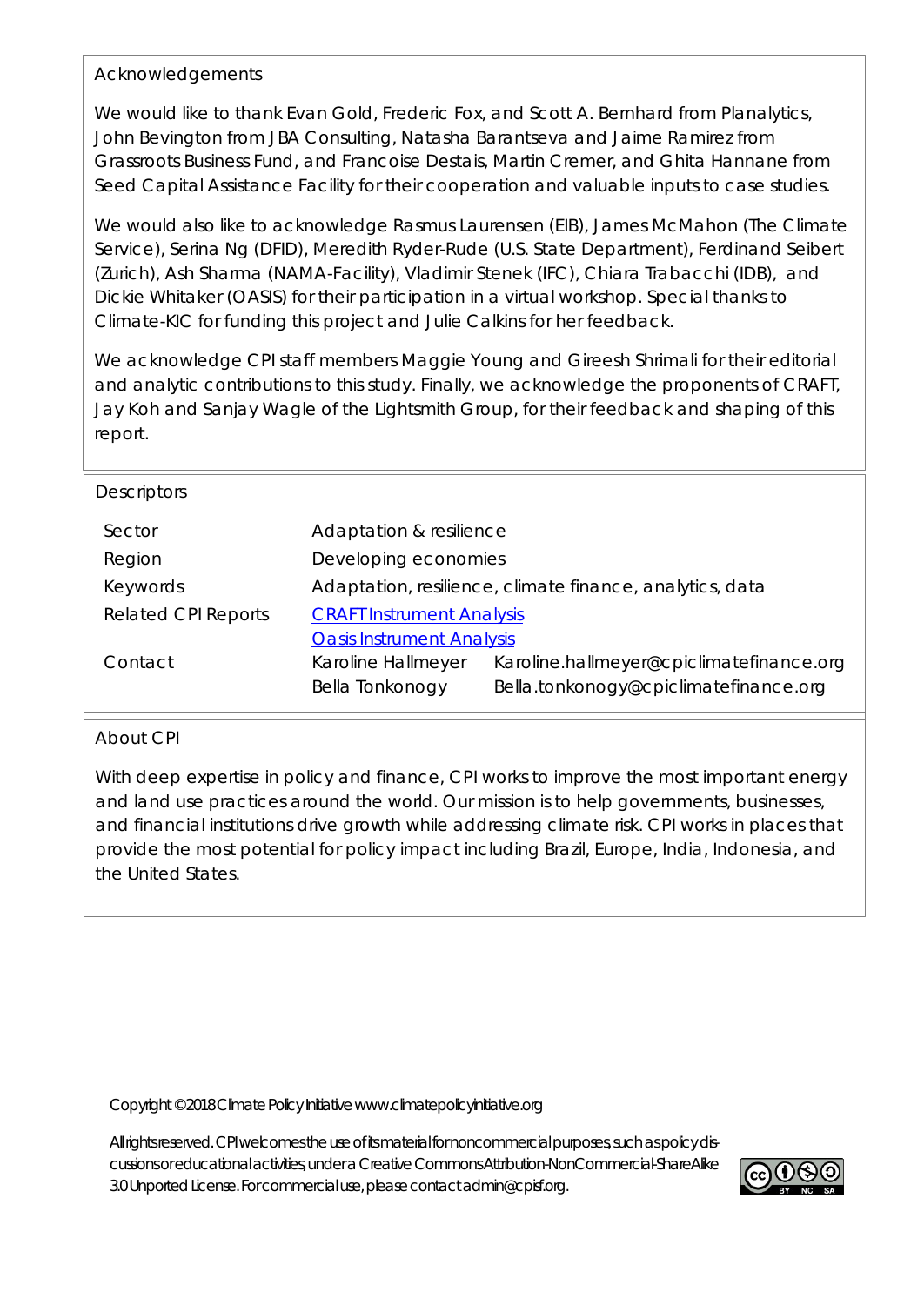### **Executive Summary**

There is a significant market opportunity for adaptation and resilience companies to help investors, companies, and government agencies to measure and manage their risks from climate change, including in developing countries. Global financial and economic losses from climate change reached USD 1.5 trillion between 2003 and 2013, USD 550 billion of this in developing countries. However, while companies that can help serve this market exist, they are not operating at the scale necessary to meet the needs.

**This report focuses on understanding what would be needed for adaptation and resilience companies to expand in developing countries, specifically analytics, or intelligence, companies.** Analytics companies help clients measure their potential impacts from climate change and identify measures to reduce them.

Companies in the adaptation and resilience sector face a set of barriers to expand in developing countries. These barriers can be grouped into:

- 1) **Context barriers define the overall investment and business environment.** These include lacking policy, institutional, and market environment, as well as missing human capital and value chains.
- 2) **Business model barriers define the pace of consumer uptake of a new service or technology** due to unclear value add of the technology, high costs, or missing technical capacity on the demand side to implement the technology.
- 3) **Internal business capacity barriers define the internal capabilities of the business to successfully operate in a sector or geography** and include, among others, financial and business management skills.

**Technical assistance (TA) facilities can help address some of these barriers.** These facilities are typically linked to investment vehicles, such as venture capital and private equity funds. They undertake targeted activities that would not otherwise be undertaken by fund managers to help unlock further investment on the ground.

We conducted two case studies to explore the above barriers on a company level, focusing on JBA Consulting, a company that offers flood risk management services, and Planalytics, a company that identifies, analyzes and applies weather intelligence to company decision-making. We also looked at 41 TA facilities to understand what lessons could be drawn for adaptation and resilience.

We applied this research to the design of a potential TA facility for adaptation and resilience companies, particularly those in resilience analytics. Such a TA facility would be linked to an adaptation and resilience private equity fund. It would work with companies to address the principal barriers they face, which are often related to lack of local knowledge and capacity to enter new developing country markets, and uncertainty among potential clients as to the value of their products. Barriers related to the investment context are also critical but can only be addressed in limited ways through TA facilities.

**We recommend that a TA facility for adaptation and resilience companies consist of three support lines: Preparation, Partnerships, and Resilient Systems.** Preparation activities would support companies to analyze the legal and regulatory requirements in developing country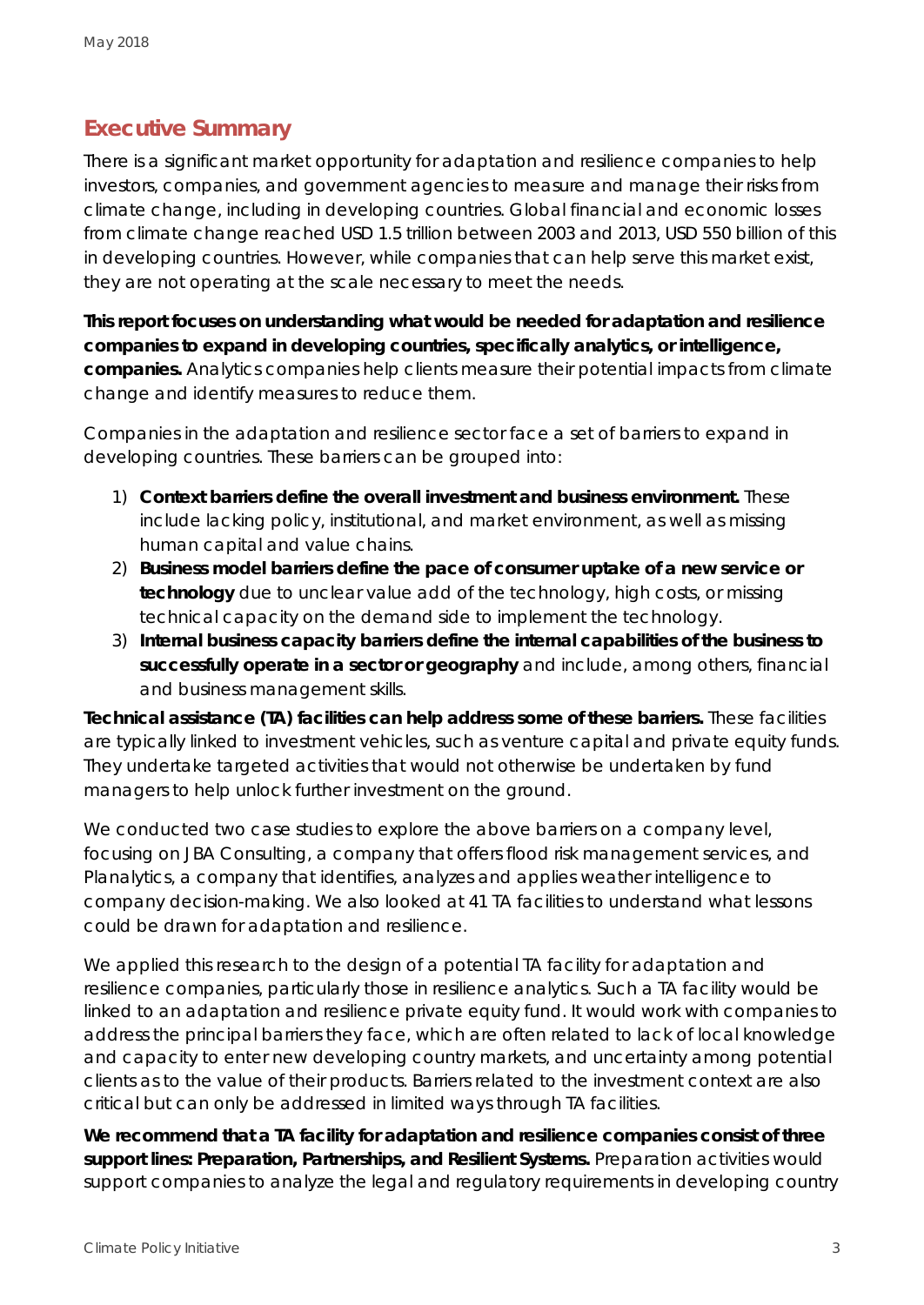contexts and prepare business plans as well as concrete projects to deploy their technologies. Partnership activities would support linkages with local stakeholders and potential business partners, and development of the broader local industry ecosystem. Resilient Systems activities would tackle targeted context barriers through one-off policy studies as well as development of methodologies to measure adaptation impact.

Critical to a TA facility is getting the governance right. The governance must address both the needs for efficiency and flexibility as well as development impact, and the weight on each of these factors could differ by support line. We recommend the Preparation support line be carried out by the fund manager, but the Partnerships and Systems support lines could have separate governance, though linked to the private equity fund to ensure relevance.

**The next steps in the design of a technical assistance facility should include:** 1) Advancing discussions among potential funders regarding their objectives and baseline requirements for the structure, governance, and eligibility criteria of the facility; 2) More detailed descriptions of individual support lines and activities, how they could be implemented, and how results would be measured, based on likely portfolio companies and their needs in target geographies; 3) Complementary work looking at the needs of resilience *product*  companies, as this paper focuses solely on resilience intelligence companies; and 4) Demonstration of technical assistance provision through the implementation of pilot investments.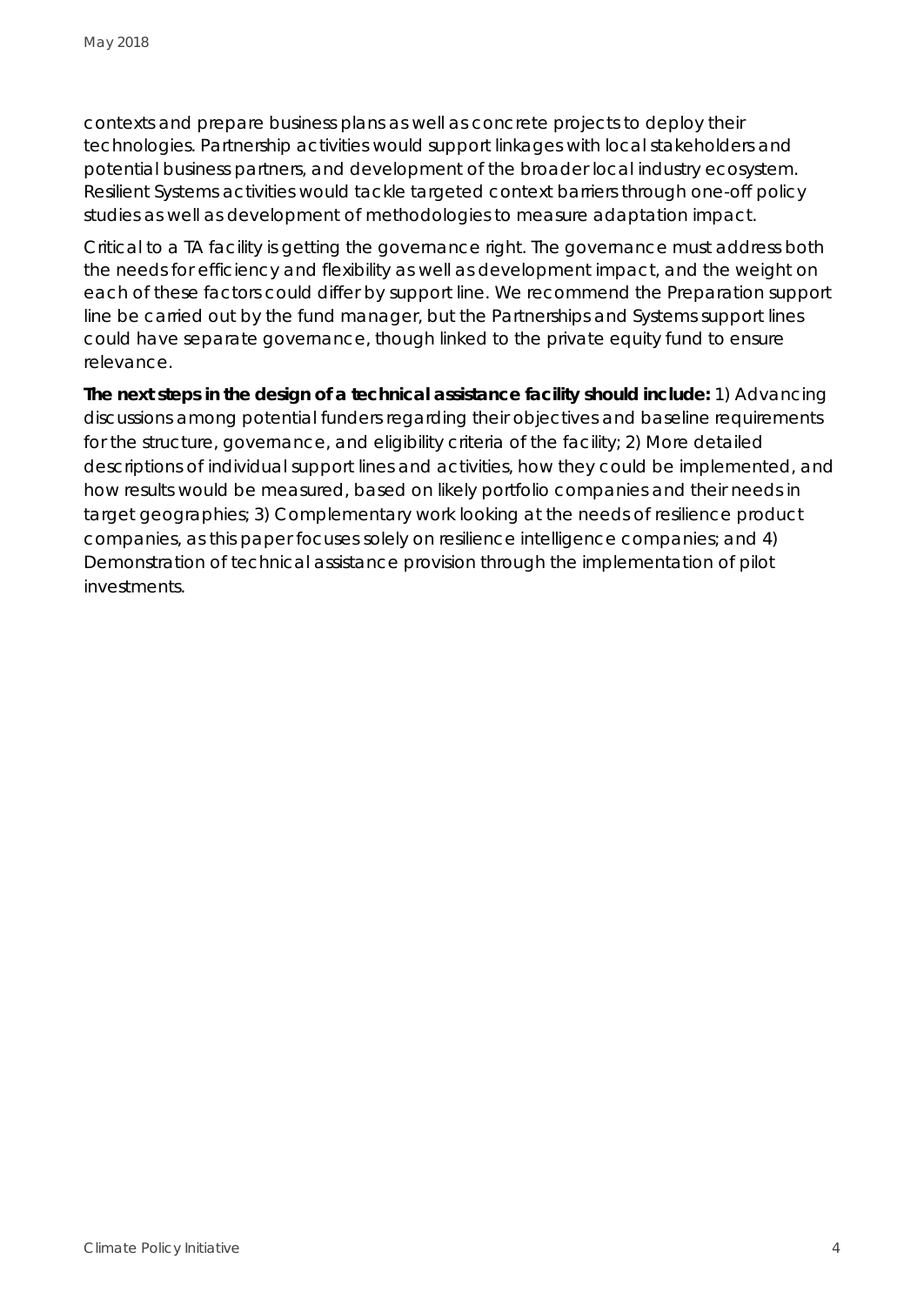### **Table of Contents**

| $1_{\cdot}$ |       |                                                                                                                |    |
|-------------|-------|----------------------------------------------------------------------------------------------------------------|----|
|             | 1.1   |                                                                                                                |    |
|             | 1.2   |                                                                                                                |    |
|             | 1.3   |                                                                                                                |    |
| 2.          |       |                                                                                                                |    |
|             | 2.1   |                                                                                                                |    |
|             | 2.2   |                                                                                                                |    |
|             | 2.3   |                                                                                                                |    |
|             | 2.4   |                                                                                                                |    |
|             | 2.4.1 |                                                                                                                |    |
|             | 2.4.2 |                                                                                                                |    |
| 3.          |       |                                                                                                                |    |
|             | 3.1   |                                                                                                                |    |
|             | 3.2   |                                                                                                                |    |
|             | 3.3   |                                                                                                                |    |
| 4.          |       | Case Studies: Barriers from a Company Perspective______________________________15                              |    |
|             | 4.1   |                                                                                                                |    |
|             | 4.2   |                                                                                                                |    |
| 5.          |       |                                                                                                                |    |
|             | 5.1   |                                                                                                                |    |
|             | 5.2   | Summary of advantages & disadvantages specific to TA models ____________ 24                                    |    |
|             | 5.3   |                                                                                                                |    |
|             | 5.4   |                                                                                                                | 26 |
|             | 5.5   |                                                                                                                |    |
| 6.          |       | Preliminary Recommendations for the Design of a TA Facility for Adaptation and                                 |    |
|             | 6.1   |                                                                                                                |    |
|             | 6.2   |                                                                                                                |    |
|             | 6.3   |                                                                                                                |    |
|             | 6.4   |                                                                                                                |    |
| 7.          |       |                                                                                                                | 38 |
| 8.          |       |                                                                                                                |    |
|             | 8.1   | Technical Assistance Facility Mapping [19] [2010] [2010] [2010] [42] [42] [30] [42] [42] [42] [42] [42] [42] [ |    |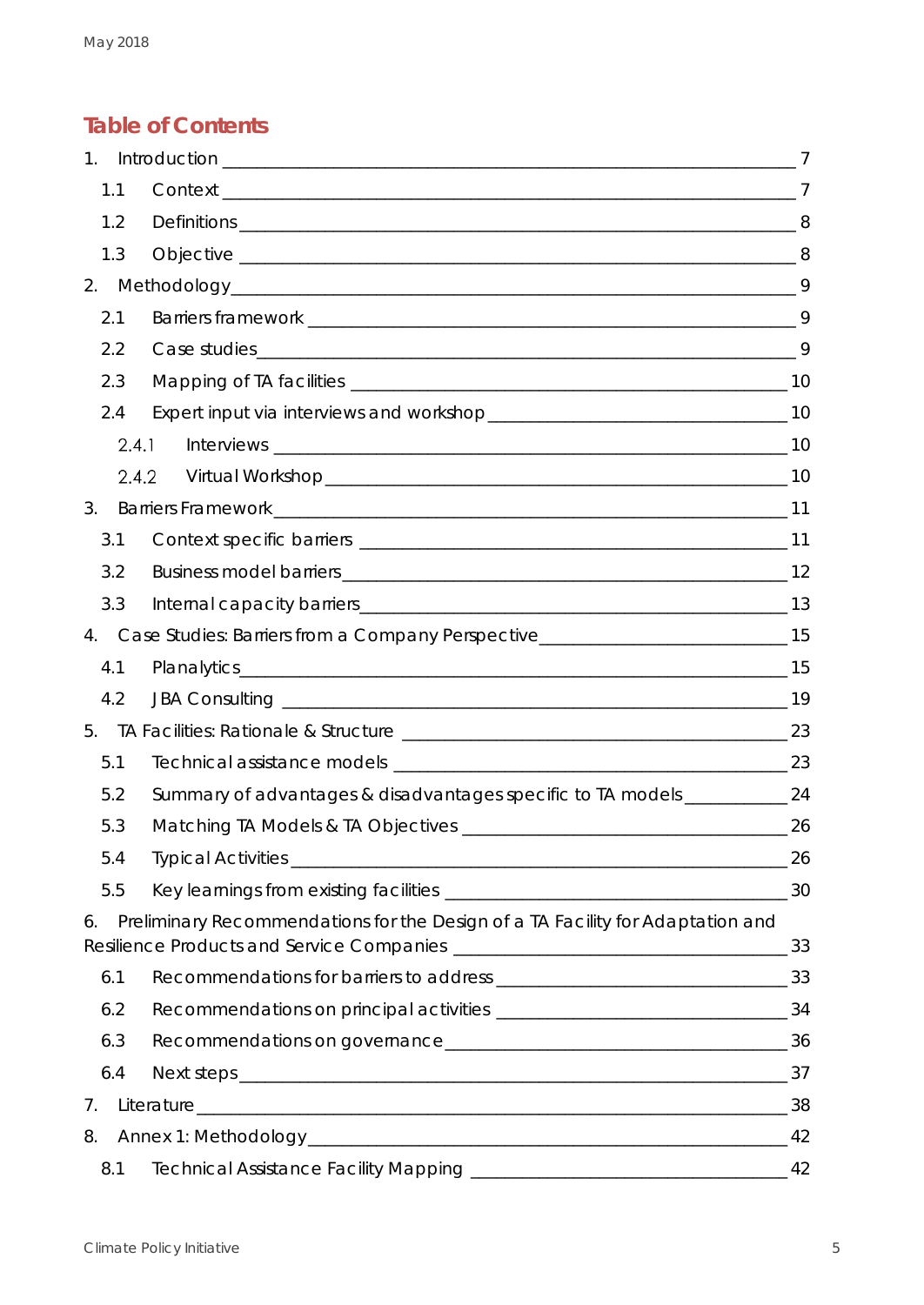| 8.2 | Barriers Mapping - Rationale for Business Model Barriers ______ | 43 |
|-----|-----------------------------------------------------------------|----|
|     | 9. Annex 2: Case Studies: Technical Assistance Facilities       | 45 |
| 9.1 | Seed Capital Assistance Facility (SCAF) _______                 | 45 |
| 9.2 | Grassroots Business Fund (GBF)_____                             | 47 |
| 9.3 | African Clean Energy Facility (ACEF) _                          | 49 |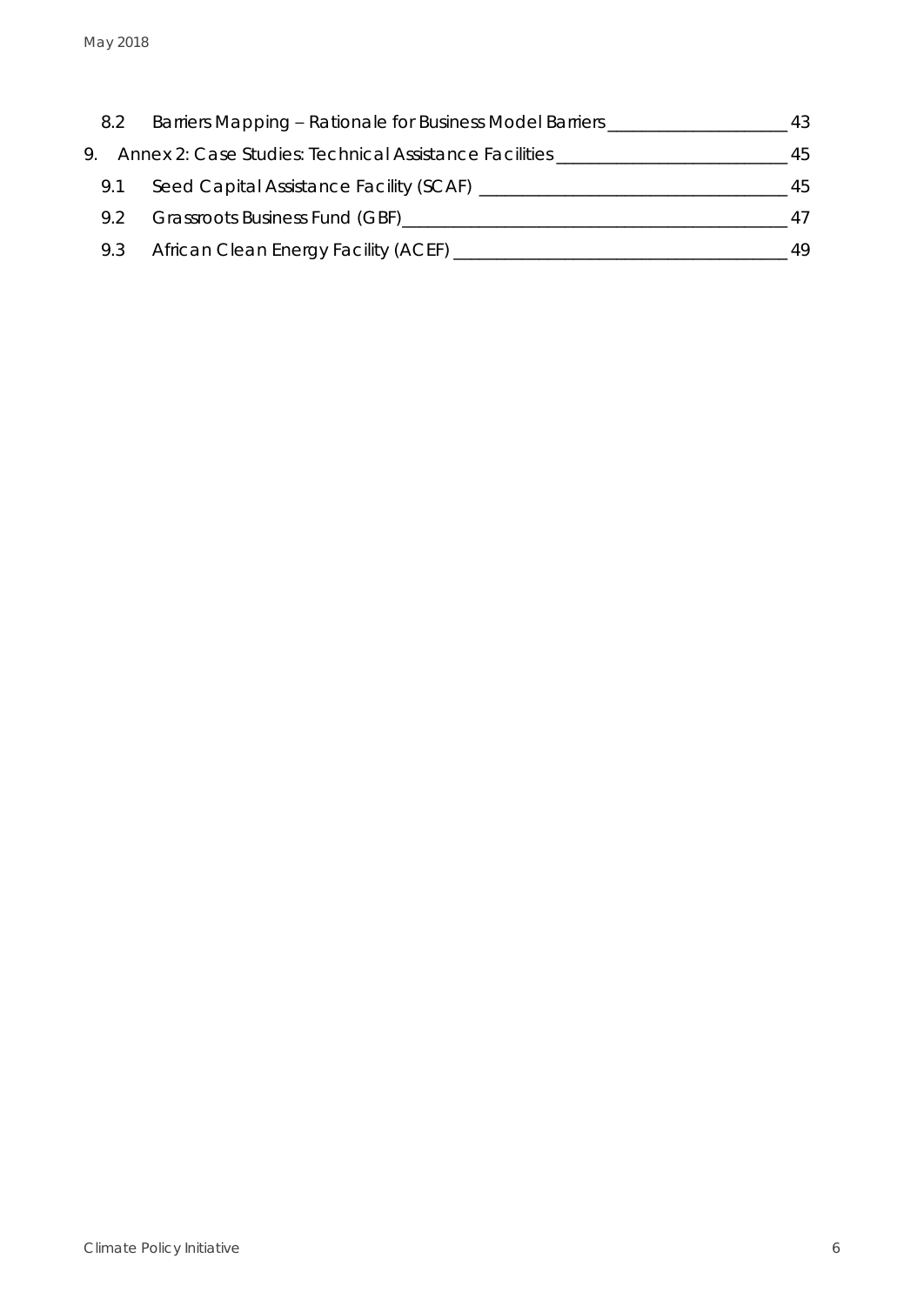### <span id="page-6-0"></span>**1. Introduction**

The frequency and magnitude of natural hazards triggered by climate change has been increasing globally, leading to USD 1.5 trillion in economic damages from 2003 to 2013. This creates a need as well as market opportunity for new adaptation technologies and services. However, especially in developing countries, a set of barriers prevents or slows down the uptake of adaptation technologies at the scale that is needed. Despite policy goals within the Paris Agreement calling for a scale-up of adaptation finance, only 5% (USD 22 billion) of climate finance in 2016 came from adaptation activities (Buchner, et al., 2017).

This report presents a systematic overview of barriers to adaptation sector growth in developing countries as well as set of activities that can start to address these barriers, executed by a technical assistance facility that would be used alongside a private equity fund to catalyze the market.

### <span id="page-6-1"></span>**1.1 Context**

Between 2003 and 2013, disasters triggered by natural hazards caused USD 1.5 trillion in economic damages worldwide, with USD 550 billion of these damages in developing countries. Floods and storms caused 90% of these damages, which are expected to increase in frequency and/or intensity due to climate change.

Different economic sectors have varying exposure to climate change. The agricultural sector absorbs 25% of the losses caused by climate related disasters. For example, in 2010, flooding in Pakistan caused USD 5 billion in agricultural losses and slowed sector growth from 3.5% to 0.2% as well as GDP growth from 2.8% to 1.6% (FAO, 2015). Beyond production losses, climate related disasters can have a significant impact along the food value chain, affecting the cost of agricultural commodities and sectoral growth. In the energy sector in the U.S. alone, the estimated economic cost from extreme weather related power sector service interruptions is between USD 25 and USD 70 billion annually. After Hurricane Sandy, power companies in the affected region allocated USD 1.3 billion to make power distribution infrastructure more resilient to climate change (OECD/IEA, 2015).

*As agricultural, energy, and other economic sectors face increasing physical risks from climate change, there is a market opportunity to offer financial and analytical services and solutions to help customers both*  assess and manage these risks and reduce costs, particularly in developing *countries.*

There is a significant market opportunity to invest financial and intellectual capital to grow and scale companies that already have climate risk analysis capabilities or offer products and solutions to increase climate resilience. Investment is especially needed to bring existing technologies and solutions to new sectors, geographies, and users, particularly in developing countries.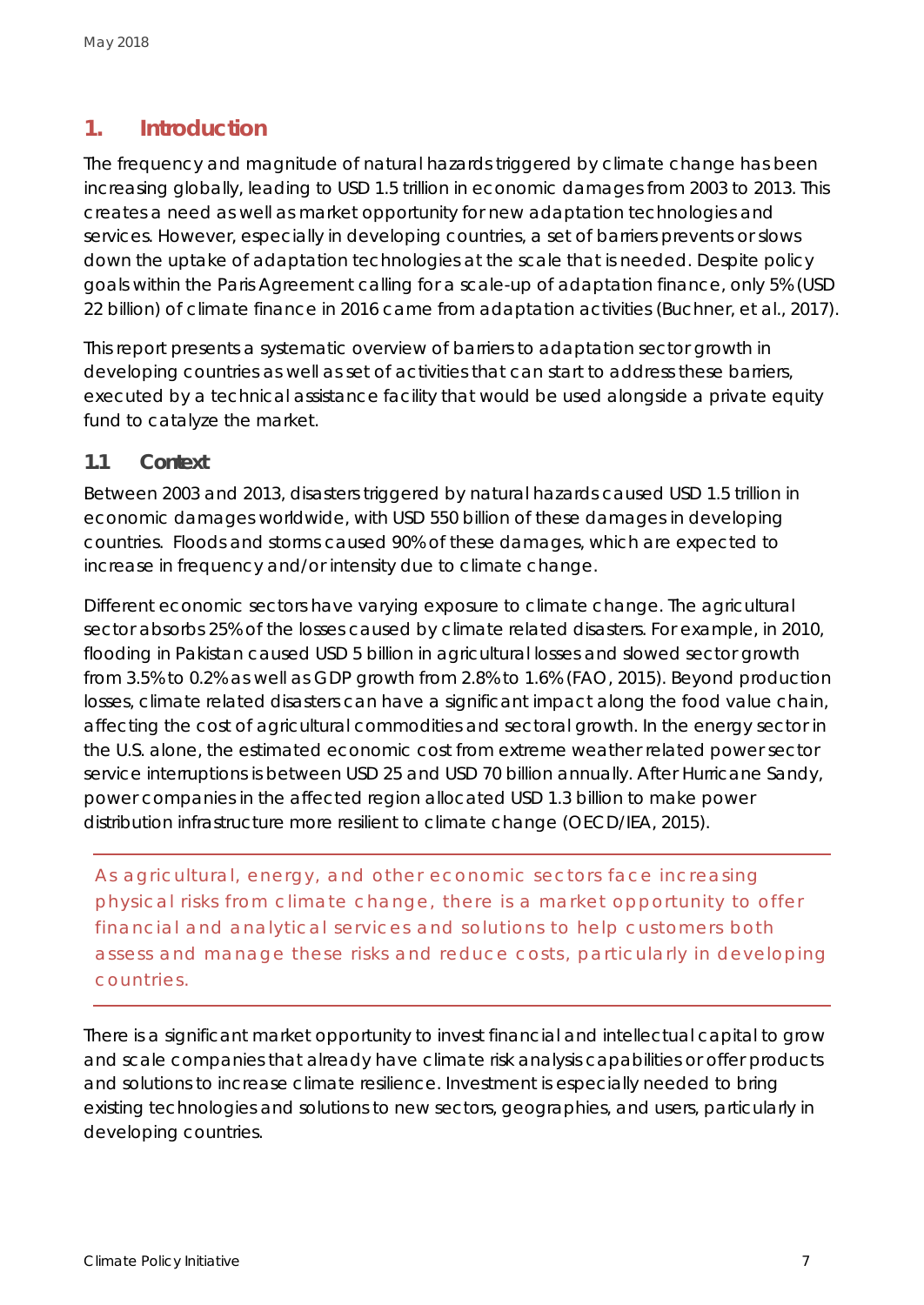### <span id="page-7-0"></span>**1.2 Definitions**

The report uses the following definitions to describe adaptation and resilience companies:

**Resilience intelligence companies** provide data analytics, modeling, forecasting, engineering, consulting, or other actionable, asset-specific information that helps *assess* risks and impacts exacerbated by climate change, so customers can manage those risks and impacts and become more resilient**.** Resilience intelligence includes, among others*,* climate and catastrophe risk modeling, weather modeling and forecasting, precision agriculture data analytics, climate resilience consulting, water efficiency analytics, supply chain management software, infrastructure risk analysis, and parametric insurance incorporating climate change impacts.

**Resilience products & services companies** help *address and manage* the risks and impacts exacerbated by climate change. This category includes, among others*,* flood abatement equipment and services; precision agriculture sensors and equipment; some irrigation technologies; drought resistant seeds and crops; micro-grid and energy storage systems for companies, communities and critical infrastructure like hospitals; business continuity services; and insurance services.

### <span id="page-7-1"></span>**1.3 Objective**

*This report presents a systematic overview of barriers to climate resilience sector growth in developing countries, as well as a set of activities that can help address these barriers. It also proposes a design for a technical assistance facility that would be used alongside a private equity fund to catalyze the market.* 

The objective of this report is to provide insights into the design of a technical assistance facility that would be developed alongside a private equity fund focused on resilience companies.

The objectives of the report are to identify:

- Barriers to investment in climate risk management approaches
- Viable activities and facility structures to address these barriers
- Feasible options for the design of the technical assistance facility

While technical assistance is likely useful for both developed and developing countries, as well as for resilience intelligence as well as resilience products companies, this report focuses on **facilitating expansion of climate intelligence companies in developing countries.**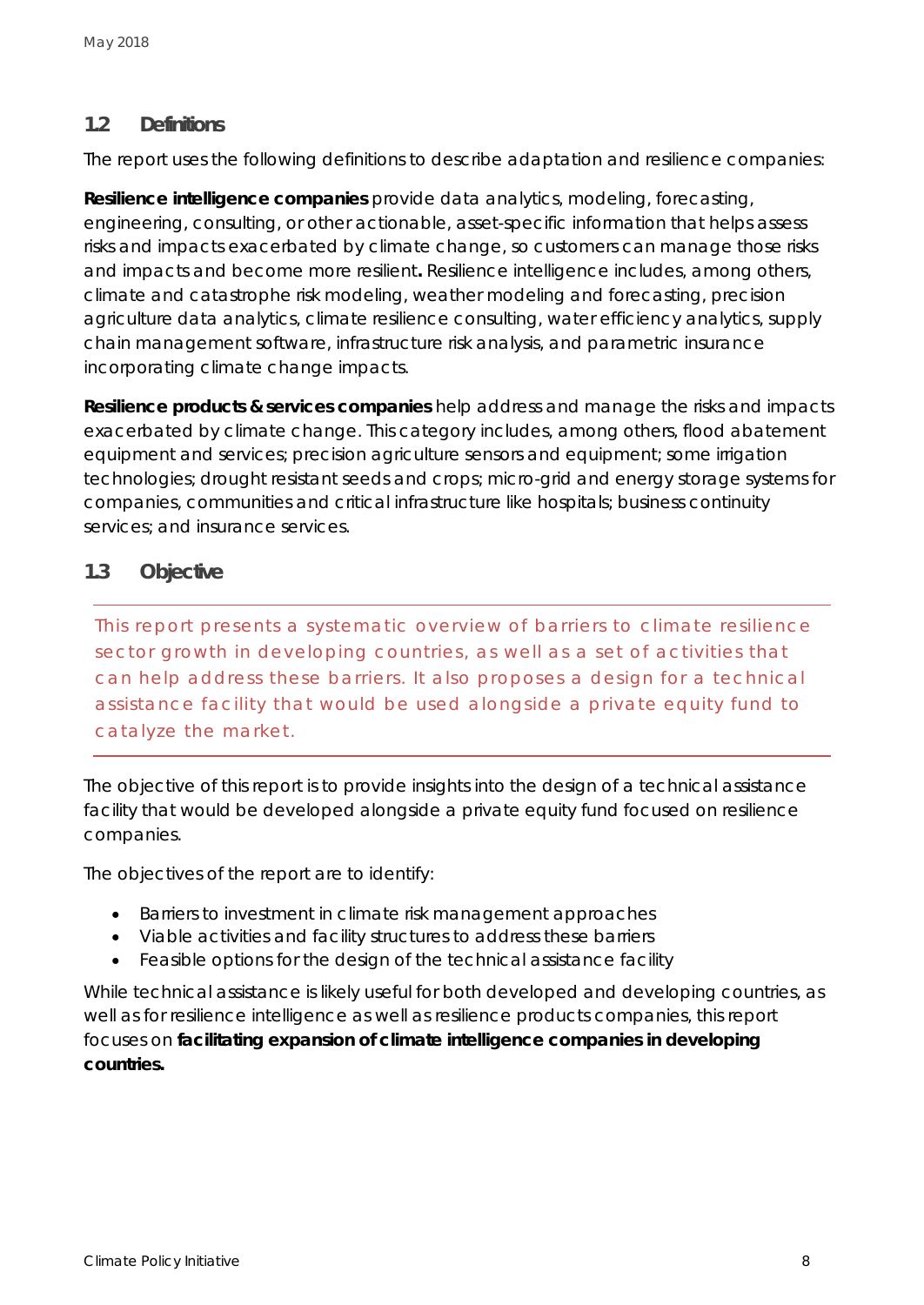### <span id="page-8-0"></span>**2. Methodology**

To determine which activities are most needed to enable market development for adaptation and resilience products and services we (1) created a framework of barriers to the development of the adaptation market, (2) undertook two case studies to explore how companies experience barriers, (3) mapped existing technical assistance (TA) facilities to see how they address similar barriers, and (4) collected expert input. The multi-step process enabled us to define recommendations and structure them in a comprehensive framework.

**FIGURE 1 STEPS TAKEN TOWARDS RECOMMENDATIONS**



### <span id="page-8-1"></span>**2.1 Barriers framework**

The barriers framework is grounded in a literature review covering themes such as, but not limited to:

- Barriers to private equity investment in developing countries
- Barriers to commercialization of new technologies
- Barriers to business success
- Barriers to adaptation investment by businesses

### <span id="page-8-2"></span>**2.2 Case studies**

To help build the evidence base for technical assistance activities we interviewed representatives from two climate analytics companies to understand the barriers they face in expanding their business, especially in developing countries. We interviewed a business development manager from JBA Consulting, a flood risk assessment firm based in the UK and Ireland seeking to expand further in developing countries. We also interviewed business development and management representatives from Planalytics, a weather and supply chain risk analytics firm based in the U.S., also with developing country expansion plans. We sought to understand:

- Overview of the company
- Climate resilience impact of the product
- Overview of current and potential future customers
- Summary of company specific challenges to expanding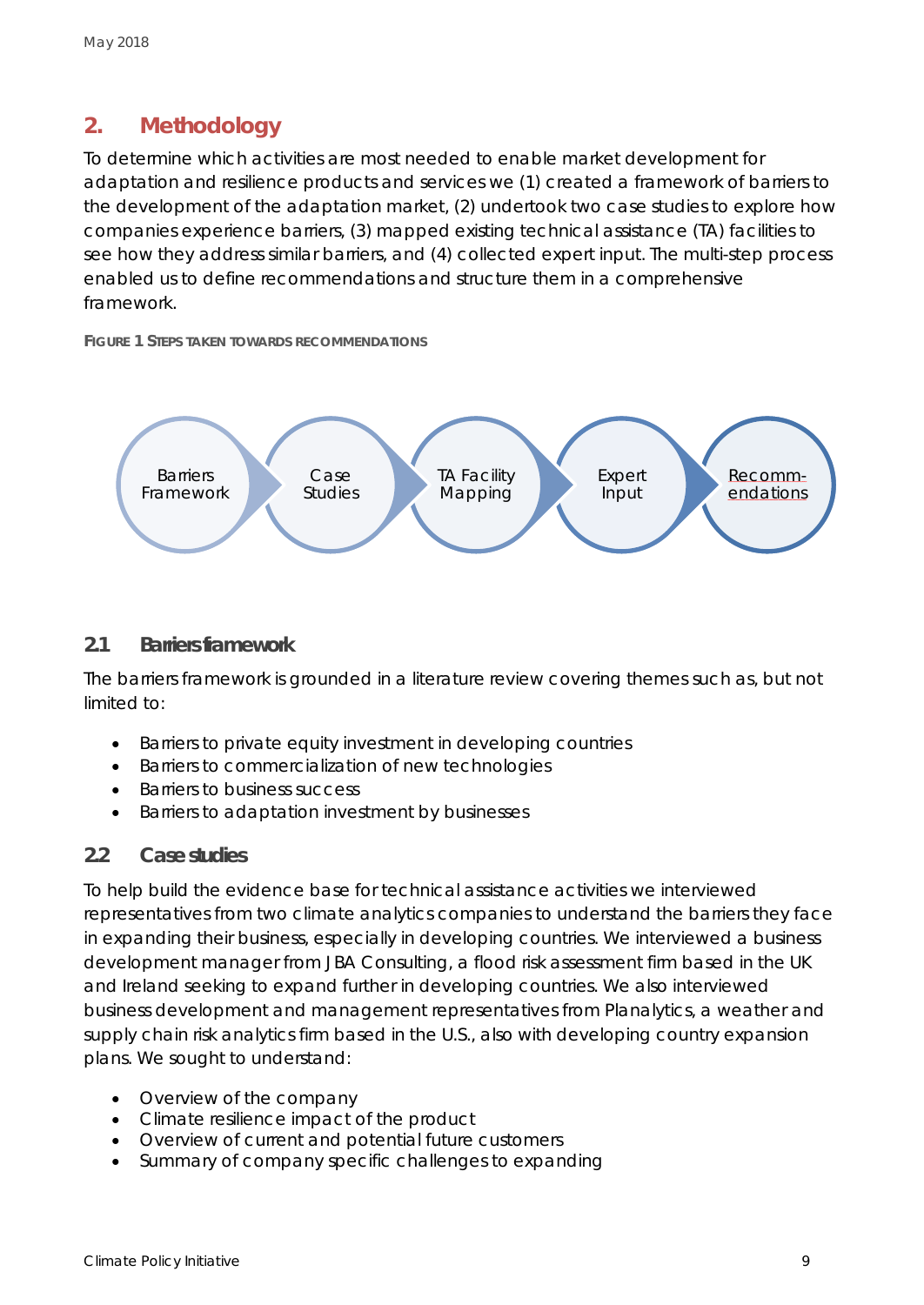### <span id="page-9-0"></span>**2.3 Mapping of TA facilities**

We mapped 41 TA facilities and collected information on:

- Type of facility
- Facility objective
- Facility manager
- Facility size
- Amounts of finance provided by TA recipient
- Non-monetary TA support
- Funder
- Regional focus
- Barrier addressed

We executed deep dives into some of the more interesting and relevant facilities.

### <span id="page-9-1"></span>**2.4 Expert input via interviews and workshop**

To get a more thorough view on TA facility design as well as to gather feedback on recommendations we conducted expert interviews and a virtual workshop.

 $2.4.1$ INTERVIEWS

<span id="page-9-2"></span>To get additional insights on the structural design and the activities of TA facilities we completed interviews with the Seed Capital Assistance Facility (SCAF) and Grassroots Business Fund (GBF). The interviews were based on their viability as examples of TA facilities that are relevant to the design of a TA facility that could accompany a private equity fund.

The phone interviews followed a standardized but tailored script.

#### $2.4.2$ VIRTUAL WORKSHOP

<span id="page-9-3"></span>An expert workshop was conducted virtually to gather feedback on the barriers framework and recommended activities.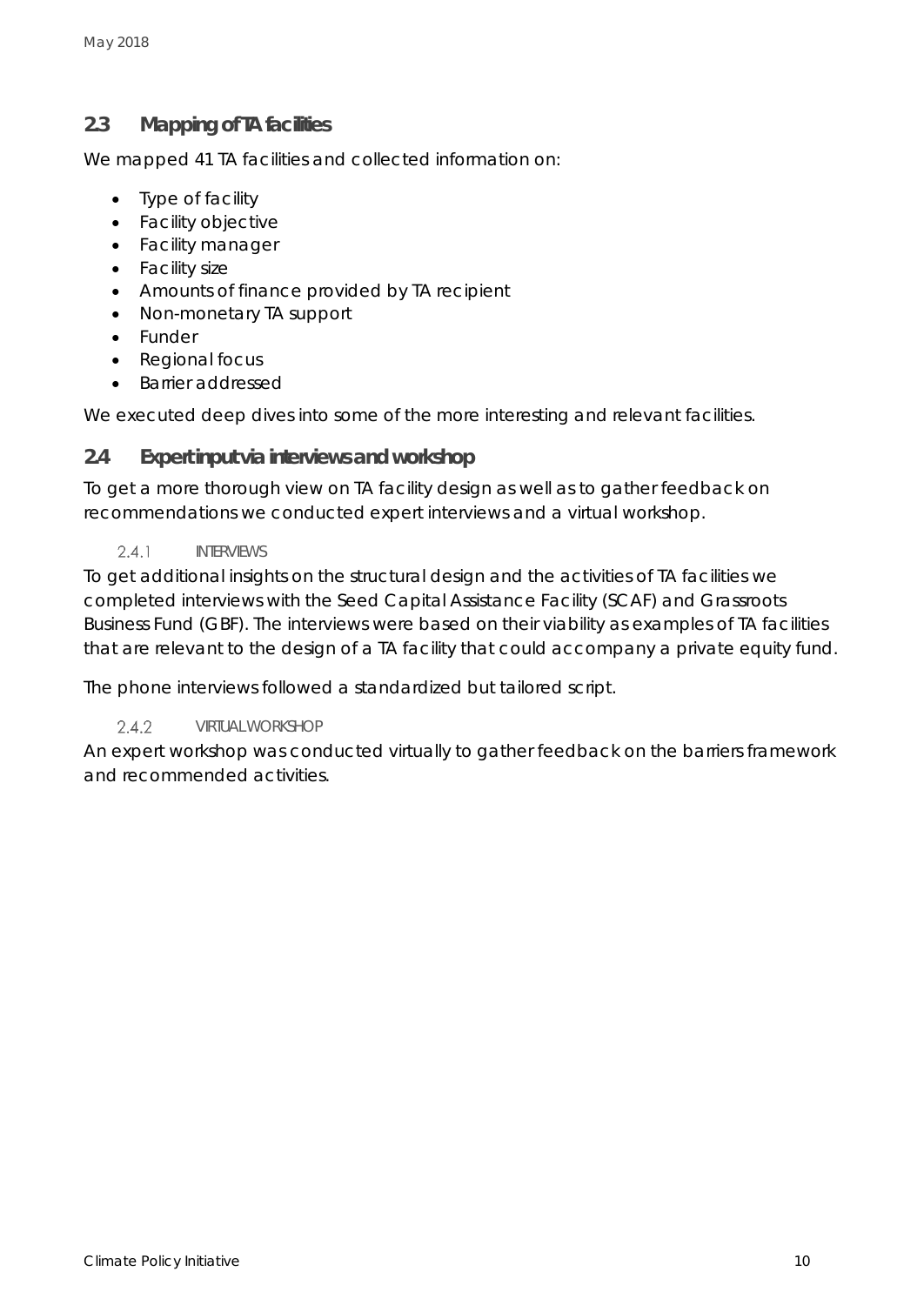### <span id="page-10-0"></span>**3. Barriers Framework**

New technologies and companies must overcome various barriers on the way to commercial uptake. We've categorized these barriers into three distinct types: First, market and regulatory context enables or limits growth. Second, new business models have characteristics that limit or enable growth. Third, companies, especially micro enterprises or small- and medium sized enterprises (SMEs) can have internal limits to growth due to lacking business tools. We have also specified how these barriers apply to climate resilience products and services companies.

### <span id="page-10-1"></span>**3.1 Context specific barriers**

Every market has properties that can enable investment or make investment more challenging. The most common context barriers to investment are lack of (1) policy environment, (2) institutional environment, (3) market environment, and (4) value chains and human capital (see *Error! Reference source not found.*). Context barriers apply to all businesses operating in a specific sector or location. These barriers are especially significant in developing countries where policy and institutional environments, as well as value chains, are not as developed as in Europe and North America (Divakaran et. al, 2014)

These factors determine the pace of sector growth. Any of these barriers prevent investment in the sector on the supply side as well as on the demand side.

| <b>Barrier</b>                       | <b>Definition</b>                                                                                                                                                                                                          | <b>Adaptation-Specific Barrier</b>                                                                                                                                                                                                                                                                   |
|--------------------------------------|----------------------------------------------------------------------------------------------------------------------------------------------------------------------------------------------------------------------------|------------------------------------------------------------------------------------------------------------------------------------------------------------------------------------------------------------------------------------------------------------------------------------------------------|
| Poor policy<br>environment           | Policy environment lacks conditions<br>supportive to sector-specific<br>investment (e.g. no requirements for<br>businesses to implement disaster risk<br>management strategies)                                            | Insufficient clarity from government<br>$\bullet$<br>on climate change legislation<br>Information on risk is not available or<br>expensive                                                                                                                                                           |
| Poor<br>institutional<br>environment | Legal and regulatory institutions and<br>infrastructure that support investment<br>are lacking (i.e., property rights,<br>contract enforcement, permitting, rule<br>of law, etc.                                           | No specific barriers to adaptation<br>$\bullet$<br>found in literature but rule of law<br>and intellectual property rights can<br>be important when services are<br>employed.                                                                                                                        |
| Poor market<br>environment           | Market environment is unsupportive to<br>sector-specific and general investment<br>(e.g., weak economy, unsophisticated<br>financial institutions, weak historical<br>track record of sector-specific<br>investment, etc.) | Lack of capital supply to adaptation<br>$\bullet$<br>companies, to adaptation<br>companies, and to potential users of<br>adaptation technologies and<br>services<br>The lack of access to the right kinds<br>$\bullet$<br>of finance that could help the<br>company prepare and cope with<br>changes |

#### **TABLE 1 CONTEXT BARRIERS***<sup>1</sup>*

<sup>1</sup> Source: Escalante et al, 2018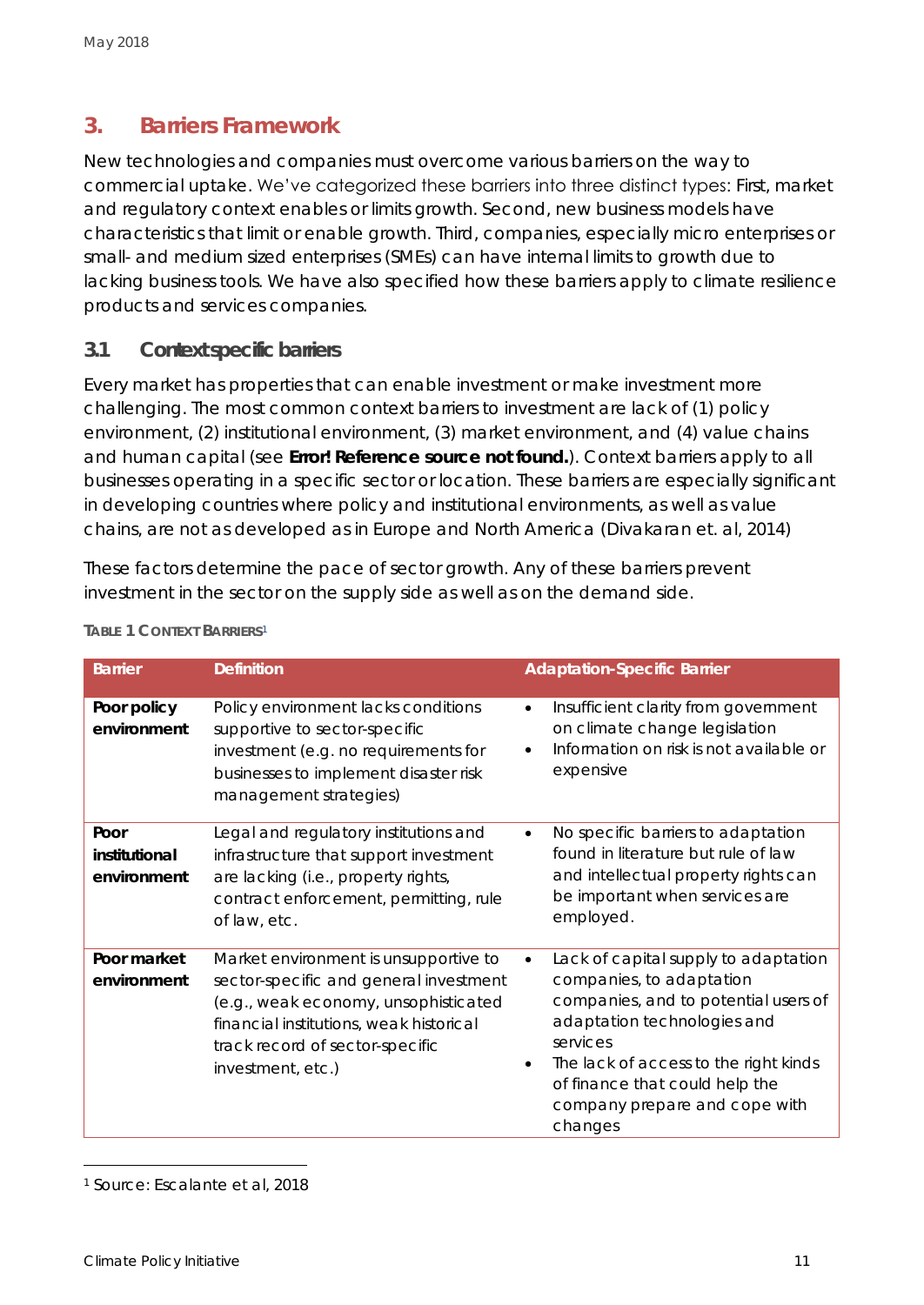|                                                                                                                                                                                                                                                      | (Baglee et al, 2013)                                                                                                                                    |
|------------------------------------------------------------------------------------------------------------------------------------------------------------------------------------------------------------------------------------------------------|---------------------------------------------------------------------------------------------------------------------------------------------------------|
| Environment lacks the organizations<br>Poor value<br>and people with needed capabilities<br>chains and<br>for the investment to take place be<br>human<br>successful (e.g. no sector-specific<br>capital<br>value chain or local sectoral expertise) | There are no suppliers and<br>distributors that are adequate to<br>bring the technology to market<br>Adaptation companies need 'boots<br>on the ground' |

### <span id="page-11-0"></span>**3.2 Business model barriers**

The most common product- or service-specific barriers for commercialization are (1) uncertainty in the added value of the technology for the customer, (2) high technology cost, and (3) insufficient technical capacity (Whitehouse et al, 2017; Hall and Khan, 2002; MacElroy, 2011). While adaptation investments can make business sense, they are mostly of a cost-saving nature. This is often less attractive for investors than revenue generating investments (UNEP, 2016 in CIF and PPCR, 2016). Climate risk is often unclear to businesses; in developing countries specifically private actors have often less capacity to become familiar with risks, or to pay for climate resilience services (Trabacchi and Mazza 2015 in CIF and PPCR, 2016). Often a lack of information or asymmetric information limits businesses from preparing for climate change (Druce, et al., 2016). **Error! Reference source not found.** provides high-level definitions of the barriers as well as specific examples specific to adaptation technologies and services (see *Annex [8.2](#page-42-0) [Barriers](#page-42-0)* for further details on definitions).

| High-level<br>barrier | Definition                                                                                  | <b>Adaptation-Specific Barrier</b>                                                                                                                                                                                                                                                                                                                                                                                                                                |
|-----------------------|---------------------------------------------------------------------------------------------|-------------------------------------------------------------------------------------------------------------------------------------------------------------------------------------------------------------------------------------------------------------------------------------------------------------------------------------------------------------------------------------------------------------------------------------------------------------------|
| No value-add          | Value or benefit<br>of the<br>technology is not<br>known to<br>consumers or is<br>uncertain | Lack of understanding of the incentives and benefits of<br>$\bullet$<br>climate risk management<br>Lack of understanding of how climate change will affect<br>$\bullet$<br>individual profitability<br>Lack of information about technological solutions and<br>$\bullet$<br>options<br>Information is difficult to understand and too complex to<br>$\bullet$<br>apply to business needs<br>(Baglee et al., 2013, CIF and PPCR, 2016, Biaginia, et al.,<br>2013) |
|                       |                                                                                             |                                                                                                                                                                                                                                                                                                                                                                                                                                                                   |
| High cost             | Upfront- and<br>maintenance-<br>cost of<br>technology is too<br>high                        | High up-front cost of the technology<br>$\bullet$<br>High maintenance costs<br>No direct (quantifiable) cost savings from the technology<br>$\bullet$<br>from day one of implementation<br>Insufficient budget to manage climate risk<br>(Baglee et al., 2013, CIF and PPCR, 2016)                                                                                                                                                                                |

#### **TABLE 2 SPECIFIC PRODUCT BARRIERS**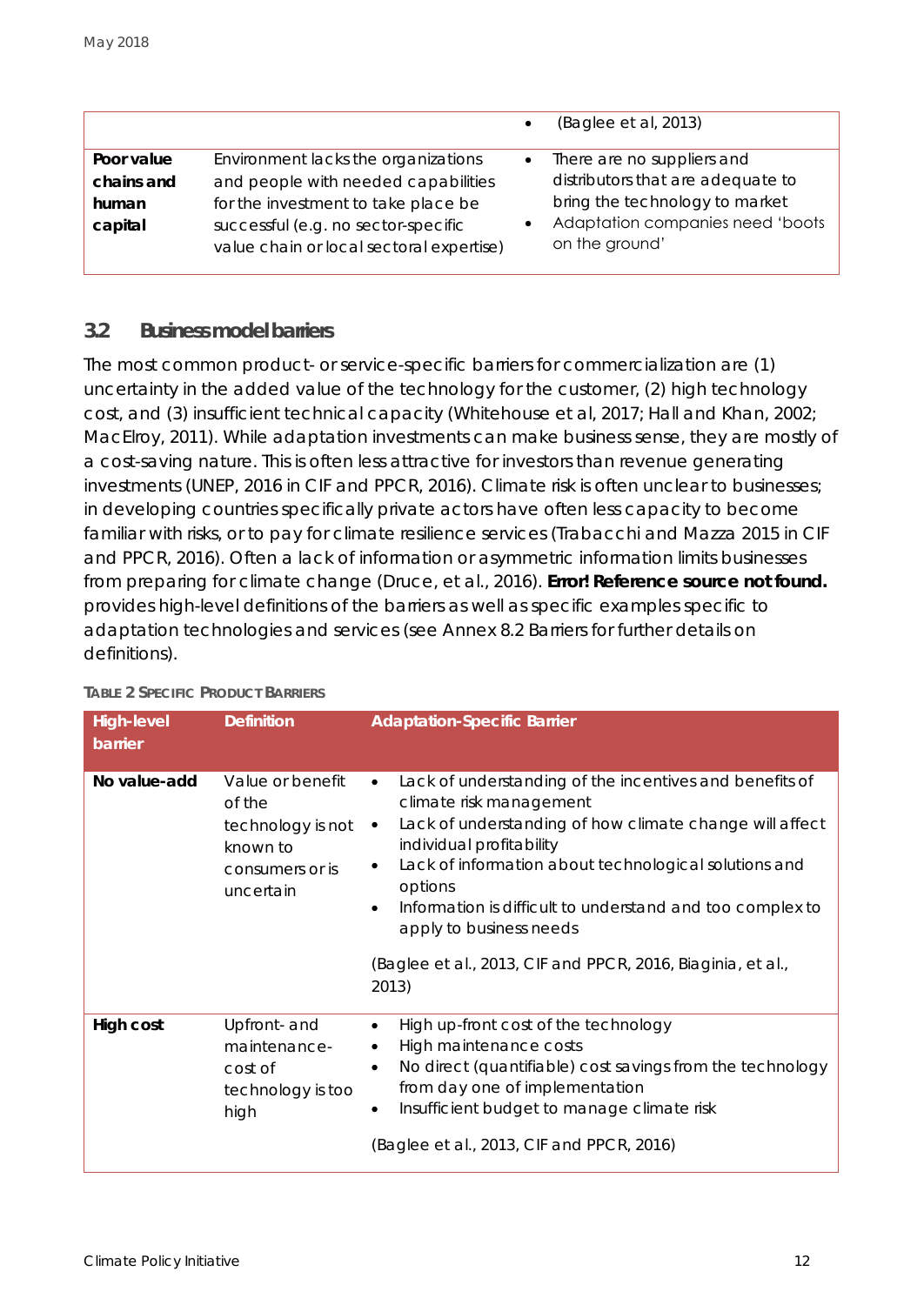| technical<br>capacity | of the<br>technology<br>don't have the<br>technical<br>capacity that is<br>needed to<br>implement or use<br>the technology | viable for the customer<br>Implementation of the technology is dependent (and<br>thus constrained) on third parties (contractors, regulators,<br>etc.) abilities<br>Insufficient staff (numbers, expertise, and time) and<br>$\bullet$<br>budget to manage climate risk<br>Insufficient access to insurance that could help<br>companies protect themselves against weather-related<br>risks<br>(Baglee et al., 2013, CIF and PPCR, 2016, Biaginia et al., 2013) |
|-----------------------|----------------------------------------------------------------------------------------------------------------------------|------------------------------------------------------------------------------------------------------------------------------------------------------------------------------------------------------------------------------------------------------------------------------------------------------------------------------------------------------------------------------------------------------------------------------------------------------------------|
|                       |                                                                                                                            |                                                                                                                                                                                                                                                                                                                                                                                                                                                                  |
| Lack of               | Prospective users                                                                                                          | High skill level is required to use the technology to make it                                                                                                                                                                                                                                                                                                                                                                                                    |

### <span id="page-12-0"></span>**3.3 Internal capacity barriers**

The internal capacity of a business determines whether it is (1) investment ready (GSBI, 2017) and whether it has (2) the capacity to expand to new geographies or sectors, especially into developing countries.

**In developing countries, a lack of investment-ready adaptation companies limits that potential supply of adaptation companies and services at scale.** Micro-, small-, and medium sized enterprises (MSMEs) are often limited by internal capacities, especially in developing countries (Divakaran et. al, 2014). These internal capacity limitations include lacking financial records and information, lacking good governance, and lacking accounting functions, all of which add investment risk. Adequate management and financial planning capacities are basic requirements for a business to succeed in a market (Statistics Canada, 1997). These barriers make it difficult for private equity fund managers to invest as addressing these barriers requires much more financial and technical resources from a fund manager, potentially voiding the financial viability of the investment (Divakaran et. al, 2014).

**Existing adaptation and resilience companies don't have the internal capacity to expand to developing countries.** A complex investment environment and diverse local cultural contexts make it difficult for adaptation and resilience companies to expand from developed to developing countries. The ability to successfully provide existing adaptation services and products to developing countries often depends on a local branch or close partnerships/ joint ventures (JVs) with local organizations. Often, medium sized companies don't have the internal technical capacity and resources to set up adequate structures. Private equity funds can help companies connect to local partners but it is often a challenge to find a partner with appropriate financial, legal, and technological capacity.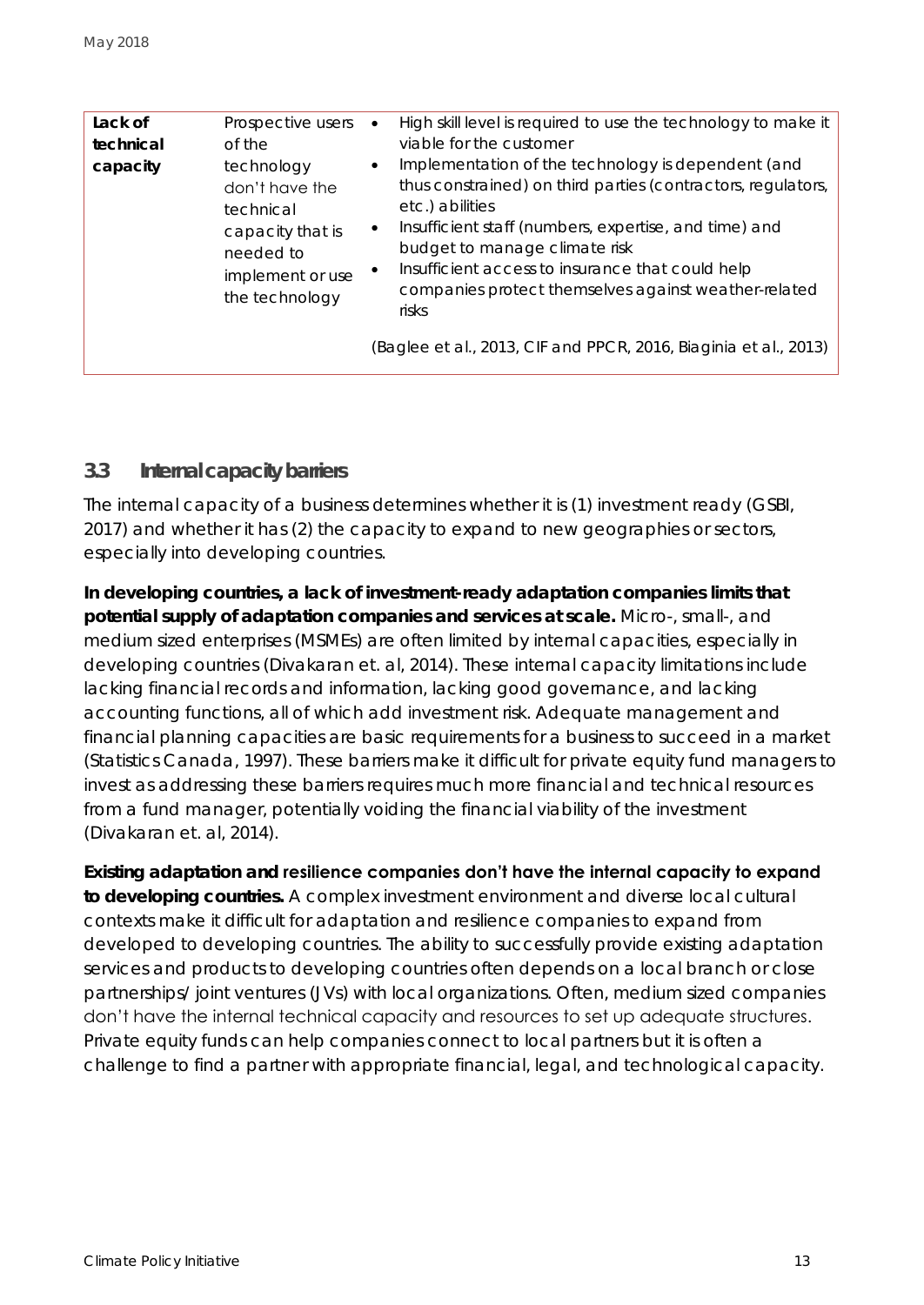#### **TABLE 3 INTERNAL CAPACITY BARRIERS**

| <b>Barrier</b>                                                                                | Definition                                                                                                                                                                                                                                                                                                                                              | Example                                                                                                                                                                                                                                                                             |
|-----------------------------------------------------------------------------------------------|---------------------------------------------------------------------------------------------------------------------------------------------------------------------------------------------------------------------------------------------------------------------------------------------------------------------------------------------------------|-------------------------------------------------------------------------------------------------------------------------------------------------------------------------------------------------------------------------------------------------------------------------------------|
| Lack of<br>Internal<br>internal<br>management<br>& operational<br>capacity<br>capabilities of |                                                                                                                                                                                                                                                                                                                                                         | General management Organisational structure that is not<br>cohesive and inefficient, preventing the company to work<br>towards goals effectively (KPMG, 2013).                                                                                                                      |
|                                                                                               | the company<br>are<br>insufficient to                                                                                                                                                                                                                                                                                                                   | Financial management Lacking ability of a business to manage<br>its finances; meet its debt obligations and return capital to its<br>investors (KPMG, 2013 & GSBI, 2017).                                                                                                           |
| meet goals                                                                                    | Marketing capabilities A successful marketing team collects,<br>understands, and applies its customer data effectively; positions<br>the brand purposefully, understands functional benefits of the<br>product, emotional benefits, and societal benefits (e.g.<br>sustainability), and creates a customer experience (De Swaan<br>Arons et al., 2014). |                                                                                                                                                                                                                                                                                     |
|                                                                                               |                                                                                                                                                                                                                                                                                                                                                         | Poor management of human resources Hasty hiring and<br>inaccurate job descriptions, neglect of training and professional<br>development, neglect of performance reviews, inadequate HR<br>policies, or incorrectly set incentives for employees (Zanfardino<br>2017 and KPMG 2013). |
|                                                                                               |                                                                                                                                                                                                                                                                                                                                                         | Inability to innovate Lacking innovation relating to product<br>development, marketing, or staff welfare will let a business fall<br>behind competitors (KPMG, 2013). Inventiveness is also needed<br>to expansion to new markets.                                                  |
|                                                                                               |                                                                                                                                                                                                                                                                                                                                                         | Poor operations and production Low quality product or slow<br>production. Operations that are not scalable (GSBI, 2017).                                                                                                                                                            |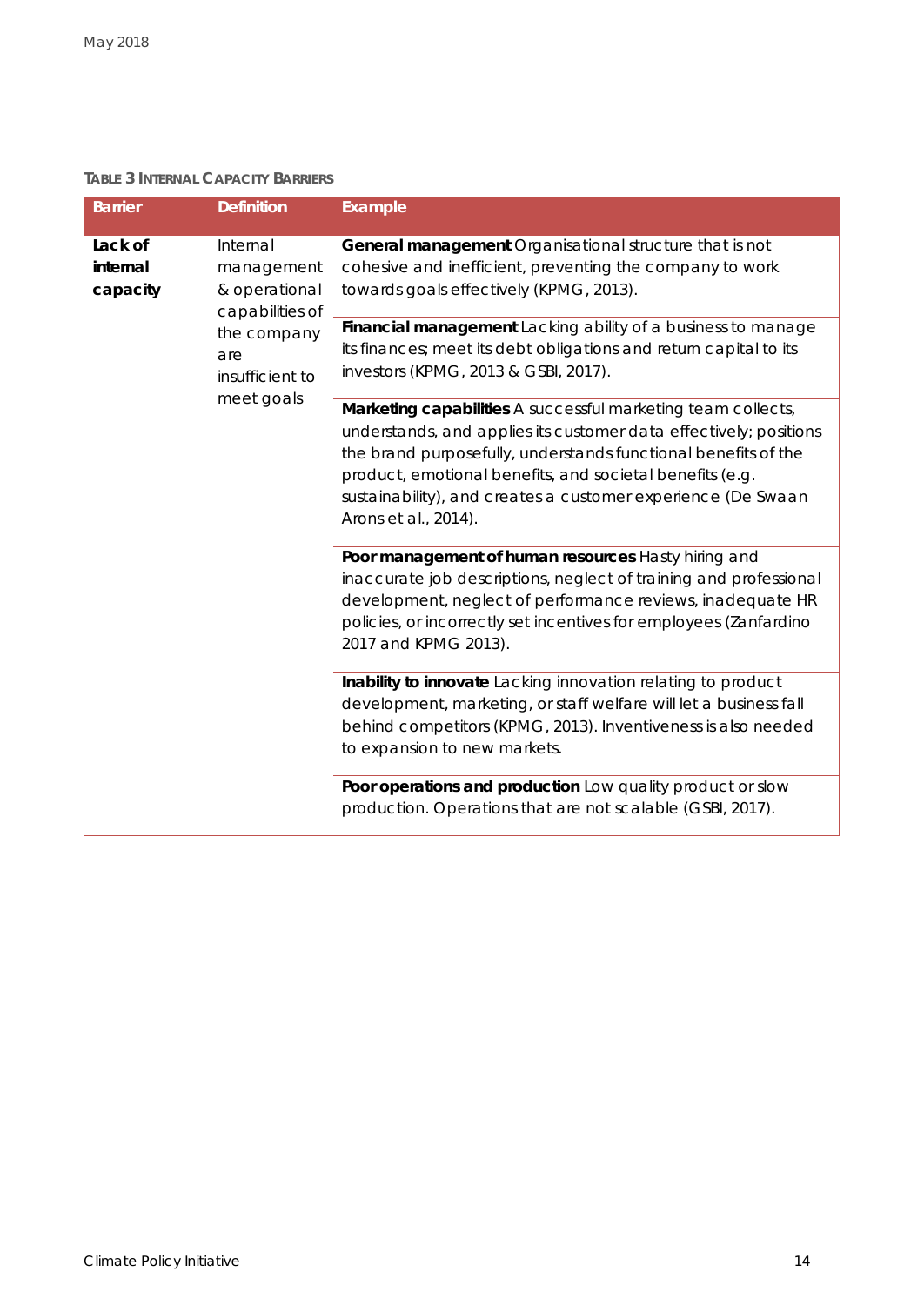### <span id="page-14-0"></span>**4. Case Studies: Barriers from a Company Perspective**

We interviewed representatives from two climate analytics companies – Planalytics and JBA Consulting, to understand more about how their companies currently help clients improve climate resilience, and what barriers to expansion in developing countries they face.

### <span id="page-14-1"></span>**4.1 Planalytics**

### **Context**

Businesses serving consumers directly make up 60% of global GNP, and emerging markets' share of world consumption is projected to grow from 20% in 2010 to nearly 40% in 2020 (S&P Global Ratings, 2016). Weather is one of the largest external variables impacting a consumer-focused business by shifting consumer buying behavior. More simply: depending on the weather, we are driven to buy, or not buy, certain goods and services.

### **Overview of Planalytics**

Planalytics is a leader in "business weather intelligence", analytics that help companies throughout the supply chain to assess and address how the weather impacts their business. Their products and services help companies measure and manage the impact of weather throughout all facets of an organization. Planalytics was founded in the U.S. in 1996, and expanded into the UK in 2001. Today, Planalytics also serves customers in Europe, Mexico, and Latin America. The company has two primary business segments: consumer demand and agricultural supply technologies.

For the consumer segment, Planalytics provides insights to help companies measure and manage their exposure to changes in weather. The company helps to understand and quantify precisely the impact of weather volatility on transactions by time period and location. These analytics provide much needed transparency into an organization's true performance, enabling companies to accurately report weather-adjusted sales, effectively plan future demand, allocate resources, optimize replenishment. The result is improved operational effectiveness, increasing revenue, and mitigating costs. Planalytics consumer clients include major global companies in the consumer packaged goods industry such as Unilever and Coca-Cola, retailers such as Kohl's, Ace Hardware, Ross Stores, Debenhams, and Tractor Supply Co, restaurants such as Starbucks and Subway, and companies in the logistics, utility, agricultural, and financial sectors.

Through data integration, Planalytics can incorporate weather analytics into core technical calculations of these businesses including planning, allocation, and replenishment, labor scheduling & reporting. The company has integration partnerships with leading global enterprise software companies JDA Software and Oracle, and can integrate with SAP, SAS, Logility and many others.

Planalytics' agricultural technology segment is another application of the company's analytical approach. Through a joint venture with the Kansas Atmospheric Research Center at the University of Kansas, the company has commercialized a highly accurate crop yield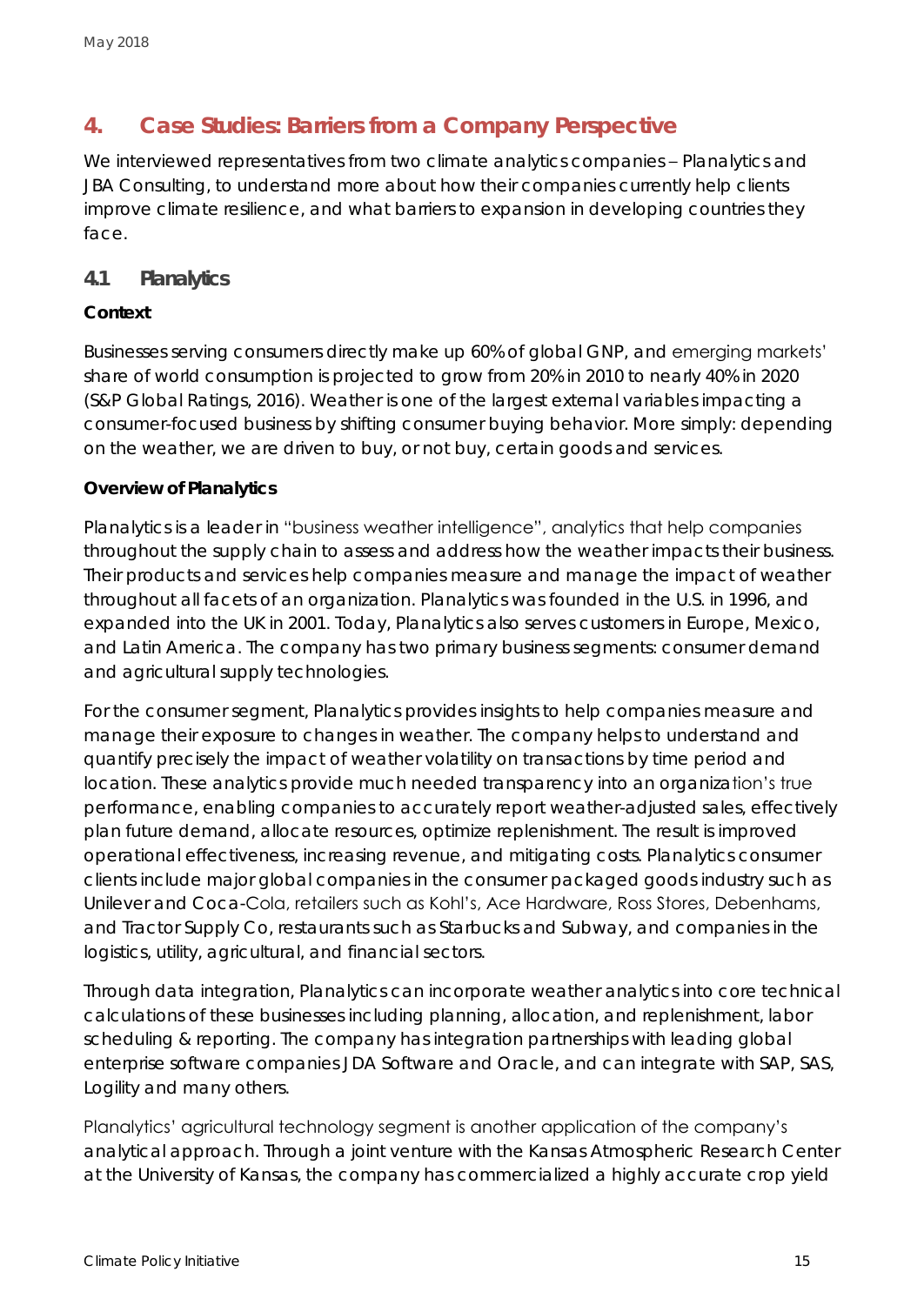and supply forecast model for crops and crop inputs. Planalytics is expanding that model globally to provide the ability to measure, track, and project the world's agricultural supply chain. This will allow an agricultural business in one region of the world to understand how weather and other factors are affecting yields in other regions, and make business decisions on this basis.

**Climate resilience impact of the product**

Resilience is typically understood as the ability of a system to absorb shocks and rebound quickly (Avory et al., 2015). Climate resilience therefore focuses on the response of a system to climate change impacts.

Currently, Planalytics' impact on climate resilience is focused on understanding how the climate is evolving and helping businesses translate that information into short-term decision making, in line with the short-term planning needs of most businesses. For example, in emerging markets, distribution channels often lack resilience to climate impacts. Infrastructure is often inadequate to reach customers quickly in the event of abnormal weather. In India, Planalytics helped Coca-Cola understand that a particular season would lead to higher product demand in that year due to hotter and drier conditions. Coca-Cola adjusted their mix and inventory planning, sending more product through its distribution channels so that customers would not experience shortages in the heat. Across the company, Coca-Cola estimates it loses USD 1 billion in revenue a year due to its goods being out of stock when a customer would otherwise buy its product. The company estimated that this project as well as a similar effort in Japan increased profits by USD 2 million in one year alone.

As the climate changes, Planalytics is also exploring opportunities to help companies with long-term scenario planning – to answer questions like, "what do rising temperatures mean for my ice cream business?", "how could climate change affect my supply chain?", and "what does decreasing precipitation mean for my manufacturing footprint?" These types of services would contribute significantly to improving the long-term resilience of businesses globally.

In addition, as mentioned above, Planalytics is building out a global yield model and crop forecasting capabilities. For example, a poor rice yield due to drought or floods in Southeast Asia could encourage Brazilian rice farmers to plant more than originally planned. These types of analytics will help reduce supply and price volatility in global commodity markets, reducing food shortages and/or price spikes that disproportionately affect low income consumers. Over time, this type of model could also help understand how yields are changing in the face of climate change, and inform decisions about where to plant which crops.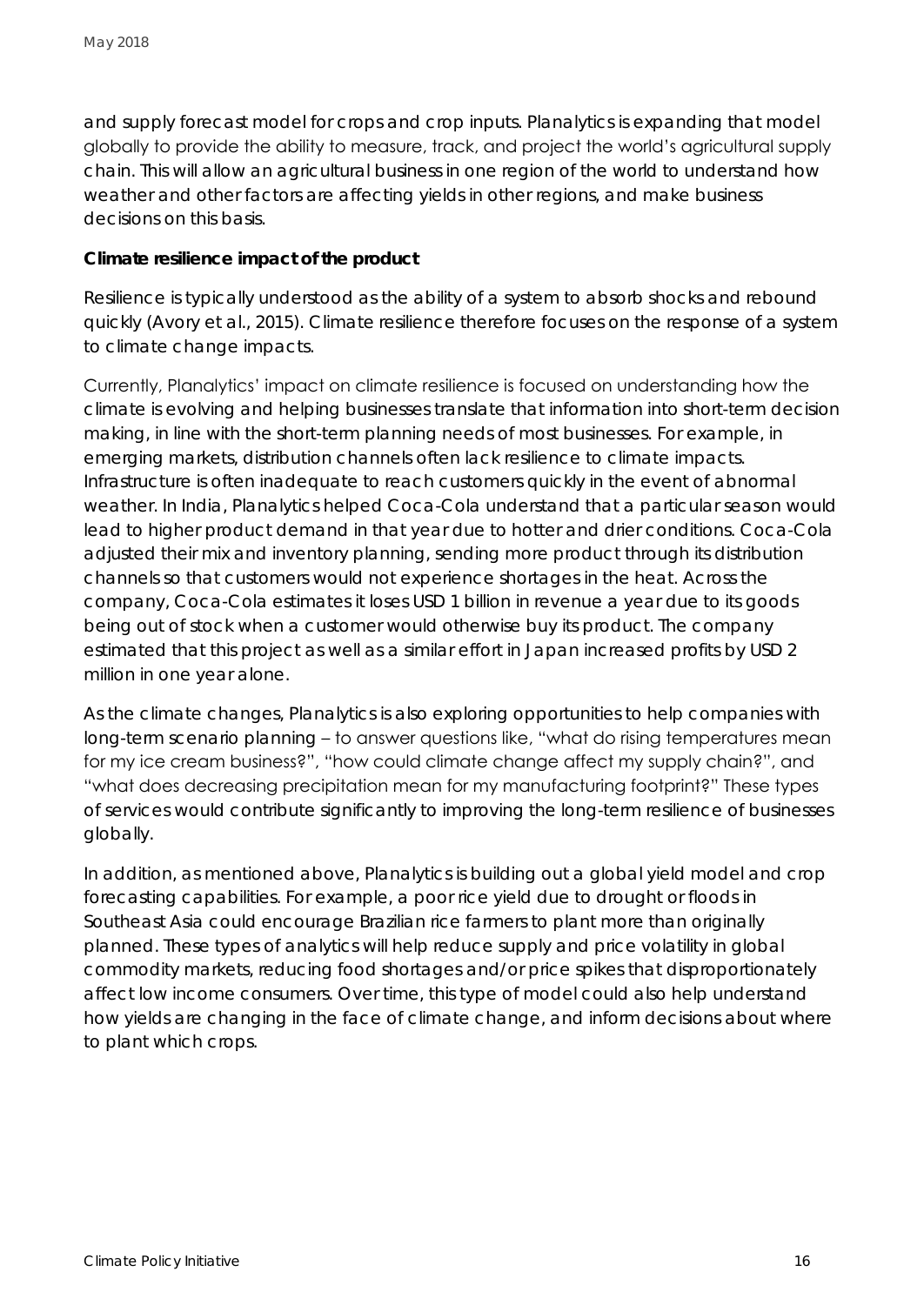**Barriers to Planalytics' expansion in developing countries and opportunities for technical assistance to help address these barriers**

**Barrier 1: Building demand for climate resilience products and services in emerging markets**

Most companies do not already deploy weather-based analytics. As laid out in Section 3: [Barriers Framework,](#page-10-0) for many companies there is a lack of awareness of technical effectiveness or of the financial impact of climate change on individual businesses. Further, given variations across countries in how weather affects local preferences and buying habits, examples of successful application of a technology in a developed country might not be perceived as relevant for developing country customers.

*Planalytics sees "market making" as the primary product-specific barrier to the pace of its global expansion. Market making is the need to educate potential clients about the significant bottom line value that investments in climate analytics can generate.*

Therefore, a key task for Planalytics and similar companies is to educate potential clients about the technical viability of the technology as well as the significant bottom line value that investments in climate analytics can generate. Planalytics specifically highlighted the difficulty in convincing potential clients of the benefits of its product as a significant barrier.

Several categories of technical assistance can be effective in addressing this barrier:

### **a) Climate impact studies**

In developing countries, information on the magnitude and likelihood of climate risk on businesses is often not widely available or actionable. Climate impact studies for selected developing economies can help to address a lack of information and form an evidence base for further company-specific analysis. For example, the IFC and EBRD supported a study that identified Turkey's climate risk and adaptation needs, as well as opportunities for the private sector to address climate risk (see [Baglee et al., 2013\)](http://www.ebrd.com/downloads/sector/sei/turkey-adaptation-study.pdf). A similar approach could be taken in other developing countries. Planalytics and other resilience and adaptation companies could use these studies to tailor the services they offer to individual regions or sectors, or to support the business case for uptake of their products.

Such studies could be widely disseminated to relevant stakeholders in the public and private sectors.

### **b) Demonstration projects**

A product demonstration – working with a local company, with real data – can help to convince that company, as well as its peers, that a product will deliver the results it promises. Demonstration projects have been a common tool to prove the technical or commercial viability of new technologies or new approaches to sustainable development. For example, public investors have financed some of the first solar energy projects in El Salvador to demonstrate commercial viability. In addition, a demonstration project could help a company like Planalytics understand how its technology would need to be adapted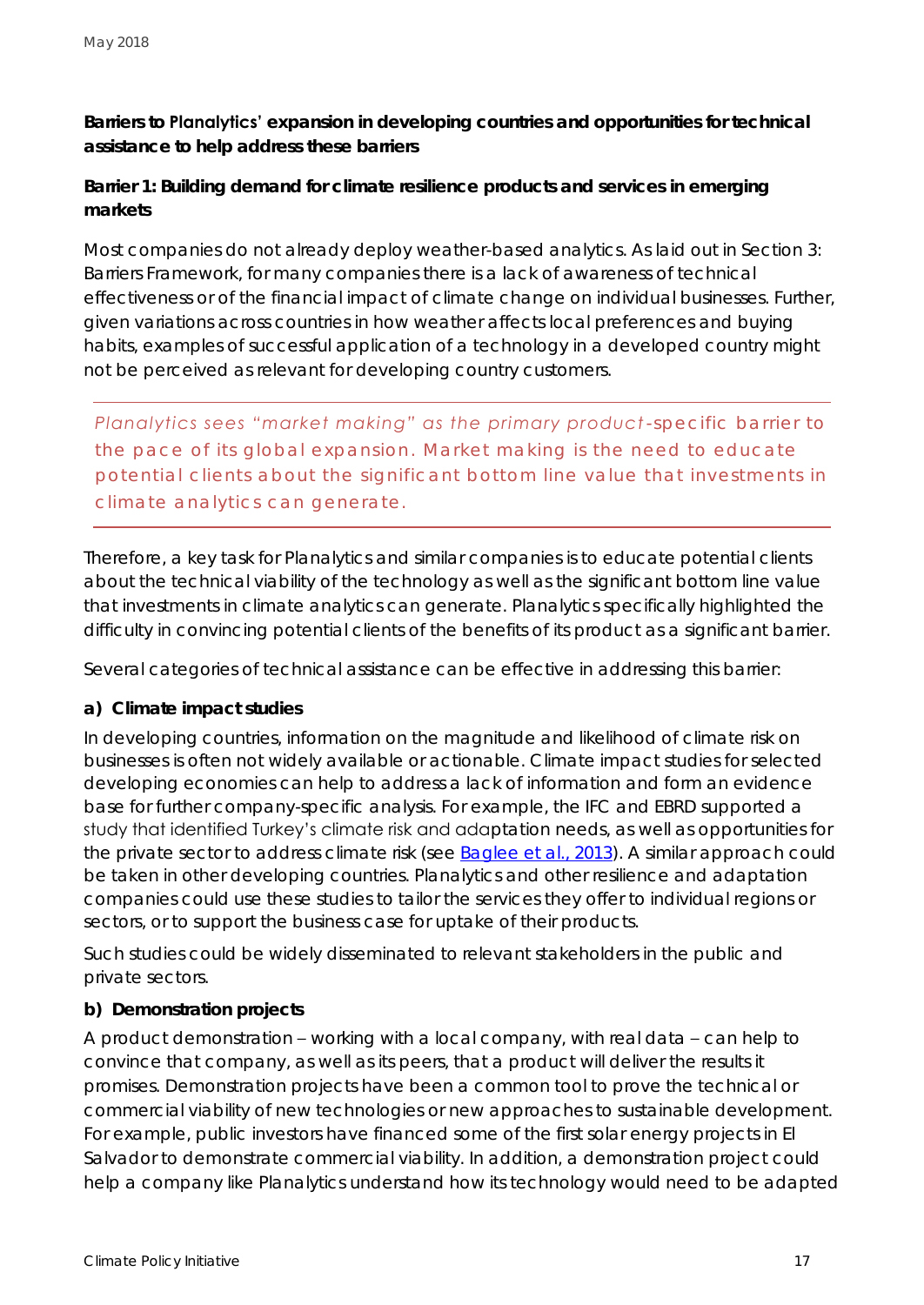for local circumstances. If the demonstration occurs with the participation of a broader business association, it could provide a channel for disseminating the results of the demonstration to a broader group of similar businesses.

Technical assistance could finance the implementation of such a demonstration project and could disseminate the findings via a case study to businesses and financial institutions.

**c) Awareness campaigns**

The findings from climate impact studies and demonstration projects could be synthesized and disseminated widely in the public and private sector. The campaign could focus on translating findings into actionable recommendations and strategies for small- and medium sized businesses (SMEs). Communication products could focus on specific industries or regions.

Technical assistance could finance an awareness campaign disseminating information about climate risk and available risk mitigation strategies.

**Barrier 2: Increasing climate resilience impact of products and services**

In addition to addressing barriers related to market uptake of its existing product, technical assistance could also help Planalytics improve its climate resilience impact through further development of its technology or adapting its product for new, vulnerable users.

**a) Improving technology for use in long-term planning.** 

Some Planalytics clients with global footprints are interested in understanding how longterm climate change will affect their businesses, including their supply chains.

Technical assistance could help Planalytics partner with one or more interested companies to improve its existing technology to analyze longer term and more uncertain challenges and recommend ways to manage these risks. Specifically, technical assistance could support trials of long-term forecasting with companies with significant developing country footprints. Further, technical assistance could support the dissemination of learnings from these trials to raise awareness of the financial and non-financial business benefits of longterm planning. This could (1) accelerate the uptake of such services in developing countries as well as (2) accelerate the learning curve for such longer-term models to achieve high-quality results.

### **b) Developing products for underserved markets**

Planalytics' global yield and crop forecast model is currently being tested in Brazil with large agribusinesses. Yet its impact could also be important for individual farmers or cooperatives, who may have less access to technology. There could be an opportunity for technical assistance to support Planalytics to work with less commercially viable clients to help them increase their resilience to climate impacts. Technical assistance could help Planalytics build a tool that helps individual farmers and cooperatives to access valuable information from the yield model the company is currently building for Brazil. This could help farmers in the country improve their ability to adapt to climate change.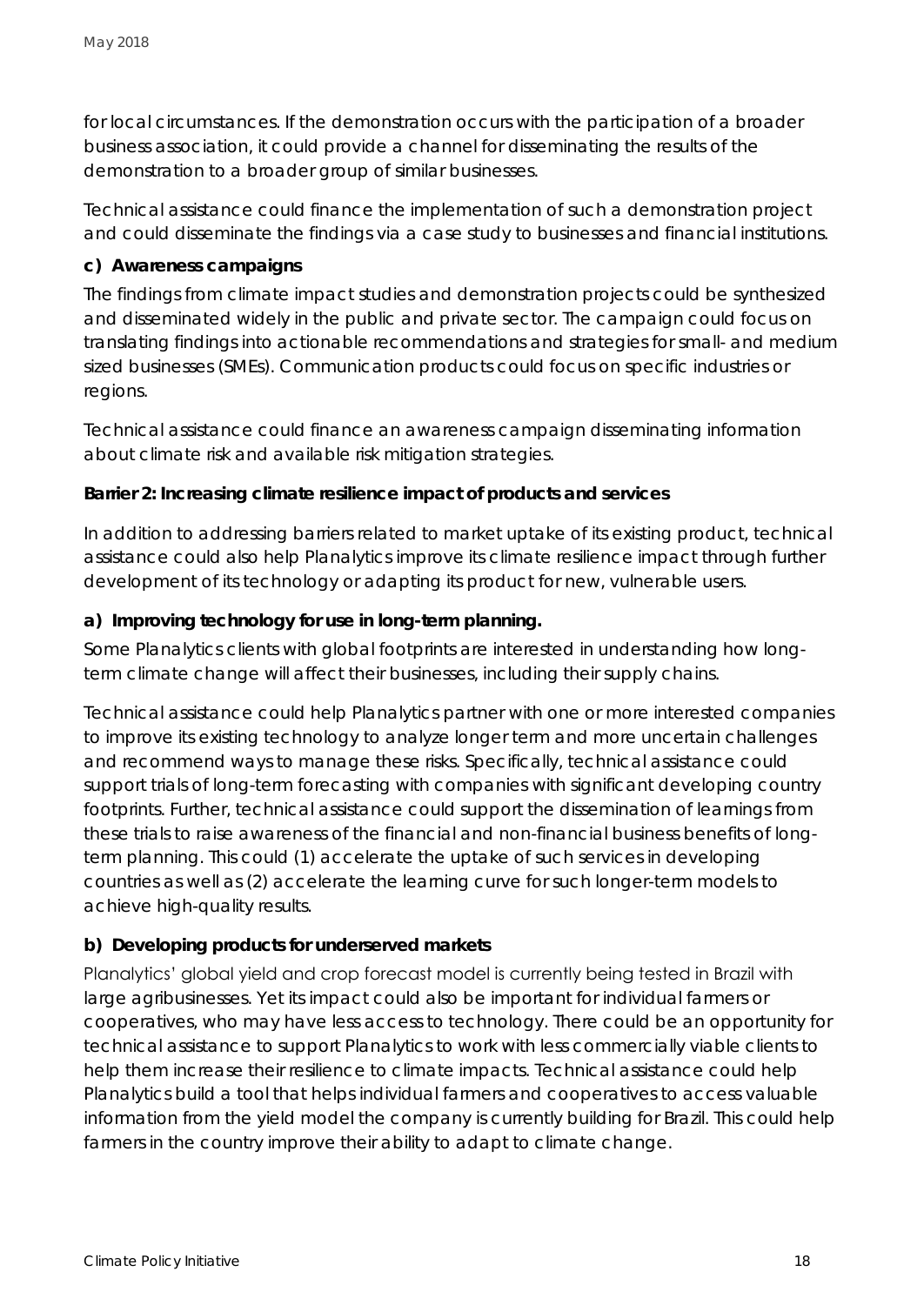As an example, the African Agriculture Fund (AAF) Technical Assistance Facility works with portfolio companies on strategies to reach poor consumers and retailers. One impact of this innovation support has been a new business model for a company that has transformed the company's approach to sales (Smith et al., 2017).

### <span id="page-18-0"></span>**4.2 JBA Consulting**

### **Context**

By 2030, river floods are expected to affect 33 million more people per year than they do today, a 2.6x increase. Climate change will bear the primary responsibility for this change (Luo et al., 2015). In fact, climate change is already impacting livelihoods – for example, in response to the recent Indian monsoon that led to the deaths of over 1,000 people, a leading Indian scientist noted that "Floods in the time of drought are India's new normal"(Narain, 2017).

As developing countries continue to grow economically and build infrastructure and other assets, reducing risks from climate change will be imperative. For example, the World Resources Institute estimates that "India's current \$14 billion in GDP exposed [to flood risks] annually could increase more than 10-fold to \$154 billion in 2030" (Luo et al., 2015). This financial exposure also signals a market opportunity to help countries like India mitigate the risks.

### **Overview of JBA**

JBA Group is an environmental, engineering and risk group. Among others, the company has built significant expertise in flood risk assessment and management. It is a provider of catastrophe models, flood-related data, and flood hazard maps with coverage in all countries worldwide. The company works with public and private sector clients, including local and national governments, international organizations, and insurance companies. The company was founded in 1995 and restructured in 2011 to form the JBA Group, allowing the company to maintain specialist skills and expertise while expanding its breadth. Based in the UK and Ireland, the company has recently expanded internationally, opening offices in the U.S., Singapore, Australia, Romania, and Cambodia. It is a mid-sized company with 450 staff.

**Climate resilience impact of the product**

Like most risk assessment services, JBA's flood risk models are based on current levels of risk. For many geographies in which climate change impacts are already being felt, these types of services can be beneficial for climate change adaptation. In addition, JBA has developed risk assessment services that project future climate change scenarios and their potential impacts on flood risks (see Figure 1 for depiction of JBA's climate resilience services).

For example, in Suriname, JBA conducted a coastal resilience assessment for the city of Paramaribo on behalf of the World Bank. The study looked at coastal flooding and erosion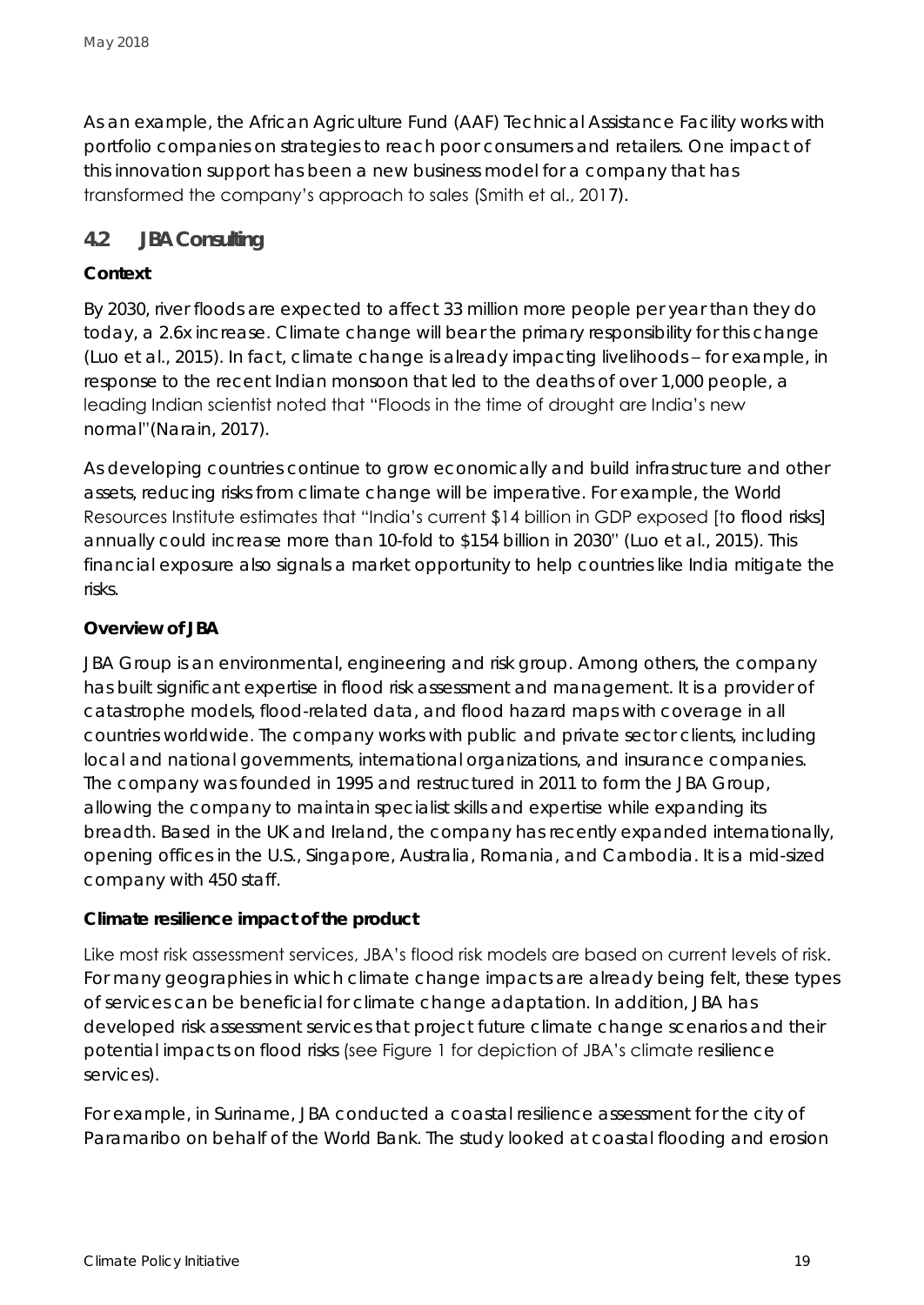risks and different solutions to address these risks, including the role of mangrove forests, to inform the development of an investment plan.<sup>2</sup>

In Cambodia, the JBA Group has established a subsidiary, Mekong Modeling Associates, a consultancy focused on rivers and water management. One of their recent studies looked at the characteristics of storm surges affecting the Mekong Delta, and carried out flood simulations to identify priorities for further studies. The study found that extreme surge is a key risk and noted the importance of furthering understanding including in the context of climate change. 3



**FIGURE 2: JBA'S CLIMATE RESILIENCE SERVICES**

*Source: JBA website,<https://www.jbaconsulting.com/what-we-do/climate-change/>*

#### **Barriers to JBA's expansion in developing countries and opportunities for technical**

**assistance to help address these barriers**

**Barrier: Building demand for large-scale climate risk assessment services in emerging markets**

Despite the growing need, many barriers remain to the uptake of flood risk assessment services. Foremost, the public sector is a key client for many potential applications of risk assessment, due to its unique role in infrastructure and planning decisions, but the public sector faces several barriers to supporting the development of risk assessments. These can include lack of technical capacity to implement risk assessments internally or procure high quality risk assessments from specialist companies; high upfront costs of developing new models; and political barriers that prioritize investments with quick, visible payback periods. As a result, often international development finance institutions that invest in infrastructure

<sup>2</sup> [https://www.jbaconsulting.com/knowledge-hub/suriname-coastal-resilience-assessment/#](https://www.jbaconsulting.com/knowledge-hub/suriname-coastal-resilience-assessment/)

<sup>3</sup> <http://www.mmassociates.asia/projects>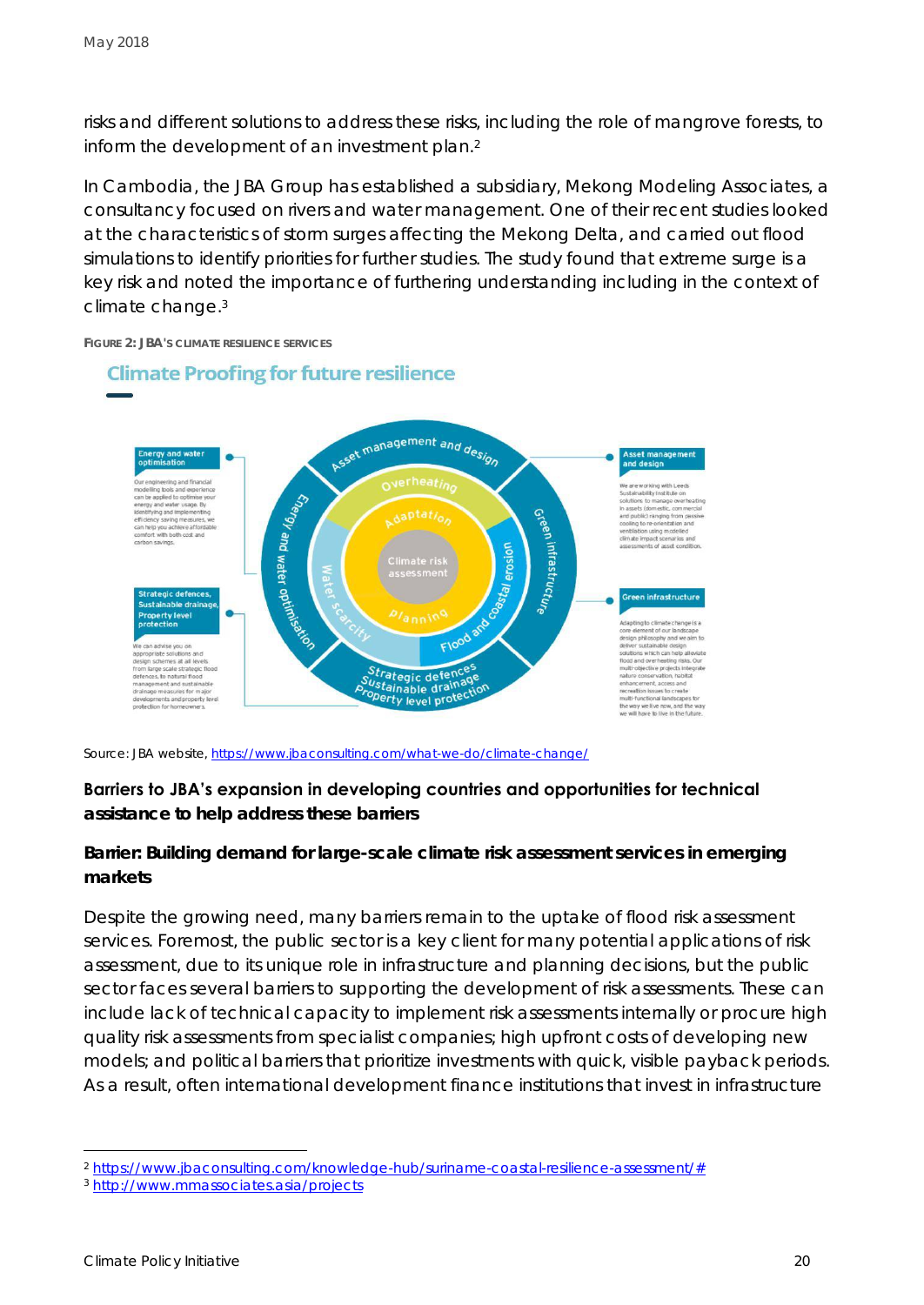are themselves the clients for risk assessment services – but this does not necessarily create long-term capacity in the country.

Furthermore, while not universal, most catastrophe risk modeling companies are based in developed countries and have had many years of experience serving the insurance sector as well as governments, among others.<sup>4</sup> However, according to JBA, it is difficult for them to compete for government contracts in developing countries as most require a local company to execute the project and value local expertise in understanding risk.

*There is a need to bridge the gap between the more established, international risk assessment firms with sophisticated technical capabilities, such as JBA, and local service providers in developing countries that may have access to highly specialized data, understanding of local contexts, and connections to local clients.* 

Several categories of technical assistance can be effective in addressing this barrier:

**a) Partnerships and technical advisory to build local capacity and support technology transfer to developing countries**

Partnerships and other demonstration projects could help build local capacity and understanding, including within ministries, to use risk assessments. For example, groups such as the Risk Management and Measurement Group of the Insurance Development Forum have proposed to develop open source risk models in collaboration with local and international academics, policy makers, and companies.<sup>5</sup> Oasis, another initiative, is seeking to catalyze the market for risk assessment in similar ways, including through a project in Southeast Asia.<sup>6</sup>

Technical assistance funding could support these or more targeted initiatives to build markets for risk assessment. It could also help to assess potential joint ventures or regulatory requirements to help reduce transaction costs for portfolio companies to enter specific new markets.

### **b) Innovative payment mechanisms**

Innovative payment mechanisms could help reduce the upfront costs for developing new risk assessment capabilities. At one end of the spectrum, a technical assistance facility could pay for, or co-finance, the procurement of risk assessment for a prospective client. Or, technical assistance could help design a new business model for a portfolio company to distribute revenues over a longer period, for example a move to a Software as a Service (SAAS) model. It could also work with multiple potential users to share development costs.

<sup>4</sup> See<https://www.climatefinancelab.org/wp-content/uploads/2016/01/Oasis-Report.pdf> for more discussion on barriers to expansion of catastrophe risk modeling in Southeast Asia.

<sup>5</sup> See workstream 5 of http://theidf.org/rmmg

<sup>6</sup> <https://www.climatefinancelab.org/project/climate-risk-assessment/>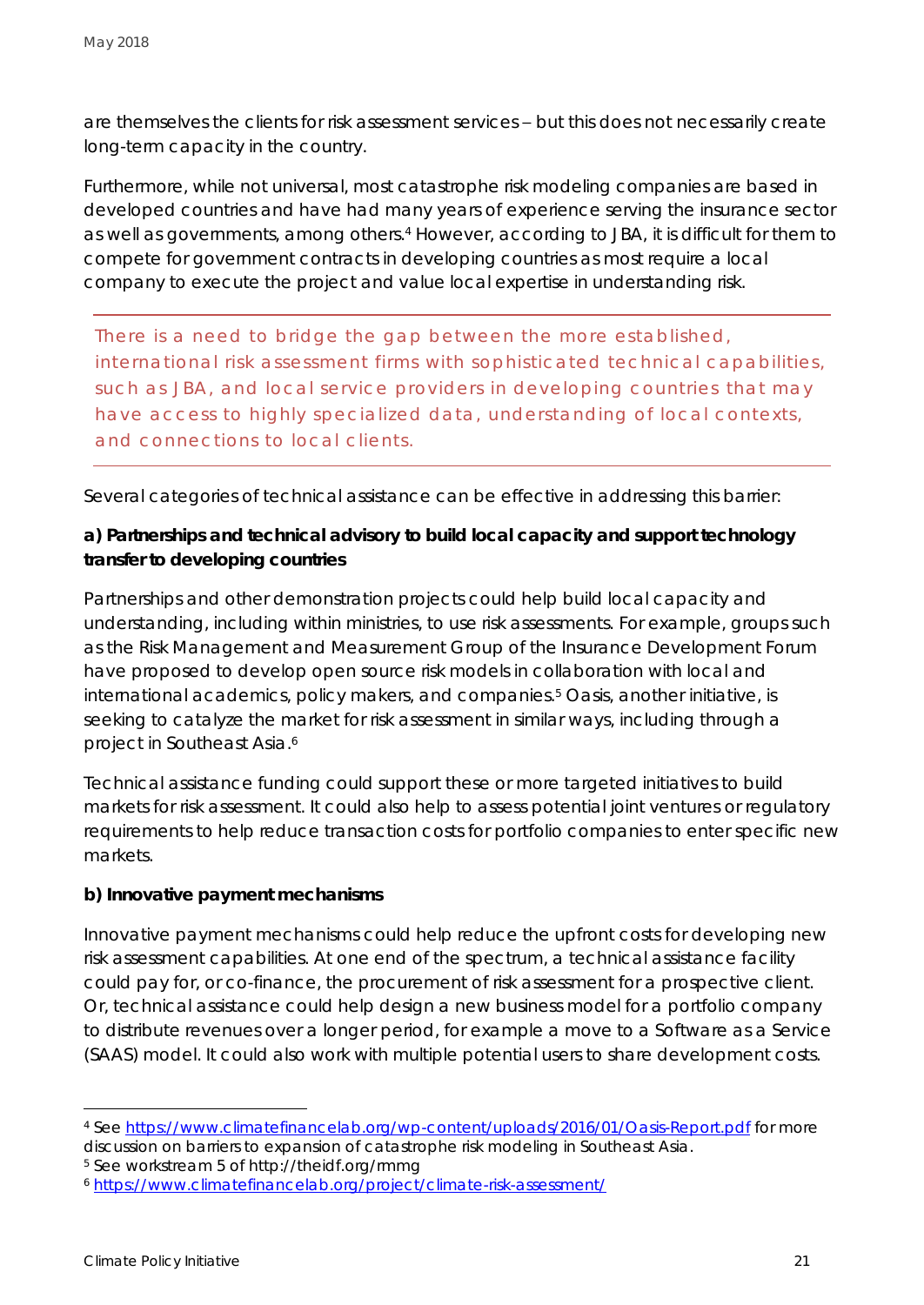### **c) Policy analysis**

A key driver of demand for risk assessment is policy. Examples of policy that influence demand through market "pull" mechanisms include, among others, requirements in public infrastructure design and development to screen projects for resilience to disaster and climate change, and mandates or incentives for property catastrophe risk insurance, including the establishment of national risk pools. 7

Technical assistance can help identify gaps in policy frameworks or opportunities for reforms that support risk assessment and mitigation through publicly-disseminated policy studies.

<sup>7</sup> See, e.g., discussion of the potential impacts of the Oasis Platform <https://www.climatefinancelab.org/wp-content/uploads/2016/01/Oasis-Report.pdf>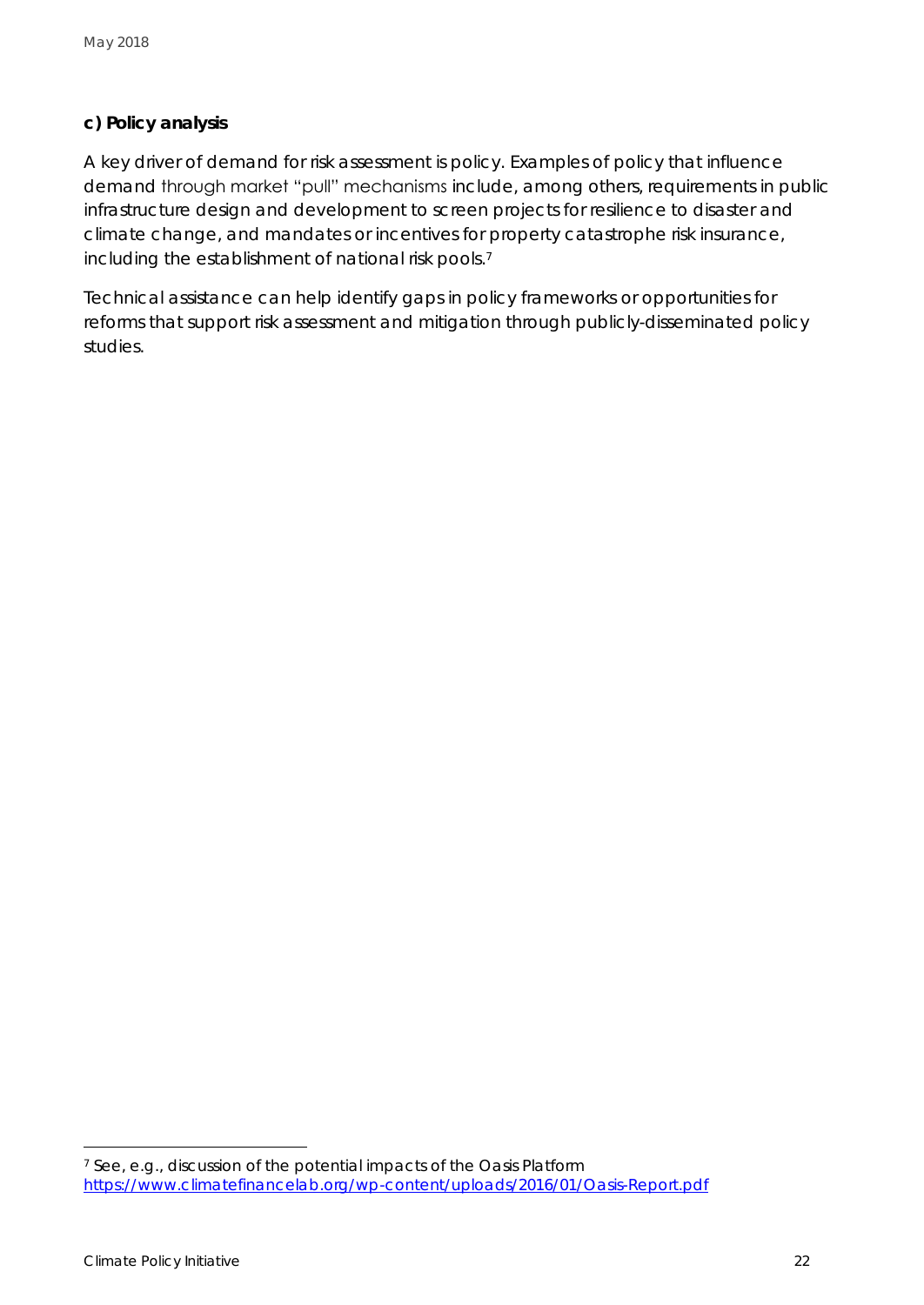## <span id="page-22-0"></span>**5. TA Facilities: Rationale & Structure**

As described in the previous section, there are significant barriers to expansion for adaptation and resilience companies. These barriers include context barriers, business model barriers, and internal company capacity barriers.

In the past, technical assistance (TA) facilities have shown that they are a valuable tool to address similar barriers. They can help unlock private investment as well as support blended finance vehicles (Enclude, 2017). TA facilities can have a wide range of purposes. Four high-level objectives are to (1) address market failures, (2) reduce capacity gaps, (3) increase development impact, and (4) decrease investment risk.

### <span id="page-22-1"></span>**5.1 Technical assistance models**

Our mapping of technical assistance activities found that there are four archetypes of technical assistance models that operate in combination with funds such as venture capital and private equity funds; (1) the Venture Capital (VC) Model, (2) the Standalone Technical Assistance Facility (TAF), (3) the One-off Activity, and (4) the Strategic Partnership (Divakaran et al., 2014 and Adams et al., 2016 and Enclude, 2017). However, there is a wide range of hybrid models that use a mix of properties from these 4 archetypes.

| Model                                                                               | Properties                                                                                                                                                                                                                                                                                                                                                                                                                                                                                                                                                                                                                                                                                                                                            | Example                                                                                                                                                                                                                                            |
|-------------------------------------------------------------------------------------|-------------------------------------------------------------------------------------------------------------------------------------------------------------------------------------------------------------------------------------------------------------------------------------------------------------------------------------------------------------------------------------------------------------------------------------------------------------------------------------------------------------------------------------------------------------------------------------------------------------------------------------------------------------------------------------------------------------------------------------------------------|----------------------------------------------------------------------------------------------------------------------------------------------------------------------------------------------------------------------------------------------------|
| Venture Capital<br>(VC) Model<br>(integrated)                                       | Provides TA as fully integrated service of a fund<br>TA funds are managed by fund manager as part<br>of regular portfolio management<br>Services can be covered by management fees<br>or by a grant pool<br>Services are solely related to investee companies<br>Used with small portfolio of companies                                                                                                                                                                                                                                                                                                                                                                                                                                               | <b>Grassroots Business</b><br>Fund (GBF)<br><b>BainCapital Double</b><br>$\bullet$<br>Impact Fund<br>Ethos                                                                                                                                         |
| Standalone<br>Technical<br>Assistance<br>Facility (TAF)<br>(Independent/<br>linked) | Provides TA through an independently managed<br>facility<br>Funded by grant funding other than fund<br>investors<br>Managed independently from the fund<br>$\bullet$<br>Can be linked to the fund with strong co-<br>$\bullet$<br>ordination between the fund and TA facility OR<br>can be independent from links to a specific fund<br>Specific development objectives beyond<br>financial concerns<br>Funds projects related to investment activities<br>when fund management fees are insufficient to<br>cover services as part of business as usual<br>Funds other activities aligned to its objectives that<br>don't directly impact companies invested by the<br>main fund<br>Services can be provided on a cost-sharing or<br>pure grant basis | Seed Capital<br>$\bullet$<br>Assistance Facility<br>(SCAF)<br>African Agriculture<br>Fund (AAF)<br>LeapFrog<br>Investments<br>US India Clean<br><b>Energy Facility</b><br>(USICEF)<br><b>US Africa Clean</b><br><b>Energy Facility</b><br>(USACEF) |

#### **TABLE 4 TECHNICAL ASSISTANCE MODELS**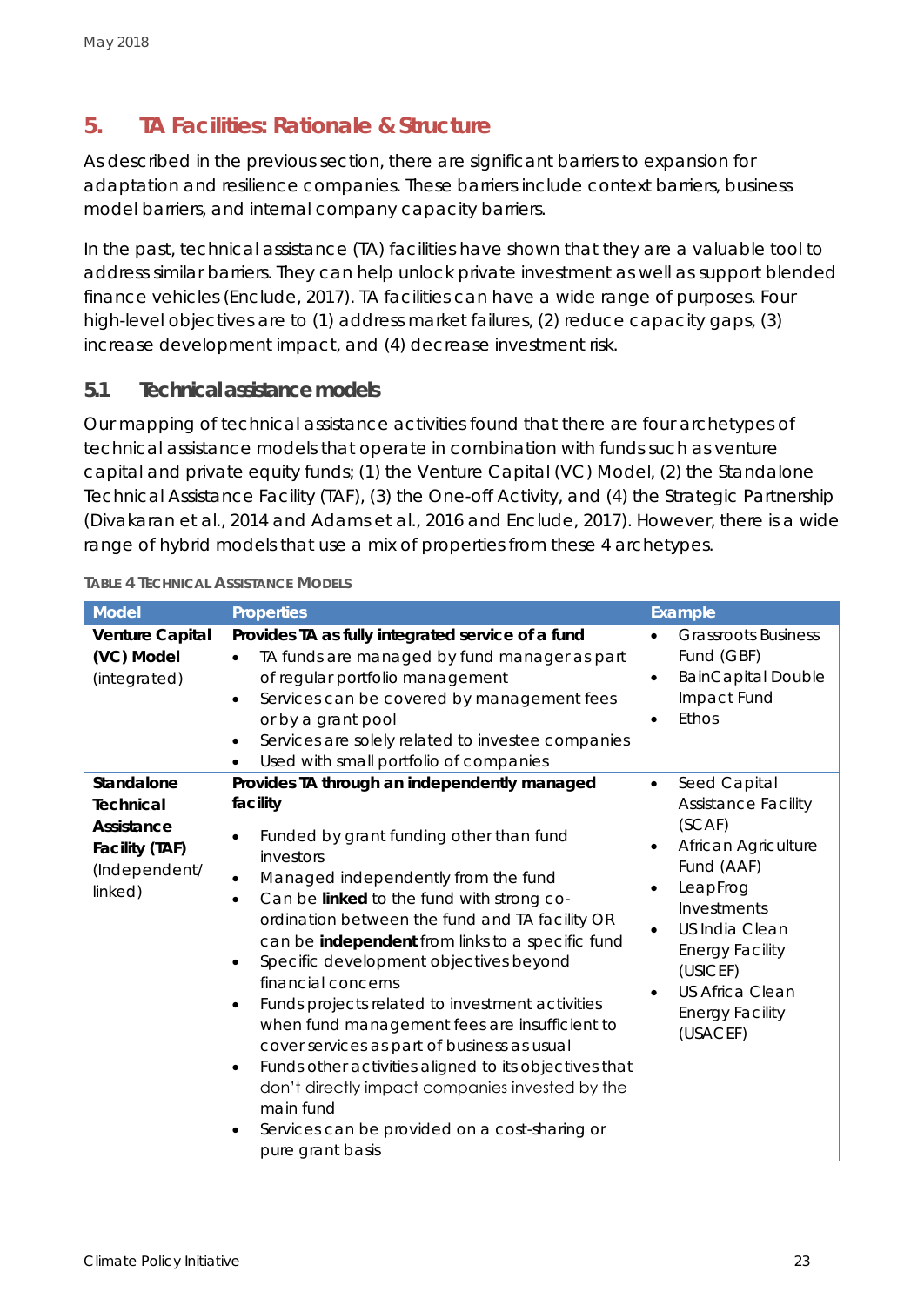| One-off activity         | Any type of activity that is financed by donors as part<br>of a bigger TA initiative.<br>Procured directly by the donor and not by the<br>technical assistance facility<br>No facility is set up                                                                                                                                                                                                                                               | Mercer Study on<br>Investing in a time<br>of climate change<br>(Mercer, 2015)<br><b>IFC Turkey Market</b><br>$\bullet$<br>Study (Baglee et al,<br>2013) |
|--------------------------|------------------------------------------------------------------------------------------------------------------------------------------------------------------------------------------------------------------------------------------------------------------------------------------------------------------------------------------------------------------------------------------------------------------------------------------------|---------------------------------------------------------------------------------------------------------------------------------------------------------|
| Strategic<br>Partnership | Private Sector Partnership or Public Private Partnership<br>(PPP)<br>Models vary<br>Actors with common or related objectives<br>$\bullet$<br>coordinate to leverage capabilities of individual<br>partners for the benefit of the whole group<br>More common in well-developed market<br>economies with a stable institutional and policy<br>environment and established direct or indirect<br>relationships between public and private actors | Department of<br><b>Energy Small</b><br><b>Business Voucher</b><br>Program<br><b>NREL</b><br>$\bullet$<br>Commercialization<br>Assistance Program       |

### <span id="page-23-0"></span>**5.2 Summary of advantages & disadvantages specific to TA models**

Each of the models introduced has its advantages and risks that should be considered when choosing a model to address barriers to the development of the adaptation and resilience market. We summarized some of the most significant thoughts for the models below; see Annex 2 for further case studies of several technical assistance facilities.

### *1. VC Model*

**The VC model is mainly used when the portfolio of investments is small and when investments are of larger size in more mature companies or projects that don't need significant amounts of support**. The VC model is highly resource intensive for fund managers because it puts the burden of operational support on fund managers. Further, a diverse portfolio makes it more difficult to use this model, as fund managers would need a large range of skills to cover the varying needs of the investments.

### *2. The Standalone TA Facility*

**Because the standalone TA facility is managed separately from the fund, it can reduce the risk of conflicts of interest when investors or donors want to see both financial returns and development impact**. While a fund manager in the VC model can have a development objective, it can be difficult to balance financial and development interests when investors want to see adequate financial returns. This enables the fund manager to focus on returns while the TA facility can focus on development additionality (Enclude, 2017).

Second, a standalone TA facility is more flexible in its interventions and can pursue market development activities on a larger scale because it can focus on market development activities beyond investee company needs. This is an advantage in early stage markets that need a large set of different interventions to foster the right environment for investee companies and technologies to succeed. For example, while the TA facility of Grassroots Business Fund is limited to support investees and to share their learnings with the wider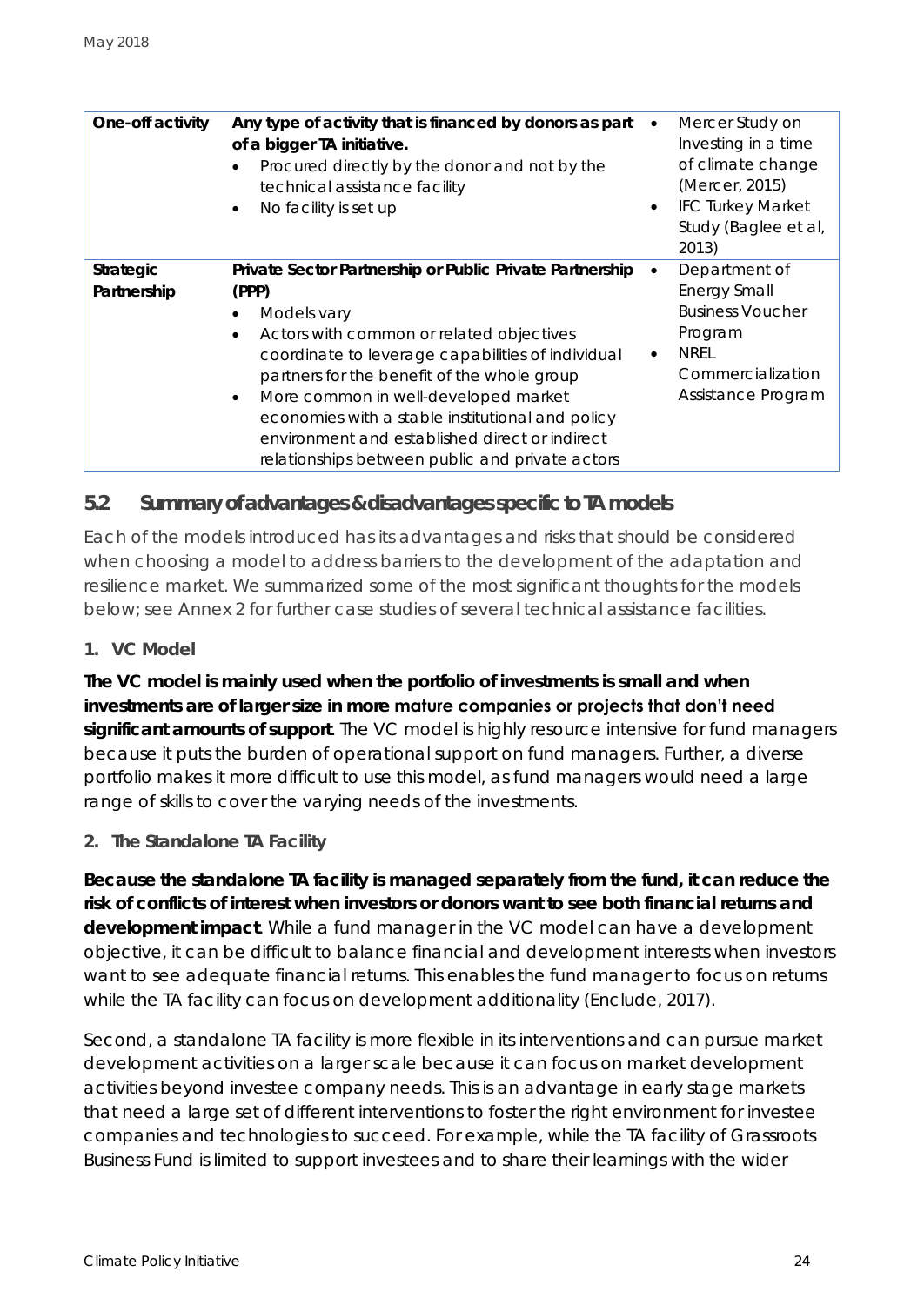investment and development community, DevCo, the TA facility of the Private Infrastructure Development Group (PIDG) addresses context barriers, technology barriers, and company barriers depending on needs.

An important factor to consider for the design of a standalone TA facility is whether to closely link it to a private equity fund if the aim is for the TA facility to support the investments of the fund. For example, DevCo is an independently managed TA facility that is housed in the Fund (CEPA, 2016). This has ensured the support of the facility is highly relevant to investments as the facility can provide timely support with a better understanding of challenges of investees and how they could be addressed. The TA facility of the African Agriculture Fund is another independent facility that is joined physically and operationally into the fund. The facility is located in the fund manager's offices and the fund and TA facility share access to information and ongoing relationships with investee companies. This hybrid is made possible by the development minded fund manager and the TA team that understands both business and development (Phatisa, 2017). Overall, these two facilities have been very effective in supporting fund investees. However, they have not implemented activities that affect the wider investment environment and market development of the sectors the funds operate in.

A risk of standalone TA facilities are information and decision time lags. If a standalone facility is set up separately from a fund, it will take time for information to move from the fund to the TA facility. For example, the TA facility of the AAF Fund addressed the needs of investee companies after the fund investment had been made and this created a time gap between investment and the point where the investee companies needs were understood and activities undertaken (Phatisa, 2017).

Enclude (2017) highlights the advantages of a standalone technical assistance facility, provides a useful overview on technical assistance facility design considerations, and points out that the linked TA model is especially effective in catalysing investment and pipeline building.

### *3. One-off activities*

**One-off TA activities can complement the activities of a TA facility.** Depending on the size and the scope of a TA facility, these activities may be too large or out of scope for the TA facility to undertake or tender out. The UK, for example, designed the TA programme for its Climate Public Private Partnership (CP3) to have three components. It included a study on institutional investors' awareness to climate change risk exposure by Mercer, a policy development programme to develop power purchase agreements in developing countries, and an ongoing TA facility called the Seed Capital Assistance Facility (SCAF). The study and the market development grant to develop power purchase agreements are one-off activities that were out of scope of SCAF.

### *4. Strategic Partnership Model*

**Strategic partnerships can be a useful strategy to build sector capacity across a larger set of local institutions.** There is no defined structure for the strategic partnership model. Adams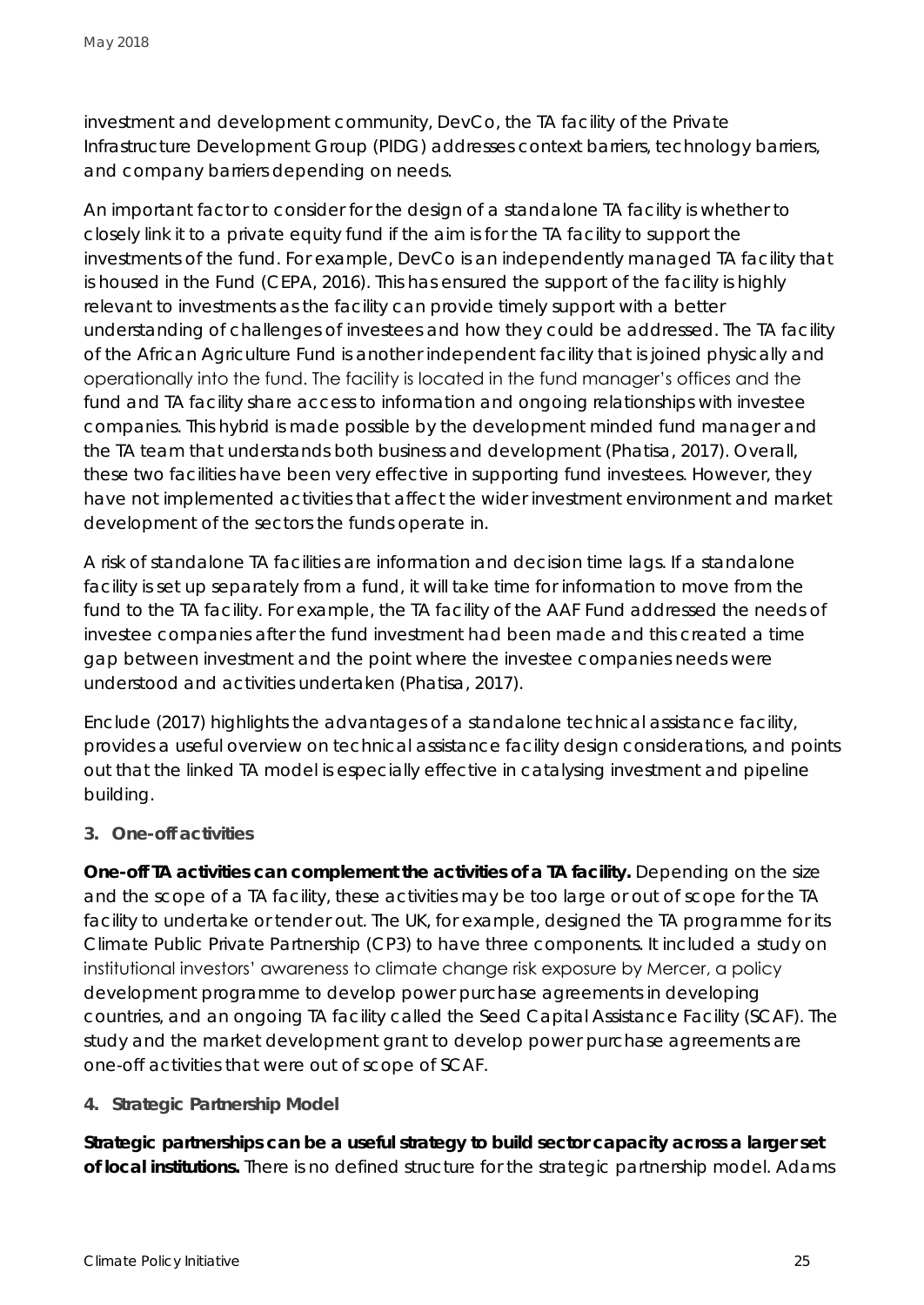et al., 2016 introduce several examples of this model in their report on approaches to accelerate clean energy commercialization. Strategic partnerships can undertake similar market development activities as a TA facility but often the partners provide their own technical capacities to undertake the activities. For example, the Department of Energy Small Business Voucher Pilot Program aims to help SMEs in the clean energy sector to tackle the technical challenges inherent in commercializing new technologies. To do so, the DOE provides vouchers of USD 50,000 to 300,000 to businesses that can be exchanged for access to DOE laboratories to help start-ups test, validate, and roll out new products. This initiative is funded by the DOE with USD 20 million. The National Renewable Energy Laboratory (NREL) Commercialization Assistance Program also assists entrepreneurs in overcoming technical barriers by providing 40 hours of free assistance. Both examples take place in the U.S. where a strong start-up environment and supporting institutions exist. However, they show an opportunity to leverage the capacity of existing institutions to support the commercialization of new products and services. There is a case to be made to think about opportunities to incorporate public research institutions into a larger TA programme that provides companies with access to their capacities.

### <span id="page-25-0"></span>**5.3 Matching TA Models & TA Objectives**

The model via which TA is provided is very important to meeting intervention objectives. Reviewing 41 TA facilities as well as literature, we matched the four models with the barriers we laid out in Section [3](#page-10-0) [Barriers Framework.](#page-10-0)

We found that:

- **Internal capacity barriers** are mostly addressed by the venture capital model in which TA is provided by a fund manager investing in a company, as well as by standalone TA facilities working directly with companies (Divakaran et. al, 2014 and Phatisa 2016).
- **Business model barriers** are also mostly addressed by the VC model and standalone TA facilities, but one-off activities are also used to address business model barriers on a high level, such as through market studies or awareness campaigns.
- **Context barriers** are usually addressed by large-scale one-off activities as well as strategic partnerships with key stakeholders in the sector. However, the sub-barrier human resources & supply chains are addressed by standalone TA facilities that aim to build capacity in the sector via workshops and training.

### <span id="page-25-1"></span>**5.4 Typical Activities**

We mapped 41 TA facilities to get an overview of the types of activities that different facilities offer to address barriers. The list is not exhaustive but aimed to show which types of activities can be used to support market development.

**9 of 41 mapped TA facilities focus on building context capacity to address systematic barriers to growth.** Interventions that address the larger investment environment can be part of a bigger program that also provides tailored support to businesses or they can be independent from company specific interventions. For example, the UK has financed a one-off activity to improve the energy sector policy environment in African countries while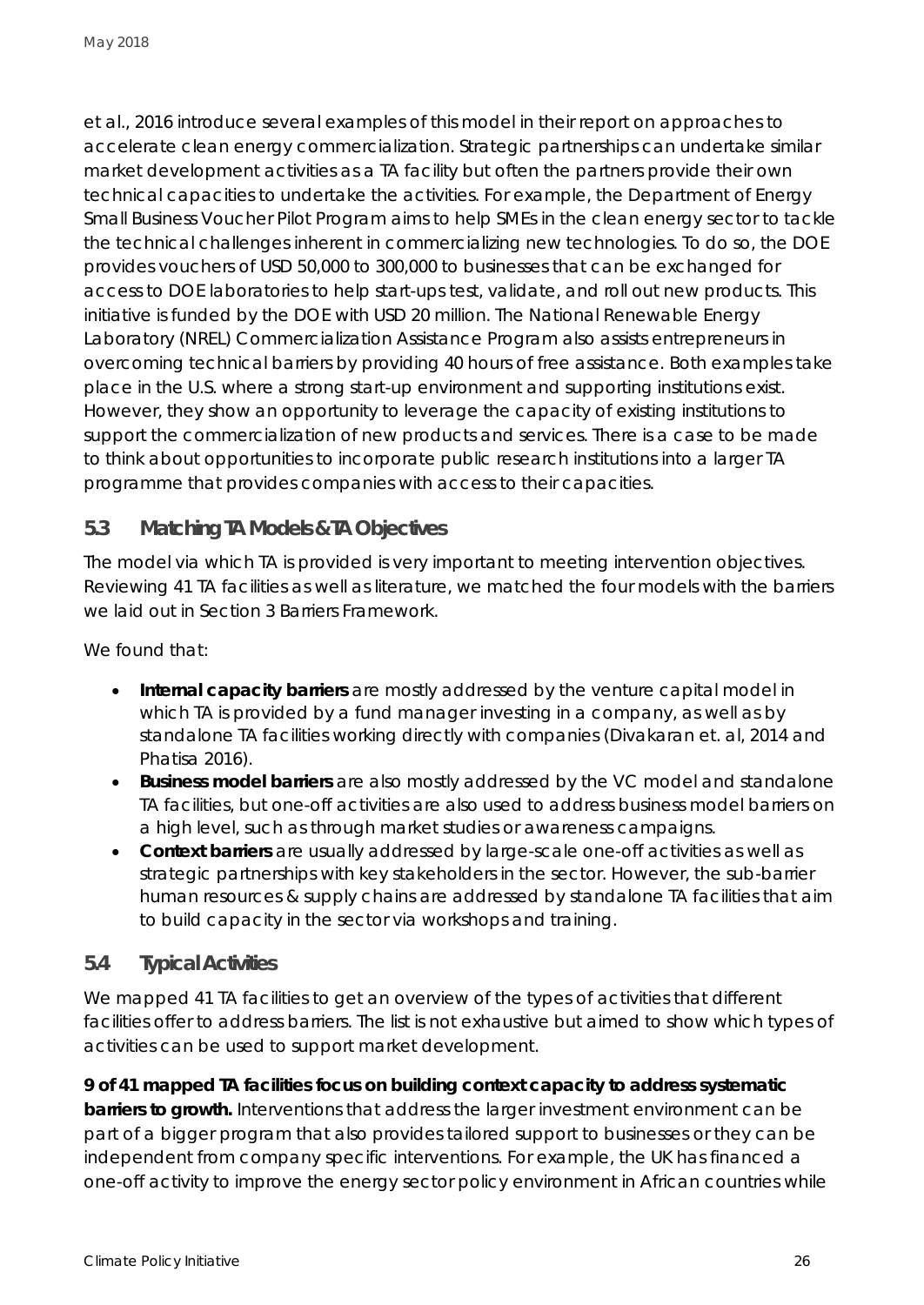also investing in SCAF, a TA facility working to build investment pipelines for renewable energy investors in Africa. SCAF and the one-off policy development TA were part of the TA package of the UK's CP3 programme.

Currently, the main barriers for creating more comprehensive adaptation policy frameworks are (1) limited understanding of adaptation policies and implementation, (2) limited co-ordination among public institutions, and (3) limited institutional and technical capacities to ensure the sustainability of the initiatives requires (Baglee, et al. 2013).

| <b>Barrier</b>                       | Activity                                                                                                                                                                                                                                                                                                                                                                                                                             | <b>Facilities providing</b><br>these activities                                                                                            |
|--------------------------------------|--------------------------------------------------------------------------------------------------------------------------------------------------------------------------------------------------------------------------------------------------------------------------------------------------------------------------------------------------------------------------------------------------------------------------------------|--------------------------------------------------------------------------------------------------------------------------------------------|
| Policy<br>environment                | Work to create sector specific regulation and policies<br>٠<br>Policy support to demonstrate commercial viability                                                                                                                                                                                                                                                                                                                    | CP3 Policy Support<br>$\bullet$<br>Infrastructure<br>$\bullet$<br>Development<br>Collaboration<br>Partnership Fund<br>(DevCo of PIDG)      |
| Institutional<br>Environment         | Sensitization of financial institutions and creation of a<br>$\bullet$<br>suitable atmosphere for sector lending<br>Supporting financial institutions in further developing<br>$\bullet$<br>lending to sustainable businesses as a viable portfolio<br>segment (via marketing campaigns for example)<br>Capacity building and training projects tailored to<br>the needs of financial and non-financial partner<br>institutions      | <b>CREI</b><br>$\bullet$<br>(Commercializing<br>Renewable Energy<br>in India)<br>Eco.business fund<br>$\bullet$<br>Development<br>Facility |
| Market<br>environment                | Feasibility studies for the development of innovative<br>$\bullet$<br>local currency financing vehicles<br>Market data collection, financial analysis and cash<br>$\bullet$<br>flows statements with experimental market data<br>Knowledge Sharing on insights and learning<br>$\bullet$<br><b>Studies on Market Resilience</b><br>$\bullet$<br>Market assessments<br>٠<br>Replicating and scaling of successful pilot projects<br>٠ | <b>CREI</b><br><b>GBF</b> (Grassroots<br><b>Business Fund)</b><br><b>IFC Turkey Market</b><br>$\bullet$<br>Resilience Study<br>Proadapt    |
| Value chains<br>and human<br>capital | Developing networks of qualified dealers<br>$\bullet$<br>Tailored Training programmes<br>Assist farmer (or other) associations in organisational<br>$\bullet$<br>development, training of leaders, formation of core<br>committees or divisions and installation of good<br>governance models                                                                                                                                        | <b>CREI</b><br>AAF (African<br>Agricultural Fund)                                                                                          |

Feasibility studies, business risk assessments, and market studies can help the private sector to address adaptation knowledge gaps. Knowledge gaps are significant barriers preventing the private sector from integrating climate risk into their businesses. Feasibility studies have been used to assess activities and business models that address the climate vulnerabilities of specific supply chains to build demand (CIF and PPCR, 2016). Further, building value chains and human capital is crucial to growing the adaption sector. Collaborative work with key stakeholders can mitigate project risk and scale investments (CIF and PPCR, 2016).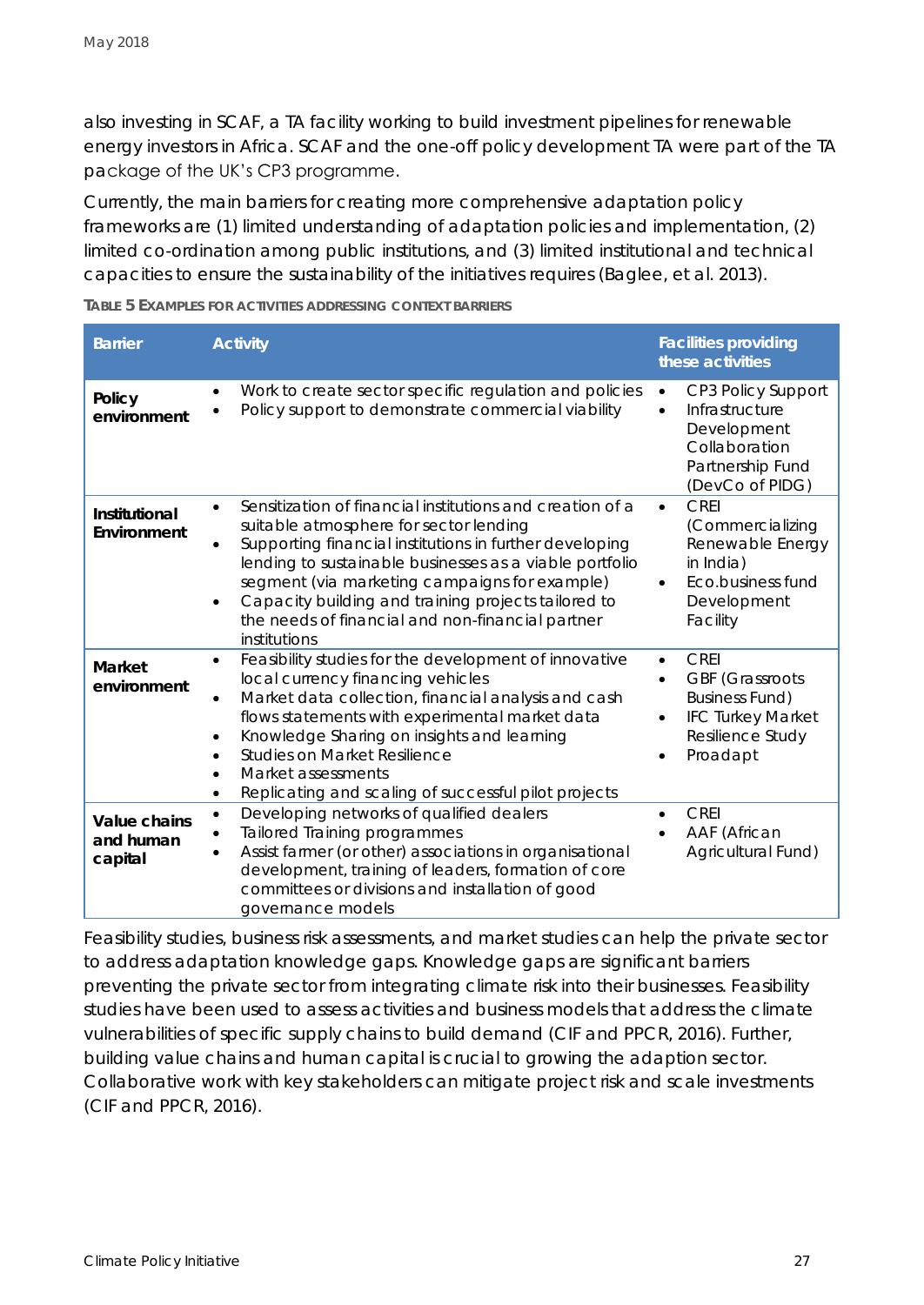**11 of 41 mapped TA interventions focus on addressing business model barriers.**

We found that activities that address business model barriers are usually provided to individual companies and address the technology barrier from that company's perspective. However, there are still a number of interventions that address technology specific barriers on a basis that can benefit all actors in the field rather than being limited to an individual company. For example, while TA can cover feasibility studies for the project of a specific company, it can also cover large scale feasibility or market studies that benefit a wide array of companies in a sector.

| <b>Barrier</b>                    | Activity                                                                                                                                                                                                                                                                                                                                                                                                                                                                                                                                                                                                                                                                           | Facilities providing these<br>activities                                                                                                                                                                                                                                                                                                                         |
|-----------------------------------|------------------------------------------------------------------------------------------------------------------------------------------------------------------------------------------------------------------------------------------------------------------------------------------------------------------------------------------------------------------------------------------------------------------------------------------------------------------------------------------------------------------------------------------------------------------------------------------------------------------------------------------------------------------------------------|------------------------------------------------------------------------------------------------------------------------------------------------------------------------------------------------------------------------------------------------------------------------------------------------------------------------------------------------------------------|
| Value-add of<br>the<br>technology | Prove added value of the technology through<br>Developing demonstration projects<br><b>Technical studies</b><br>$\bullet$<br>Product development and testing<br>$\bullet$<br><b>Impact Studies</b><br>$\bullet$<br>Awareness campaigns                                                                                                                                                                                                                                                                                                                                                                                                                                             | <b>CREI</b><br>Eco.business fund<br>Proadapt<br><b>ICEF</b>                                                                                                                                                                                                                                                                                                      |
| Technology<br>cost                | Reduce technology cost or cost to enter a new<br>market by<br>Support banks to become more<br>$\bullet$<br>comfortable in financing the technology as<br>well as with blending for public and private<br>finance (via training or incubation funds)<br>Strategic seed and development financing<br>& ongoing financial support<br>Development of products and distribution<br>models which are socially valuable but not<br>yet commercially feasible<br>Providing capital grants to cover viability<br>$\bullet$<br>gap funding to address commercial viability<br>in economically viable project<br>Technical studies and project development<br>Legal support for due diligence | <b>CREI</b><br>Innovation Incubator<br>Program (IN2)<br>SCAF<br>٠<br>Leapfrog Financial<br><b>Inclusion Fund</b><br><b>EU-AITF (Africa</b><br>$\bullet$<br>Infrastructure Trust Fund)<br>Infrastructure<br>$\bullet$<br>Development<br><b>Collaboration Partnership</b><br>(PIDG DevCo)<br>AgDevCo<br><b>ICEF</b><br><b>ACEF</b><br>Ecobusiness fund<br>Proadapt |
| Consumer<br>capacity              | Work with potential user groups to build<br>awareness and skills required to use<br>technology.                                                                                                                                                                                                                                                                                                                                                                                                                                                                                                                                                                                    | CREI<br>Proadapt                                                                                                                                                                                                                                                                                                                                                 |

**TABLE 6 EXAMPLES FOR ACTIVITIES ADDRESSING BUSINESS MODEL BARRIERS**

**27 of 41 mapped TA interventions focus on building internal company capacity.** TA that is provided to companies can be provided alongside a financial investment. If so, TA can be provided before or after the investment. If the TA is provided before the investment or access to debt finance it is used to get the company or project to a project where it is eligible to receive finance via debt or equity. If the TA is provided as part of the investment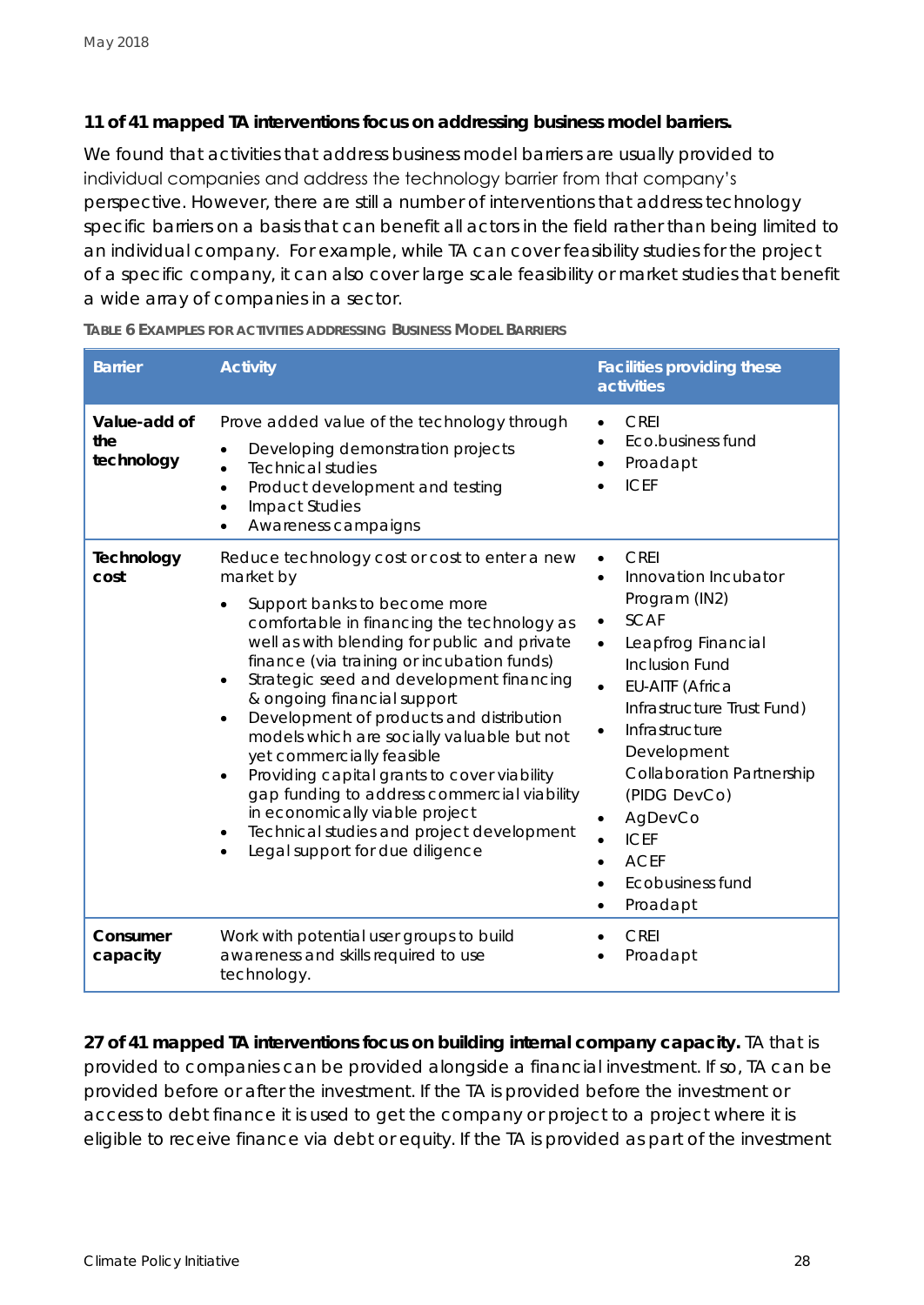or after investment, it is used to reduce transaction costs and to increase the development impact of the investment respectively.

Partners in Food Solutions, Terra Bella Colombia Fund TAF, SEAF Bangladesh, and SCAF help private equity funds with pre-investment TA and pipeline building as pipeline building is a challenge in developing countries where companies often lack the high financial, operational, and management standards that private equity investors require (Divakaran et. al, 2014). Pipeline building can refer to a team of consultants actively searching for investments that fit into the scope of the investment programme and it can refer to project preparation in which the fund identified potential investments that are not yet ready to receive debt or equity finance. In this case the TA is used to get the project or company investment ready.

| <b>Barrier</b>                           | Activity                                                                                                                                                                                                                                                                                                       | Facilities providing these activities                                                                                                                                                                                                                                                                                                                                                                                                               |
|------------------------------------------|----------------------------------------------------------------------------------------------------------------------------------------------------------------------------------------------------------------------------------------------------------------------------------------------------------------|-----------------------------------------------------------------------------------------------------------------------------------------------------------------------------------------------------------------------------------------------------------------------------------------------------------------------------------------------------------------------------------------------------------------------------------------------------|
| General<br>management                    | Corporate governance<br>Operational and process<br>$\bullet$<br>improvement<br><b>Business Plan Development</b><br>$\bullet$                                                                                                                                                                                   | <b>CREI</b><br>LeapFrog Financial Inclusion Fund<br>$\bullet$<br>African Agricultural Capital<br>$\bullet$<br>African Agricultural Fund<br>$\bullet$<br><b>Grassroots Business Fund</b><br>$\bullet$<br>EU-AITF (Africa Infrastructure Trust<br>$\bullet$<br>Fund)<br>DevCo PIDG<br>$\bullet$<br>Fanisi Venture Capital Fund<br>$\bullet$<br><b>Business Partners International</b><br>$\bullet$<br>Southern Africa<br>SEAF Bangladesh<br>$\bullet$ |
| Financial<br>management                  | Financial management/<br>$\bullet$<br>financial planning<br>Accounting training<br>Strategic planning<br>Legal support/licensing and<br>$\bullet$<br>patents                                                                                                                                                   | <b>CREI</b><br>$\bullet$<br>Terra Bella Colombia Fund TAF<br>$\bullet$<br>Fanisi Venture Capital Fund<br>$\bullet$<br><b>Grassroots Business Fund</b><br>$\bullet$<br>SEAF Bangladesh<br>$\bullet$                                                                                                                                                                                                                                                  |
| Marketing<br>capabilities                | Help to test, validate, and roll<br>$\bullet$<br>out new products<br>Marketing support and market<br>$\bullet$<br>studies<br>Access to technical expertise<br>$\bullet$<br>and facilities to help resolve<br>technical issues of the specific<br>product<br>Project identification<br>Project preparation<br>٠ | <b>CREI</b><br>$\bullet$<br>SEAF Bangladesh                                                                                                                                                                                                                                                                                                                                                                                                         |
| Poor<br>management of<br>human resources | Recruiting talent with needed<br>$\bullet$<br>technical or business skills                                                                                                                                                                                                                                     | Cyclotron Road<br>$\bullet$<br>African Agriculture and Trade<br>$\bullet$<br>Investment Fund (AATIF)                                                                                                                                                                                                                                                                                                                                                |
| Inability to<br>innovate                 | Supporting conversion or<br>$\bullet$<br>deepening of sustainable<br>business practices<br>(environmental audits,<br>certifications)                                                                                                                                                                           | Eco.business Fund<br>$\bullet$<br>Leapfrog Financial Inclusion Fund<br>$\bullet$<br>African Agricultural Fund (AAF)<br>$\bullet$                                                                                                                                                                                                                                                                                                                    |

**TABLE 7 EXAMPLES FOR ACTIVITIES ADDRESSING BUSINESS CAPACITY BARRIERS**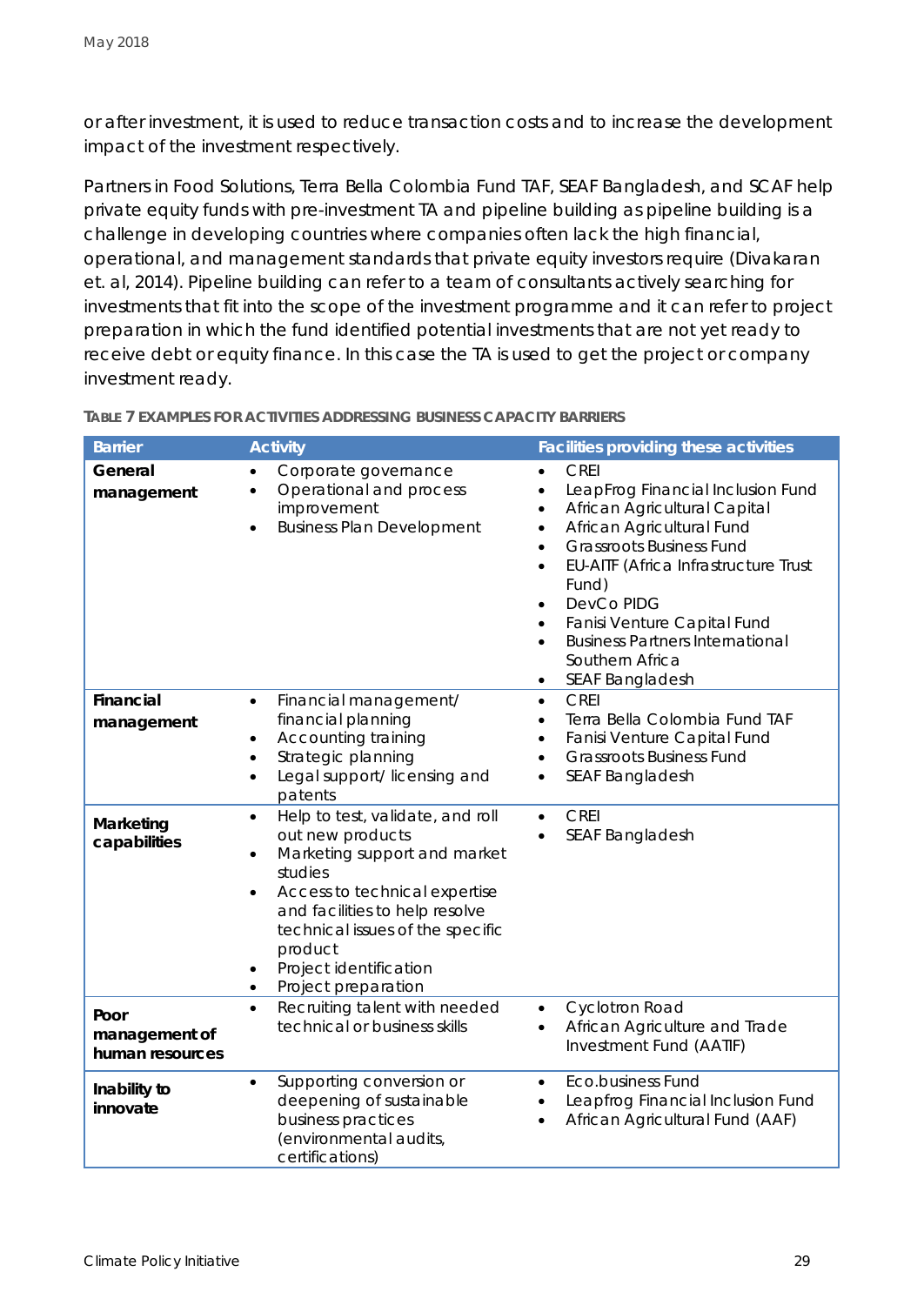| Poor operations<br>and production | Information technology<br>Facilitating access to<br>international supply chains | <b>NREL Commercialization</b><br>Assistance Program<br><b>DOE Small Business Voucher Pilot</b><br>Program<br>Innovation Incubator Program<br>$\bullet$<br>(IN2)<br>AgDevCo |
|-----------------------------------|---------------------------------------------------------------------------------|----------------------------------------------------------------------------------------------------------------------------------------------------------------------------|
|                                   |                                                                                 |                                                                                                                                                                            |

When companies are big enough they usually can pay consultants to help them build core business strength and to grow product lines. However, in developing countries even medium size companies can struggle to cover the costs for these services.

**Our TA mapping also identified a number of other activities that TA facilities can provide.** 

LeapFrog TA provides training to the staff of the fund to ensure the continued development of their target sectors. The fund's TA team also works to identify opportunities for innovation in the investee companies to enable products provided to communities that would otherwise not be served by the company. For example, they work on business models that can serve the poor (Proparco, 2017). Infront Frontier Markets TA works on impact measurement to support more rigorous impact measurement (MEDA, 2017). AECF TA works to strengthen the network between grantee businesses and investors.

### <span id="page-29-0"></span>**5.5 Key learnings from existing facilities**

Well-structured TA can mobilize public and private finance as it can be used to reduce investor risk as well as create a pipeline of new investment opportunities. We found that there are several important considerations when setting up a TA program, especially when TA is provided alongside investment vehicles such as private equity funds.

**Flexibility in the types of TA provided by a facility is key, especially when the facility is accompanying a private equity fund and needs to match the fast pace of investors.** Companies in the fund might need a wide range of types of support. This also depends on the diversity in the portfolio of the fund that might hold companies at different stages of maturity. Especially, when a fund targets very early stage businesses it might be already clear from the outset of the investment that the TA activity needs to cover individual activities throughout the holding period to make the investment viable to the fund (Divakaran, et al., 2014). A wider range of sectors and geographies represented in the fund also create the need for specific activities tailored to needs.

**Discerning additional technical assistance activities from business-as-usual activities that are part of the normal role of the fund manager can be difficult**. Additionality is very context specific; an activity might be additional in one case but not in another depending on the recipient or the strategy of the private equity fund. For example, supporting a company to expand their services to a new region might be additional when the associated private equity fund does not have any established relationships of the new region but might not be additional if the fund has executed this type of expansion into the region successfully before. Defining eligibility criteria that are in line with programme objectives and that consider the structure and stakeholders of the program, as well as providing the governing body of the TA facility enough flexibility to make decisions on an individual case basis, can ensure the additionality of activities. Tensions between the objectives of the fund manager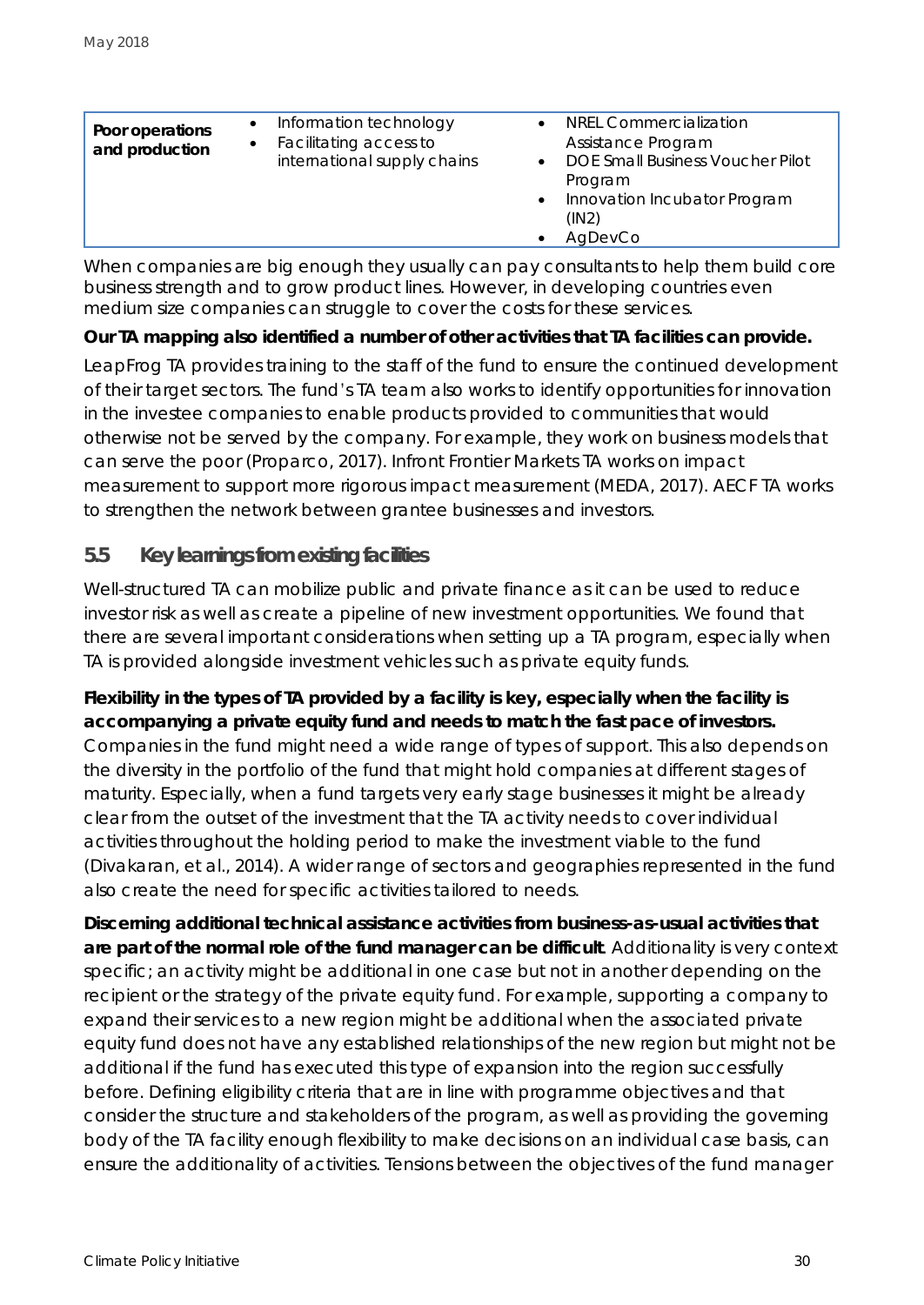who wants to maximize returns and the technical assistance facility who wants to maximize development impact can be mitigated by clear but aligned objectives and strong governance (Divakaran, et al., 2014).

**Activities should deliver a measurable impact that manifests in a relevant time-frame**. Measurable key performance indicators are needed to establish effectiveness of the activity. This is often easier with activities that address a specific bottleneck in a company or in the market. However, it is more difficult to prove this with awareness campaigns or market studies. Eligibility criteria need to consider that these types of activities can't be measured against the same standards as the more direct activities to address company capacity constraints. For example, the facility of the African Agriculture Fund requires TA projects to (1) have a measurable impact on food security and (2) to provide a win-win for the business as well as customers (Smith and Schramm, 2017). All African Agriculture and Trade Investment Fund (AATIF) supported activities need to improve the economic and social welfare of farmers and company employees. These benefits are measured via such indicators as increased agricultural production and productivity, additional employment, access to smallholder farmers, and increases in farm and household income (Convergence, 2015).

**Geographic eligibility is a common criterion and it depends often on the focus region of the donor as well as the development objective of the programme.** However, for a facility that provides technology transfer from developed to developing regions, geographic eligibility can become difficult as the recipient of the technology transfer support might be located in a developed country.

**A TA facility that is established to support companies alongside an investment vehicle should aim to support companies over the lifetime of the associated fund**. Activities targeted at companies are often not one-off interventions but early-stage companies might need different types of support at different stages in the investment period and during the holding period by the fund (Divakaran, et al., 2014). Ongoing activities can also aim at maximising the company's development impact, for example by designing innovative business models that enable pro-poor access or by supporting the company to expand to developing countries which can happen at various times during the holding period of the fund (Phatisa 2016 and Phatisa 2017).

**Because establishing a TA facility can be as difficult as establishing a fund, delays in operational design should be considered and mitigated by establishing the facility ahead of time.** In the case of AAF, the TA facility needed two years to fully understand the needs of the investee companies, and in the case of SCAF the facility also took significantly longer to establish than was expected. Further, a TA facility that provides support for pipeline building and pre-investment support needs to be established early in the fundraising phase of the fund.

**Design of the TA facility should consider the in-house abilities needed of the facility to deliver timely support.** For example, direct company support might be best provided by a core TA team to avoid delays that could affect the performance of the fund. On the other hand, activities that address context barriers can be outsourced to third-parties as the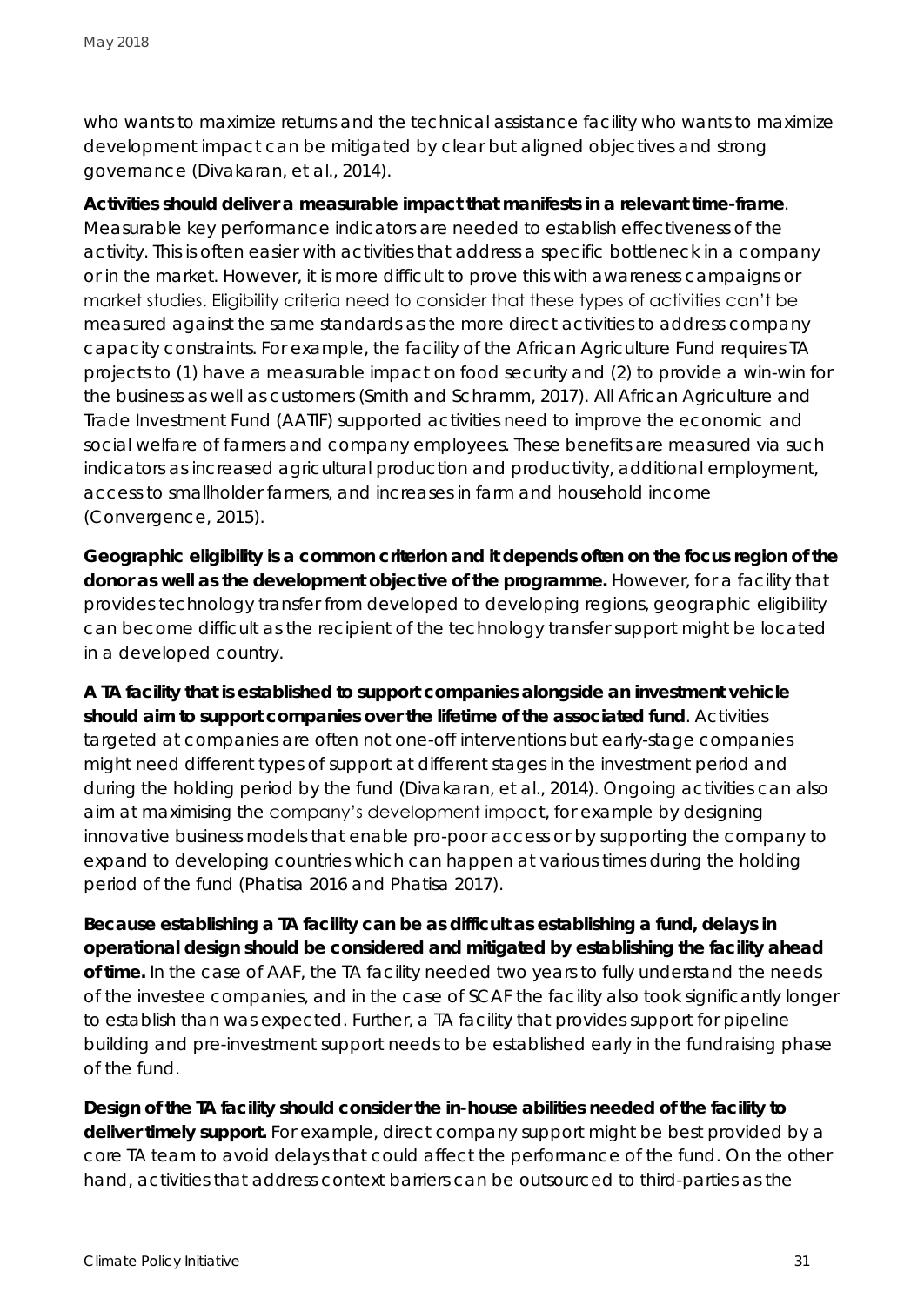success or failure of individual businesses are usually not sensitive to the timing of these activities.

**TA facilities should require the recipients of technical assistance to share responsibility for costs of the intervention to ensure that they're engaged and that TA activities are valued by the recipient.** Mechanisms can be cost-sharing that recipients cover upfront in cash, or pay back via zero-interest loans or in-kind services such as working hours on the project (Divakaran et. al, 2014, Adams et. al, 2016, and Phatisa, 2016). Overall, there is no one size fits all approach for cost-sharing agreements. Three aspects need to be considered: (1) Percentage of the cost of the intervention that should be covered by the recipient company, (2) whether the match required is cash or in-kind, (3) whether the payment should be made upfront or delayed (Phatisa, 2016).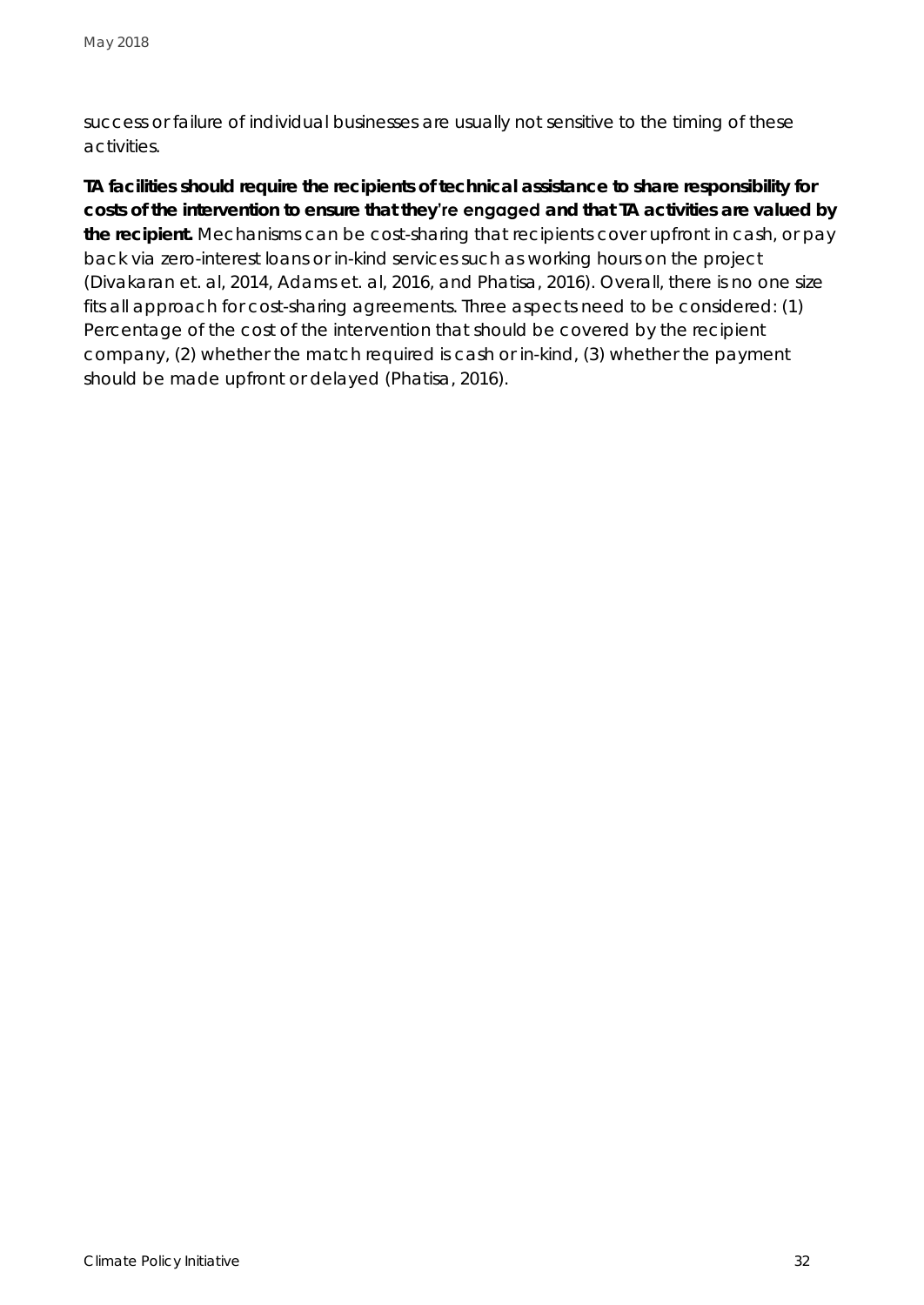### <span id="page-32-0"></span>**6. Preliminary Recommendations for the Design of a TA Facility for Adaptation and Resilience Products and Service Companies**

This report has examined the barriers that adaptation companies, especially those offering climate analytics services, face in expanding in developing countries, including two companies for which we conducted case studies. The report has also looked at some of the key design decisions of technical assistance facilities, in particular 1) the different ways they are structured and governed, and the trade-offs involved in each type, and 2) which barriers to company growth they address, and the activities they deploy to do so.

This section seeks to apply the report's findings to the design of a new technical assistance facility. The Climate Resilience and Adaptation Finance and Technology Transfer Facility (CRAFT), managed by the Lightsmith Group and endorsed in 2017 by the Global Innovation Lab for Climate Finance (the Lab), will be the first dedicated commercial investment vehicle to focus on expanding the availability of technologies and solutions for climate adaptation and resilience. As the Secretariat for the Lab, CPI has supported the Lightsmith Group to develop its concept.

CRAFT will establish a USD 500 million global private equity fund ("the Fund") that invests growth capital and strategic support into companies that already offer climate resilience products and services. A complementary USD 20 million technical assistance facility ("the Facility") will enable the provision of technical support to companies in developing countries.

Once launched, CRAFT will target companies that provide resilience intelligence, products and services that help customers assess and manage climate risks and impacts.

**Foundational criteria for the TA Facility**

The Lightsmith Group has indicated several criteria for the Facility to achieve, principally based on the experience of its staff in previous roles setting up the Africa Clean Energy Facility: namely, that the Facility should be 1) focused on commercially oriented activities that are needed to unlock more investment capital, 2) structured to provide the fund managers with flexibility to address portfolio company needs in a timely manner; and 3) address the needs of companies for expanding in developing countries (OPIC, 2013).

The below provides recommendations as to how to most effectively meet these criteria, focusing on the resilience intelligence, or analytics, category of companies that would comprise part of the Fund's portfolio.

### <span id="page-32-1"></span>**6.1 Recommendations for barriers to address**

In conversations with climate risk analytics companies, several critical barriers were cited. We recommend that the following barriers be the focus of the TA Facility's work:

First, the TA Facility should target several **business model barriers**, principally 1) lack of awareness of the value add of their products; and 2) lack of technical capacity of *clients* to implement analytics solutions. Analytics products frequently must demonstrate cost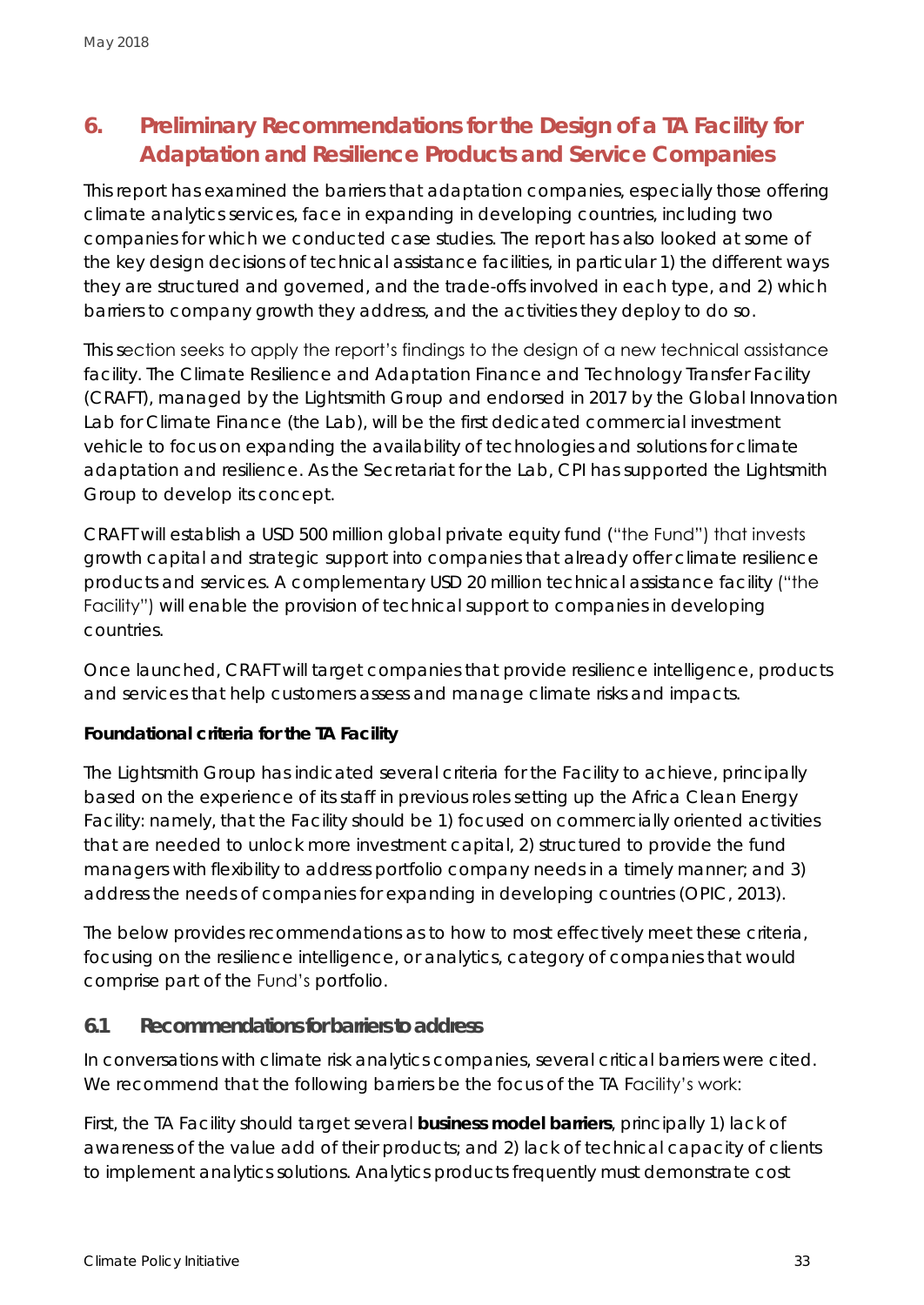savings for clients in areas where clients haven't previously been tracking or investing. A third barrier, high upfront costs, can also make the economics difficult for potential clients.

Second, the TA Facility should target several **internal capacity barriers**, principally with respect to the knowledge and connections required to expand into new sectors and geographies, especially in developing countries.

Third, the TA Facility could target in some limited manner certain context barriers, including policy uncertainty around adaptation and resilience. Several companies noted the importance of the public sector in influencing demand for climate resilience analytics, given its key role in insurance markets, infrastructure development, and climate change policy.

Of course, while the Facility would address several different types of barriers, it would not be able to address all of them. The Facility would address context barriers only in a very limited way.

### <span id="page-33-0"></span>**6.2 Recommendations on principal activities**

**To address these key barriers, we recommend that the Facility offer three support lines, namely Preparation, Partnerships, and Resilient Systems, as depicted in Figure 3 and described below.** All activities within these three support lines would focus on meeting the needs of portfolio companies in expanding into new developing country markets. Similar approaches with multiple support lines have been implemented successfully by other technical assistance facilities, including CP3, SCAF, and ACEF.

**The Facility's first support line, Preparation, should focus on preparation of activities that directly support technology transfer among the portfolio companies.**

The Preparation support line could focus on discrete tasks to address internal capacity gaps and business model barriers to a company's developing country expansion. The activities under this support line would largely be conducted by consultants and would be measured by the investment capital they unlock. Activities in this support line would improve supply of tailored services and could include:

- Analyses of legal and regulatory requirements in a new geography (e.g., for insurance sector, what are the regulatory requirements for catastrophe risk modeling)
- Support for companies in adapting their technology or data into formats that can be utilized by users in developing countries
- Business plan support to underpin entry into a specific developing country market, including the development of financial models and go-to market strategies
- Business model support including development of innovative payment mechanisms

While this study has not focused on resilience products, this business line could also be envisioned to support specific engineering, techno-economic, or other technical studies required to implement a new technology (e.g., an engineering study to implement a new irrigation technology).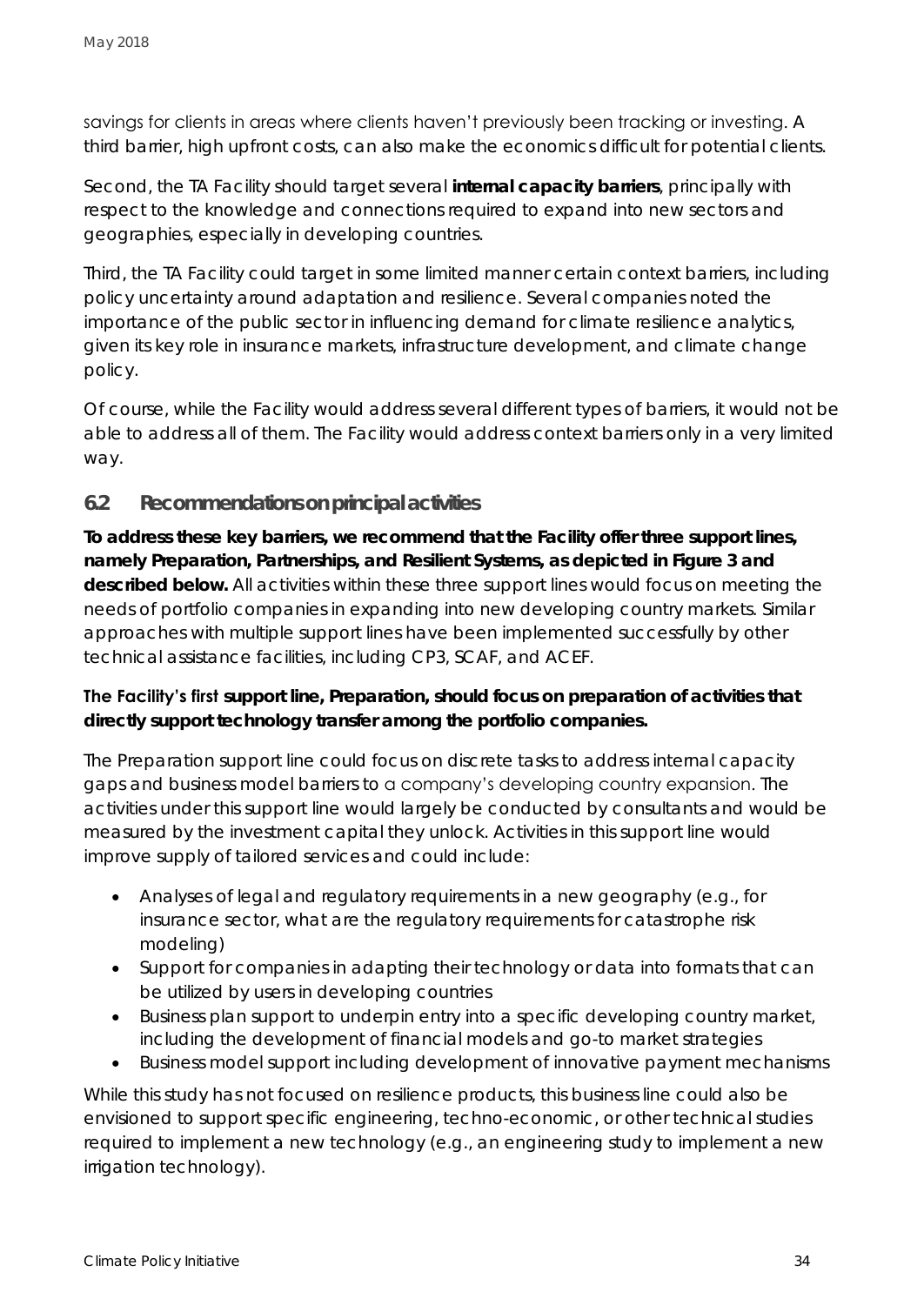Internal capacity barriers, particularly related to the managerial capabilities of portfolio companies, would likely need to be addressed as part of the Fund's business-as-usual support.

**The Facility's second business line, Partnerships, should focus on building partnerships to indirectly support market development**.

The Partnerships support line should focus on business model barriers, with the intent to help stimulate demand for CRAFT portfolio company products through market development activities, as well as increase capacity of clients to use the technology. Its effectiveness would be more difficult to measure but could at the same time have a larger catalytic impact on the broader market by facilitating the knowledge and linkages required to build a resilience ecosystem. Activities in this business line could aim to increase demand for climate risk information through:

- Identification of local networks and key stakeholders that can support product uptake though dissemination of information on climate risk and effectiveness of risk management strategies
- Technology demonstrations incorporating trainings, in collaboration with local business associations and other private and public stakeholders to demonstrate effectiveness
- Development of partnerships and other collaborations between international market players and local businesses and experts with knowledge of local contexts
- Convenings of industry actors to advance different aspects of the climate resilience market in key geographies

**A third support line, Resilient Systems, should undertake discrete, one-off activities to support systemic changes.**

The Resilient Systems support line should focus on one-off activities that address context barriers. Activities could include:

- Policy studies exploring systemic issues such as climate risk disclosure standards or policy needs in the insurance or infrastructure sectors
- Impact methodologies and assessments to advance the resilience field and understand the impact of CRAFT's investments
- Data availability for risk models and the standardization of data requirements and model quality

**Finally, we recommend changing the name of the Facility to the CRAFT Resilience Accelerator**, to better describe the potential of the Facility to help catalyze the adaptation and resilience market (see Figure 3 for a depiction).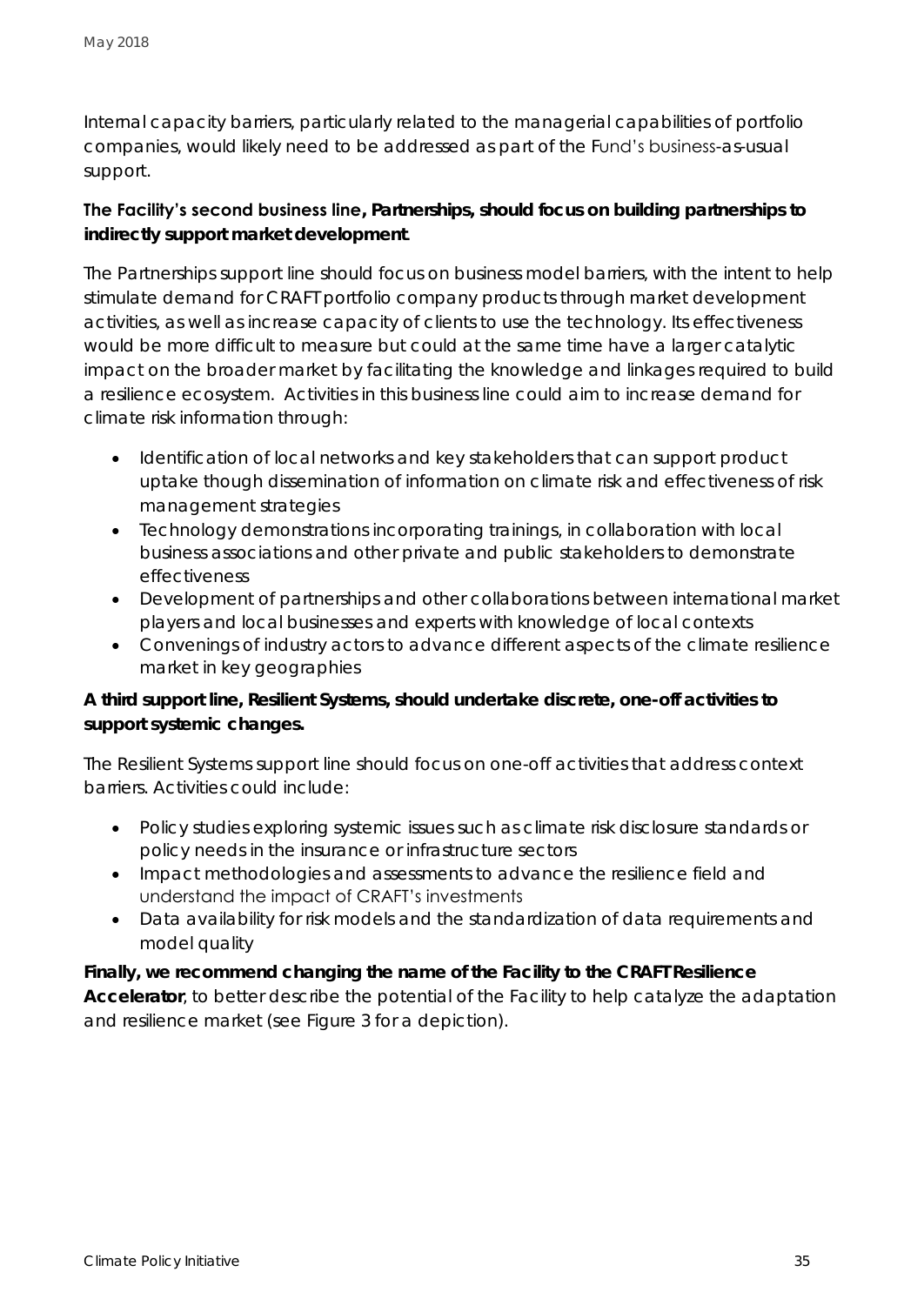



### <span id="page-35-0"></span>**6.3 Recommendations on governance**

Our research into technical assistance facility structures demonstrates that there is a variety of solutions to key governance challenges. The key challenge can be best summarized as that, when both commercial and development impact are sought through the targeted deployment of grant funds, there can be trade-offs involved (though not always). The key concern here of many donors is that the technical assistance activities they fund with grant support must be additional to the standard activities of a fund manager and/or an investee company.

**We recommend that, at a minimum, all preparation activities (e.g., Support Line 1 – Preparation) are managed by the Fund Manager.** This would enhance efficiency and ensure alignment with the needs of fast-moving portfolio companies as they enter into new markets. Ideally, the governance of these activities would be the same as for the Fund overall.

**Support Lines 2 and 3, Partnerships and Resilient Systems, should be connected to the Fund to ensure impact and relevance.** With their broader remit and potential for impact outside of the CRAFT portfolio companies, these two support lines could have a different governance model. For example, they could be managed by the Fund Manager but have separate governance, such as a different investment committee. They could also have separate management but with the Fund Managers taking a key role in governance. The appropriate structure for these Support Lines would depend on the final list of activities and donor needs.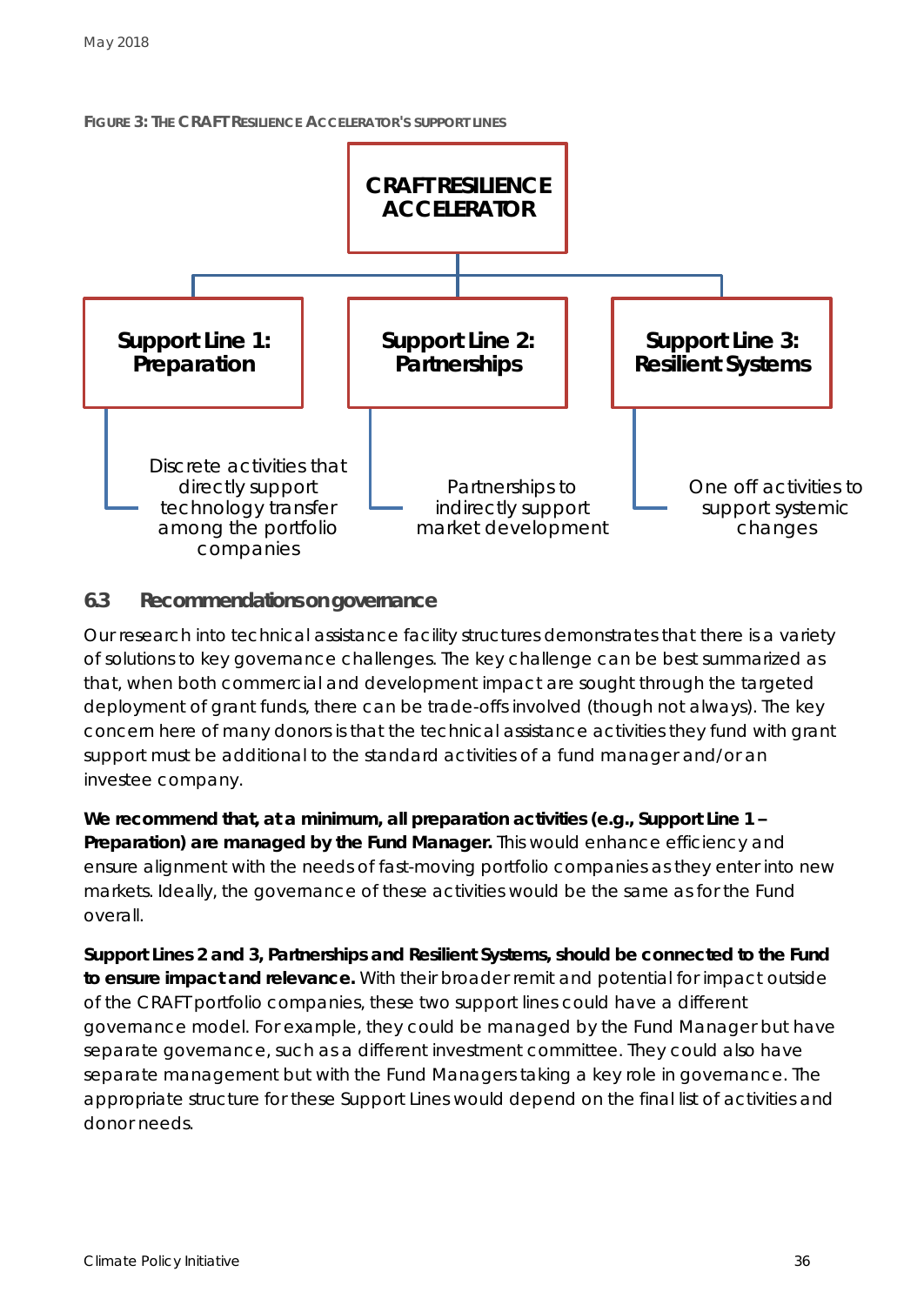Once the governance structure is established, eligibility criteria for activities and geographies need to be determined to ensure additionality and to reduce potential for market distortions.

### <span id="page-36-0"></span>**6.4 Next steps**

This report provides an initial evidence base and considerations for how a technical assistance facility, working in parallel with a private equity fund, could help facilitate investment in adaptation and resilience in developing country markets. However, as the development of the Facility progresses, several factors will influence its final design, including (1) Final selection of portfolio of investee companies, and (2) Funding availability, restrictions, and breakdown of funding to each support line.

**Therefore, the next steps in the design of the Facility should include:**

- Advancing discussions among potential funders regarding their objectives and baseline requirements for the structure, governance, and eligibility criteria of the Facility
- Developing more detailed descriptions of individual activities, how they could be implemented, and how results would be measured, based on likely portfolio companies, including understanding in far greater detail the target markets for expansion
- Complementary work identifying the needs of resilience product companies, as this paper focuses solely on resilience intelligence companies
- Possible demonstration of technical assistance provision to accompany 2-3 pilot projects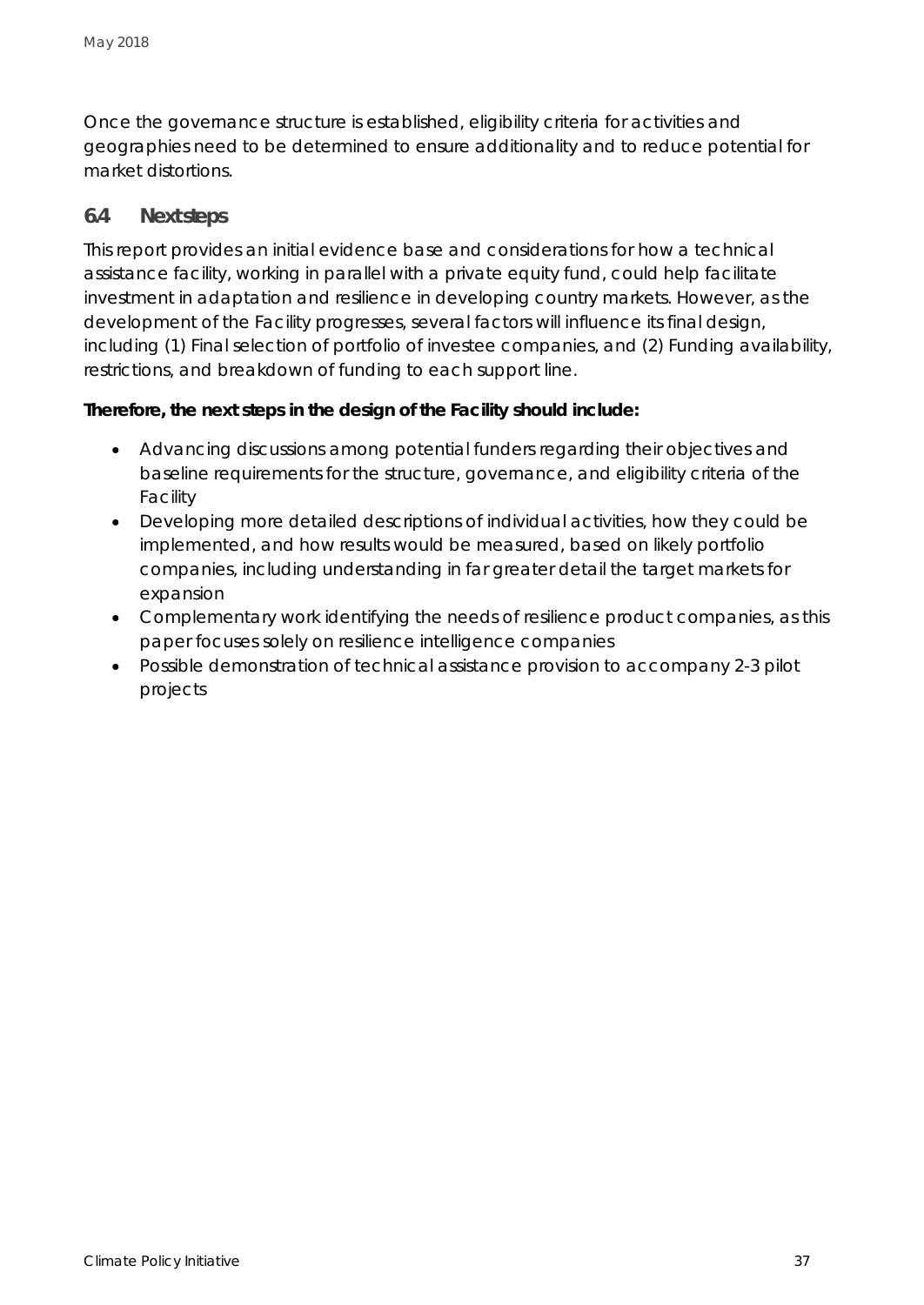### <span id="page-37-0"></span>**7. Literature**

ACEF [Africa Clean Energy Facility] (2017). Project Summary. At: [https://www.opic.gov/sites/default/files/files/ACEF%20One-](https://www.opic.gov/sites/default/files/files/ACEF%20One-Pager%2005%2021%202013%20final.pdf)[Pager%2005%2021%202013%20final.pdf](https://www.opic.gov/sites/default/files/files/ACEF%20One-Pager%2005%2021%202013%20final.pdf)

Adams R., Pless J., Arent D. J., Locklin K. (2016). Accelerating Clean Energy Commercialization: A Strategic Partnership Approach. At: <https://www.nrel.gov/docs/fy16osti/65374.pdf>

Avory, B., Cameron, E., Erickson, C., and Fresia, P. (2015). Climate Resilience and the Role of the Private Sector in Thailand: Case Studies on Building Resilience and Adaptive Capacity. At: [https://assets.rockefellerfoundation.org/app/uploads/20151009123211/Climate-](https://assets.rockefellerfoundation.org/app/uploads/20151009123211/Climate-Resilience-Role-Private-Sector-Thailand.pdf)[Resilience-Role-Private-Sector-Thailand.pdf](https://assets.rockefellerfoundation.org/app/uploads/20151009123211/Climate-Resilience-Role-Private-Sector-Thailand.pdf)

Baglee A., Connell R., Haworth A., Rabb B., Bugler W., Ulug G., Capalov L., Hansen D. S., Glenting C., Jensen C. H., Laugensen F., (2013). Climate Risk Case Study – Pilot Climate Change Adaptation Market Study: Turkey. At: [http://www.ifc.org/wps/wcm/connect/592ae80042fdae02a76fef384c61d9f7/Pilot+Climate](http://www.ifc.org/wps/wcm/connect/592ae80042fdae02a76fef384c61d9f7/Pilot+Climate+Change+Adaptation+Market+Study+Turkey.pdf?MOD=AJPERES)

[+Change+Adaptation+Market+Study+Turkey.pdf?MOD=AJPERES](http://www.ifc.org/wps/wcm/connect/592ae80042fdae02a76fef384c61d9f7/Pilot+Climate+Change+Adaptation+Market+Study+Turkey.pdf?MOD=AJPERES)

Biaginia B., and Miller A., (2013). 'Climate and Development, Vol. 5, Issue 3, 2013 Pages 242- 252 REVIEW ARTICLE Engaging the Private Sector in Adaptation to Climate Change in Developing Countries: Importance, Status, and Challenges. At: [https://www.ifc.org/wps/wcm/connect/c292ee0041f5da6b9506f5b456904773/Biagini+and](https://www.ifc.org/wps/wcm/connect/c292ee0041f5da6b9506f5b456904773/Biagini+and+Miller+Engaging+the+Private+Sector+in+Adaptation+to+Climate+Change.pdf?MOD=AJPERES) [+Miller+Engaging+the+Private+Sector+in+Adaptation+to+Climate+Change.pdf?MOD=AJP](https://www.ifc.org/wps/wcm/connect/c292ee0041f5da6b9506f5b456904773/Biagini+and+Miller+Engaging+the+Private+Sector+in+Adaptation+to+Climate+Change.pdf?MOD=AJPERES) [ERES](https://www.ifc.org/wps/wcm/connect/c292ee0041f5da6b9506f5b456904773/Biagini+and+Miller+Engaging+the+Private+Sector+in+Adaptation+to+Climate+Change.pdf?MOD=AJPERES)

Buchner B., Oliver P., Wang, X., Carswell C., Meattle Ch., Mazza F. (2017). Global Landscape of Climate Finance 2017. At: [https://climatepolicyinitiative.org/wp](https://climatepolicyinitiative.org/wp-content/uploads/2017/10/2017-Global-Landscape-of-Climate-Finance.pdf)[content/uploads/2017/10/2017-Global-Landscape-of-Climate-Finance.pdf](https://climatepolicyinitiative.org/wp-content/uploads/2017/10/2017-Global-Landscape-of-Climate-Finance.pdf)

Cambridge Economic Policy Associates [CEPA], (2016). Evaluation of the Technical Assistance Facility (TAF) Part 1: The Private Infrastructure Development Group. At: [http://www.pidg.org/resource-library/progress-reviews/taf-evaluation-final-report-part-](http://www.pidg.org/resource-library/progress-reviews/taf-evaluation-final-report-part-1.pdf/)[1.pdf/](http://www.pidg.org/resource-library/progress-reviews/taf-evaluation-final-report-part-1.pdf/)

CIF and PPCR (2016). Private Sector Investment in Climate Adaptation in Developing Countries: Landscape, Lessons Learned and Future Opportunities. At: [https://www.climateinvestmentfunds.org/sites/default/files/knowledge-documents/7544](https://www.climateinvestmentfunds.org/sites/default/files/knowledge-documents/7544-wb_cif_ppcr_report-v5.pdf) wb cif ppcr report-v5.pdf

Convergence (2015). Case Study: Africa Agriculture and Trade Investment Fund (AATIF). At: [https://assets.contentful.com/bbfdx7vx8x8r/4kbZB84h6oA8mkgSg8oa8a/19502b258a97eb2f](https://assets.contentful.com/bbfdx7vx8x8r/4kbZB84h6oA8mkgSg8oa8a/19502b258a97eb2fdebc133bfa532b00/Convergence__Africa_Agriculture_and_Trade_Investment_Fund__AATIF__Case_Study__2015.pdf) [debc133bfa532b00/Convergence\\_\\_Africa\\_Agriculture\\_and\\_Trade\\_Investment\\_Fund\\_\\_AATI](https://assets.contentful.com/bbfdx7vx8x8r/4kbZB84h6oA8mkgSg8oa8a/19502b258a97eb2fdebc133bfa532b00/Convergence__Africa_Agriculture_and_Trade_Investment_Fund__AATIF__Case_Study__2015.pdf) [F\\_\\_Case\\_Study\\_\\_2015.pdf](https://assets.contentful.com/bbfdx7vx8x8r/4kbZB84h6oA8mkgSg8oa8a/19502b258a97eb2fdebc133bfa532b00/Convergence__Africa_Agriculture_and_Trade_Investment_Fund__AATIF__Case_Study__2015.pdf)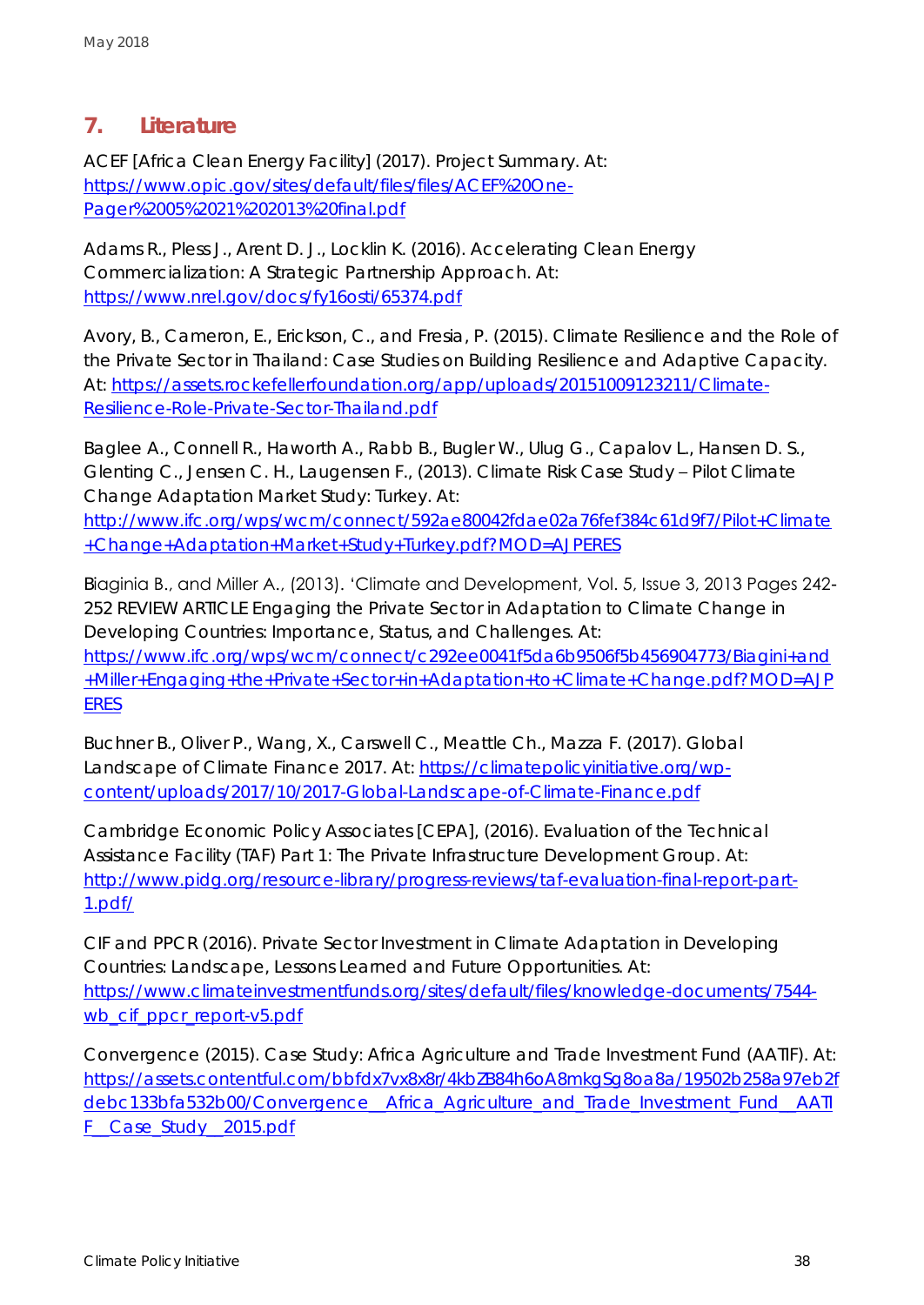De Swaan Arons M., Van den Driest F., Weed K. (2014). The Ultimate Marketing Machine. Harvard Business Review. Issue July-August 2014. At: [https://hbr.org/2014/07/the-ultimate](https://hbr.org/2014/07/the-ultimate-marketing-machine)[marketing-machine](https://hbr.org/2014/07/the-ultimate-marketing-machine)

DevEx (2016). Posting for Team Leader: REACT Technical Assistance and Knowledge Management Facility. At: [https://www.devex.com/jobs/team-leader-react-technical](https://www.devex.com/jobs/team-leader-react-technical-assistance-and-knowledge-management-facility-461791)[assistance-and-knowledge-management-facility-461791](https://www.devex.com/jobs/team-leader-react-technical-assistance-and-knowledge-management-facility-461791)

Divakaran, S., McGinnis, P. J., Shariff, M. (2014). Private Equity and Venture Capital in SMEs in Developing Countries – The Role for Technical Assistance. Available at: <http://documents.worldbank.org/curated/en/336471468155132454/pdf/WPS6827.pdf>

Druce L., Moslener, U., Gruening, C., Pauw P., Connell R. (2016). Demystifying Adaptation Finance For the Private Sector. At: [http://www.unepfi.org/wordpress/wp](http://www.unepfi.org/wordpress/wp-content/uploads/2016/11/DEMYSITIFYING-ADAPTATION-FINANCE-FOR-THE-PRIVATE-SECTOR-AW-FULL-REPORT.pdf)[content/uploads/2016/11/DEMYSITIFYING-ADAPTATION-FINANCE-FOR-THE-PRIVATE-SECTOR-](http://www.unepfi.org/wordpress/wp-content/uploads/2016/11/DEMYSITIFYING-ADAPTATION-FINANCE-FOR-THE-PRIVATE-SECTOR-AW-FULL-REPORT.pdf)[AW-FULL-REPORT.pdf](http://www.unepfi.org/wordpress/wp-content/uploads/2016/11/DEMYSITIFYING-ADAPTATION-FINANCE-FOR-THE-PRIVATE-SECTOR-AW-FULL-REPORT.pdf)

Enclude (2017). Transforming Agriculture by Linking Technical Assistance to Blended Finance: Trends and Lessons from Africa. At: [http://encludesolutions.com/wp](http://encludesolutions.com/wp-content/uploads/2017/09/Transforming-Agriculture_20170831.pdf)[content/uploads/2017/09/Transforming-Agriculture\\_20170831.pdf](http://encludesolutions.com/wp-content/uploads/2017/09/Transforming-Agriculture_20170831.pdf)

Escalante D., Abramskiehn D., Hallmeyer K., Brown J (2018). Approaches to assess the additionality of climate investments: Findings from the evaluation of the Climate Public Private Partnership Programme (CP3). At:

[https://climatepolicyinitiative.org/publication/approaches-to-assess-the-additionality-of](https://climatepolicyinitiative.org/publication/approaches-to-assess-the-additionality-of-climate-investments-findings-from-the-evaluation-of-the-climate-public-private-partnership-programme-cp3/)[climate-investments-findings-from-the-evaluation-of-the-climate-public-private-partnership](https://climatepolicyinitiative.org/publication/approaches-to-assess-the-additionality-of-climate-investments-findings-from-the-evaluation-of-the-climate-public-private-partnership-programme-cp3/)[programme-cp3/](https://climatepolicyinitiative.org/publication/approaches-to-assess-the-additionality-of-climate-investments-findings-from-the-evaluation-of-the-climate-public-private-partnership-programme-cp3/)

GBF [Grassroots Business Fund] (2016). GBF Annual Report 2016. At: [http://12048-presscdn-0-](http://12048-presscdn-0-45.pagely.netdna-cdn.com/wp-content/uploads/2014/08/GBF-Annual-Report-2016.pdf) [45.pagely.netdna-cdn.com/wp-content/uploads/2014/08/GBF-Annual-Report-2016.pdf](http://12048-presscdn-0-45.pagely.netdna-cdn.com/wp-content/uploads/2014/08/GBF-Annual-Report-2016.pdf)

GSBI (2017). GSBI Accelerator – Miller Center for Social Entrepreneurship. At: <https://www.scu-social-entrepreneurship.org/gsbi/>

Hall, B., Khan. B., (2002). New Economy Handbook: Hall and Khan. Adoption of New Technology. At:<https://eml.berkeley.edu/~bhhall/papers/HallKhan03%20diffusion.pdf> KPMG (2013). Risk in business: Internal and external pressures. At: [https://home.kpmg.com/xx/en/home/insights/2013/07/business-risks-internal-external](https://home.kpmg.com/xx/en/home/insights/2013/07/business-risks-internal-external-pressures.html)[pressures.html](https://home.kpmg.com/xx/en/home/insights/2013/07/business-risks-internal-external-pressures.html)

Luo Tianyi, Maddocks A., Iceland Ch. (2015). World's 15 Countries with the Most People Exposed to River Floods. At: [http://www.wri.org/blog/2015/03/world%E2%80%99s-15](http://www.wri.org/blog/2015/03/world%E2%80%99s-15-countries-most-people-exposed-river-floods) [countries-most-people-exposed-river-floods](http://www.wri.org/blog/2015/03/world%E2%80%99s-15-countries-most-people-exposed-river-floods)

MacElroy, William (2011). Top Barriers to Adopting to Technology in Market Research. At: [http://crresearch.com/blog/are-you-scared-of-change-top-barriers-for-technology-in](http://crresearch.com/blog/are-you-scared-of-change-top-barriers-for-technology-in-research-innovation)[research-innovation](http://crresearch.com/blog/are-you-scared-of-change-top-barriers-for-technology-in-research-innovation)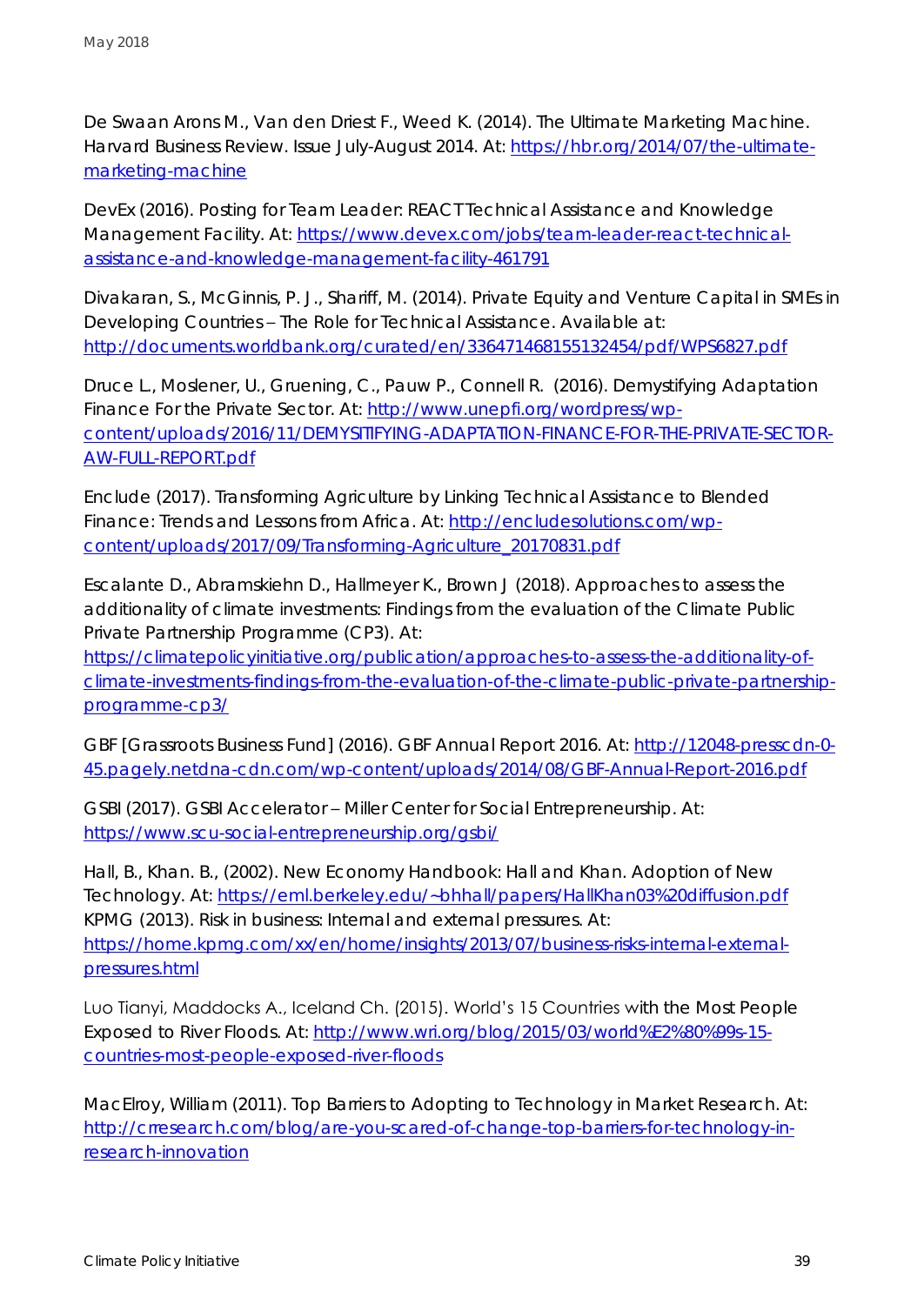MEDA (2017). INFRONT (Impact Investing in Frontier Markets). At: [http://meda.org/investment-projects/investment-past-projects/271-infront-impact](http://meda.org/investment-projects/investment-past-projects/271-infront-impact-investing-in-frontier-markets)[investing-in-frontier-markets](http://meda.org/investment-projects/investment-past-projects/271-infront-impact-investing-in-frontier-markets)

Mercer (2015). Investing in a Time of Climate Change. [https://www.mercer.com/content/dam/mercer/attachments/global/investments/mercer](https://www.mercer.com/content/dam/mercer/attachments/global/investments/mercer-climate-change-report-2015.pdf)[climate-change-report-2015.pdf](https://www.mercer.com/content/dam/mercer/attachments/global/investments/mercer-climate-change-report-2015.pdf)

Narain Sunita (2017). Changing monsoons: Vicious cycle of crippling drought, devastating floods. At: [http://www.business-standard.com/article/opinion/floods-with-drought](http://www.business-standard.com/article/opinion/floods-with-drought-changing-nature-of-monsoons-117082700657_1.html)[changing-nature-of-monsoons-117082700657\\_1.html](http://www.business-standard.com/article/opinion/floods-with-drought-changing-nature-of-monsoons-117082700657_1.html)

OPIC (2013). U.S.-Afirca Clean Energy Finance Initiative (ACEF) – Catalyzing private sector investment in African clean energy solutions. At: [https://www.opic.gov/sites/default/files/files/ACEF%20One-](https://www.opic.gov/sites/default/files/files/ACEF%20One-Pager%2005%2021%202013%20final.pdf)[Pager%2005%2021%202013%20final.pdf](https://www.opic.gov/sites/default/files/files/ACEF%20One-Pager%2005%2021%202013%20final.pdf)

Phatisa Fund Managers (2016). Technical Assistance Facility: Lessons Learned from 5 years of implementation. At: [https://dochub.com/matthewadetunji/m41Y7m/technical](https://dochub.com/matthewadetunji/m41Y7m/technical-assistance-facility_taf-aaf_cta-blending4ag-2016?dt=dj8tlf8zr06y7rlj&pg=15)[assistance-facility\\_taf-aaf\\_cta-blending4ag-2016?dt=dj8tlf8zr06y7rlj&pg=15](https://dochub.com/matthewadetunji/m41Y7m/technical-assistance-facility_taf-aaf_cta-blending4ag-2016?dt=dj8tlf8zr06y7rlj&pg=15)

Phatisa Fund Managers (2017). Five Years of the AAF's Technical Assistance Facility: Enhancing the food security impact of agri-business investments in Africa. At: [http://www.aaftaf.org/wp-content/uploads/2017/03/TAF\\_Impact\\_report\\_final\\_small.pdf](http://www.aaftaf.org/wp-content/uploads/2017/03/TAF_Impact_report_final_small.pdf)

Proparco (2017). Microfinance: Leapfrog Financial Inclusion Fund: Insurance Products for the Poorest in Africa. At:<https://www.proparco.fr/en/leapfrog-labs>

S&P Global Ratings (2016). Emerging Markets May Offer the Most Potential for the World's Largest Consumer-Focused Companies. At: [https://www.spglobal.com/our](https://www.spglobal.com/our-insights/Emerging-Markets-May-Offer-The-Most-Potential-For-The-Worlds-Largest-Consumer-Focused-Companies.html)[insights/Emerging-Markets-May-Offer-The-Most-Potential-For-The-Worlds-Largest-Consumer-](https://www.spglobal.com/our-insights/Emerging-Markets-May-Offer-The-Most-Potential-For-The-Worlds-Largest-Consumer-Focused-Companies.html)[Focused-Companies.html](https://www.spglobal.com/our-insights/Emerging-Markets-May-Offer-The-Most-Potential-For-The-Worlds-Largest-Consumer-Focused-Companies.html)

SCAF [Seed Capital Assistance Facility] (2013). SCAF Mid-Term Review 2013. At: SCAF

SCAF [Seed Capital Assistance Facility] (2017). SCAF Projects. At: [https://www.scaf](https://www.scaf-energy.org/projects)[energy.org/projects](https://www.scaf-energy.org/projects)

Smith K., Schramm C., (2017). Introducing an 'Unusual Beast': the Technical Assistance Facility to the African Agriculture Fund. At: [http://www.inclusivebusinesshub.org/introducing-an-unusual-beast-the-technical-](http://www.inclusivebusinesshub.org/introducing-an-unusual-beast-the-technical-assistance-facility-to-the-african-agriculture-fund/)

[assistance-facility-to-the-african-agriculture-fund/](http://www.inclusivebusinesshub.org/introducing-an-unusual-beast-the-technical-assistance-facility-to-the-african-agriculture-fund/)

Statistics Canada (1997). Failing Concerns: Business Bankruptcy in Canada. Minister of Industry. At: [www.statcan.gc.ca](http://www.statcan.gc.ca/)

Whitehouse, K., Klassen, M., Maertens, A. (2017). Increasing the uptake of new technologies. At: [https://beamexchange.org/uploads/filer\\_public/f4/35/f435e1d7-360e-](https://beamexchange.org/uploads/filer_public/f4/35/f435e1d7-360e-49fa-9387-cc7c44f9c6c8/pll_new_technologies0.pdf)[49fa-9387-cc7c44f9c6c8/pll\\_new\\_technologies0.pdf](https://beamexchange.org/uploads/filer_public/f4/35/f435e1d7-360e-49fa-9387-cc7c44f9c6c8/pll_new_technologies0.pdf)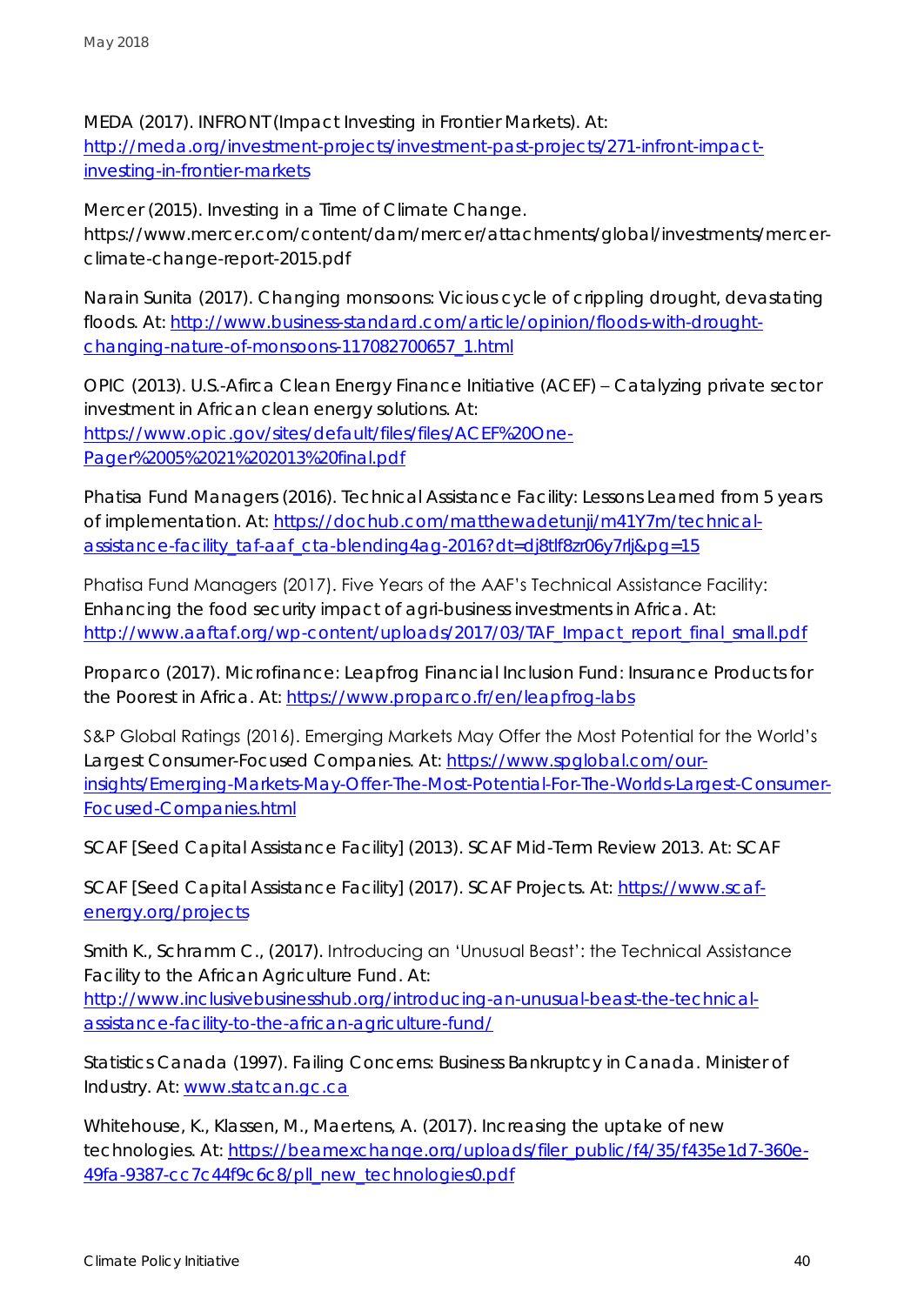World Economic Forum [WEF], (2016). Insights from Blended Finance Investment Vehicles & Facilities. At:

[http://www3.weforum.org/docs/WEF\\_Blended\\_Finance\\_Insights\\_Investments\\_Vehicles\\_Facil](http://www3.weforum.org/docs/WEF_Blended_Finance_Insights_Investments_Vehicles_Facilities_report_2016.pdf) [ities\\_report\\_2016.pdf](http://www3.weforum.org/docs/WEF_Blended_Finance_Insights_Investments_Vehicles_Facilities_report_2016.pdf)

Zanfardino, Kelley (2017). 7 top HR mistakes companies make. At: <https://www.insperity.com/blog/7-top-hr-mistakes-companies-make/>

**Interviews**

GBF [Grassroots Business Fund] (2017a). Phone interview with Natasha Barantseva and Jaime Ramirez. 11/16/2017

JBA (2017). Phone interview with John Bevington. 12/12/2017

Planalytics (2017). Phone interview with Evan Gold, Frederic Fox, and Scott A. Bernhard. 9/8/2017 and 9/28/2017

SCAF [Seed Capital Assistance Facility] (2017). Phone interview with Francoise Destais, Martin Cremer, and Ghita Hannane. 11/27/2017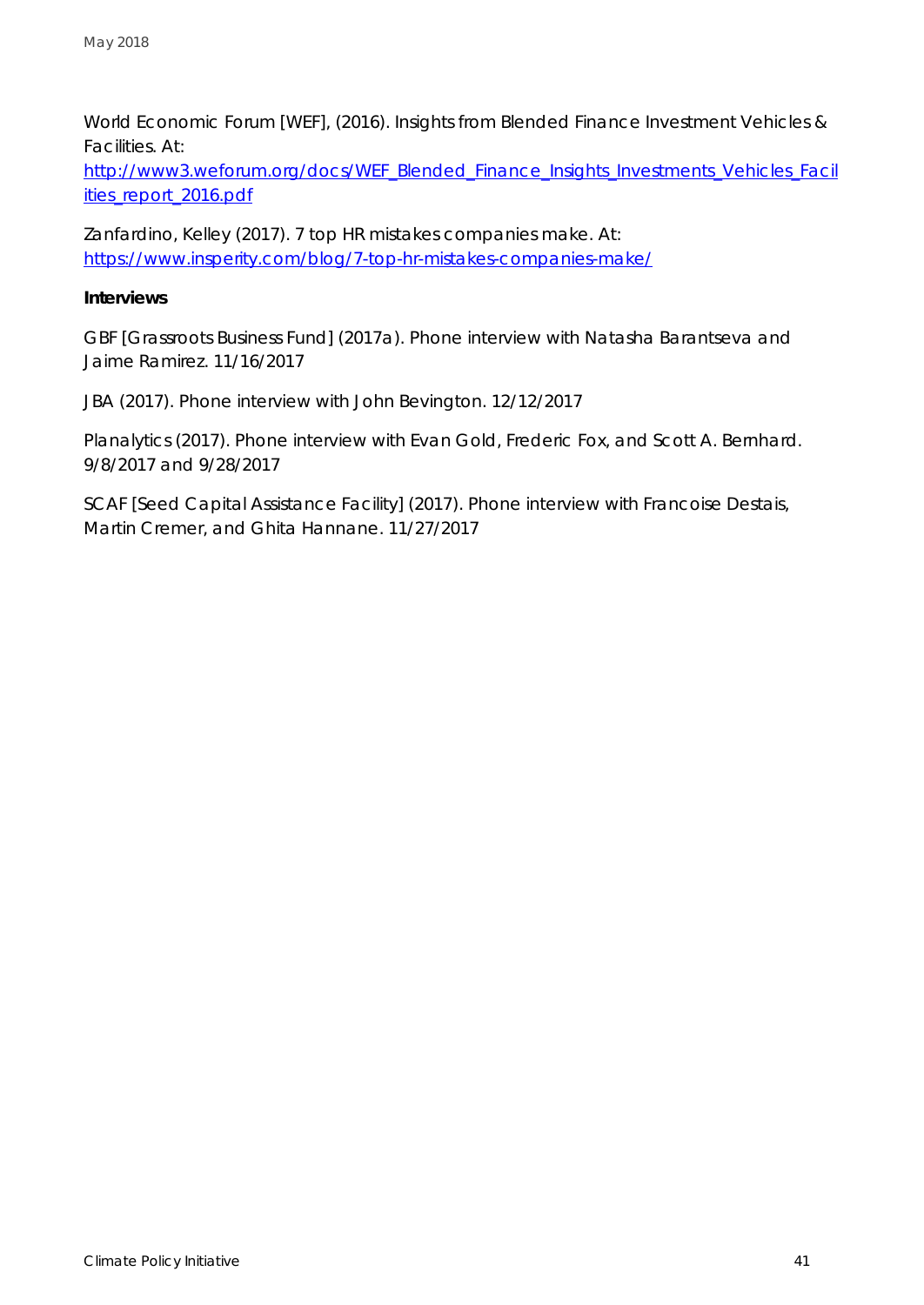### <span id="page-41-0"></span>**8. Annex 1: Methodology**

### <span id="page-41-1"></span>**8.1 Technical Assistance Facility Mapping**

We mapped 41 TA facilities. The list was compiled via online searches for technical assistance facilities as well as a literature review on the topic. The list is not exhaustive but aimed to show which types of activities can be used to support market development. We mapped 22 facilities addressing barriers in Africa, 6 facilities in Asia, 7 facilities working in Latin America, and 7 North American Facilities, and one global facility. The facilities in North America were included to see how market development initiatives work when they specifically target new technologies, because many of the facilities in developing countries have a more developmental objective to grow private sector capacity in general.

| Facility                                                            | Type of facility |
|---------------------------------------------------------------------|------------------|
| CP3 - Advisory Services - Policy Support                            | Activity         |
| CP3 - Mercer study                                                  | Activity         |
| <b>Angel Ventures Mexico</b>                                        | Activity         |
| IFC Turkey Market Resilience                                        | Activity         |
| Training for the private sector in Sierra Leone                     | Activity         |
| EU-AITF (Africa Infrastructure Trust Fund)                          | Hybrid           |
| African Agricultural Fund (AAF)                                     | Hybrid           |
| AgDevCo (Africa Agricultural Development Company)                   | Hybrid           |
| Sierra Leone World Bank Investment Fund                             | Hybrid           |
| RENEW w Mercy Corps (Ethiopia)                                      | <b>Hybrid</b>    |
| SEAF Bangladesh                                                     | Hybrid           |
| CREI (Commercializing RE in India)                                  | Standalone TAF   |
| LeapFrog Financial Inclusion Fund                                   | Standalone TAF   |
| African Agricultural Capital                                        | Standalone TAF   |
| Infront Frontier Markets TA                                         | Standalone TAF   |
| Africa Microfinance Fund                                            | Standalone TAF   |
| Fanisi Venture Capital Fund                                         | Standalone TAF   |
| Business Partners International Southern Africa                     | Standalone TAF   |
| Leopard Haiti Fund                                                  | Standalone TAF   |
| Partners in Food Solutions                                          | Standalone TAF   |
| Agro-Innovations Zimbabwe                                           | Standalone TAF   |
| AECF - Funding Innovation for business in Africa/ Africa Enterprise | Standalone TAF   |
| Challenge Fund                                                      |                  |
| MICF - Malawi Innovation Challenge Fund                             | Standalone TAF   |
| <b>USICEF</b>                                                       | Standalone TAF   |
| <b>US ACEF</b>                                                      | Standalone TAF   |
| Africa Agriculture and Trade Investment Fund (AATIF)                | Standalone TAF   |
| Eco.business fund Development Facility (Eco DF)                     | Standalone TAF   |

**TABLE 8 MAPPED TECHNICAL ASSISTANCE FACILITIES<sup>8</sup>**

<sup>8</sup> All facilities that could not be identified as Activity, Standalone TAF, Strategic Partnership, and VC Model were classified as Hybrid Facility.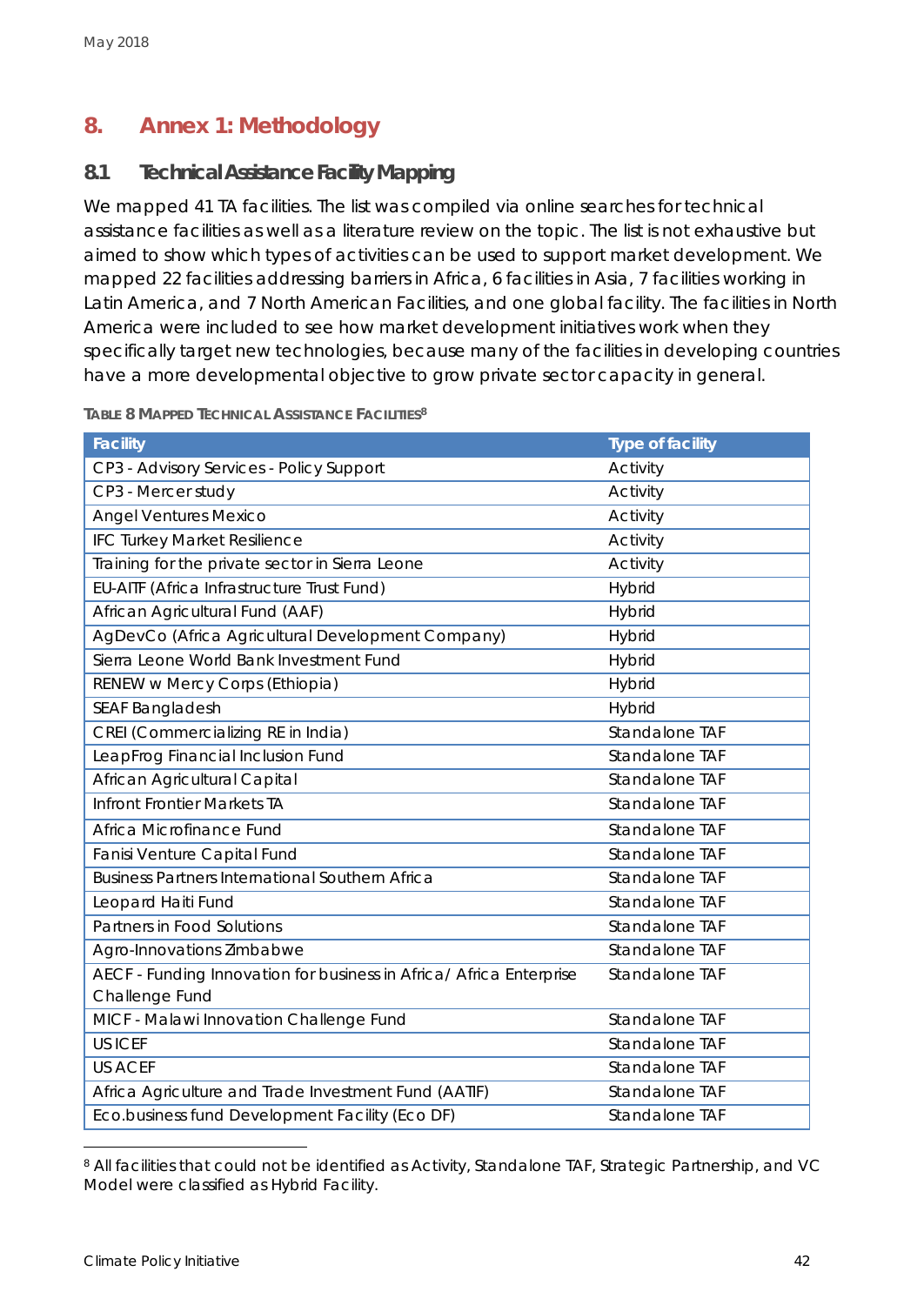| CP3 - SCAF (Seed Capital Assistance Facility)                    | Standalone TAF        |
|------------------------------------------------------------------|-----------------------|
| Proadapt                                                         | Standalone TAF        |
| PPPs (TRAC3, 2016 and Agrawal et al 2011)                        | Strategic Partnership |
| NREL Commercialization Assistance Program                        | Strategic Partnership |
| <b>Cyclotron Road</b>                                            | Strategic Partnership |
| DOE Small Business Voucher Pilot Program                         | Strategic Partnership |
| CalCharge                                                        | Strategic Partnership |
| DOE Lab-Corps Program                                            | Strategic Partnership |
| Innovation Incubator Program (IN2)                               | Strategic Partnership |
| Terra Bella Colombia Fund TAF                                    | VC Model              |
| <b>Grassroots Business Fund</b>                                  | <b>VC Model</b>       |
| Infrastructure Development Collaboration Partnership Fund        | VC Model              |
| (DevCo) (part of PIDG - Private Infrastructure Development group |                       |
| TA facility)                                                     |                       |
| Bain Capital - Impact Fund                                       | VC Model              |
| Ethos                                                            | VC Model              |

## <span id="page-42-0"></span>**8.2 BarriersMapping –Rationale for Business Model Barriers**

**TABLE 9 DETAILED BUSINESS MODEL BARRIER & RATIONALE**

| <b>Barrier</b>                           | Sub-barrier                                                                                                                                                               | Rationale                                                                                                                                                                                                                                             |
|------------------------------------------|---------------------------------------------------------------------------------------------------------------------------------------------------------------------------|-------------------------------------------------------------------------------------------------------------------------------------------------------------------------------------------------------------------------------------------------------|
| Value/Benefit<br>of the<br>technology is | Awareness/Knowledge<br>of the risk posed by<br>climate change is low.                                                                                                     | If customers are not aware of the risk they are<br>unlikely to spend money on adaptation<br>technology.                                                                                                                                               |
| not known                                | Awareness/Proof of the<br>effectiveness of the<br>technology is low.                                                                                                      | Especially if the cost of the technology is high,<br>customers expect to see a direct (preferably<br>quantifiable) impact                                                                                                                             |
|                                          | Opportunity cost of the<br>technology is high. There<br>are other strategies out<br>there that might/ or are<br>believed to have a<br>better value for money<br>$(VfM)$ . | If customers think that disaster recovery is<br>cheaper/ easier than disaster prevention, they<br>are more likely to invest in recovery options.<br>Often it is not a choice of investing or not<br>investing but in what type of approach to invest. |
| Cost of<br>technology is<br>too high     | High up-front cost of the<br>technology                                                                                                                                   | The higher the up-front costs of the technology<br>are the smaller is the group of potential<br>customers.                                                                                                                                            |
|                                          | High cost in<br>implementation of the<br>technology (training of<br>staff, changes in<br>operations, surveys,<br>paperwork, etc.)                                         | These costs can vary depending on the size/<br>capacity of the customer but can also prevent<br>SMEs from implementing.                                                                                                                               |
|                                          | High maintenance costs                                                                                                                                                    | This can prevent customers with varying cash<br>flows from investing.                                                                                                                                                                                 |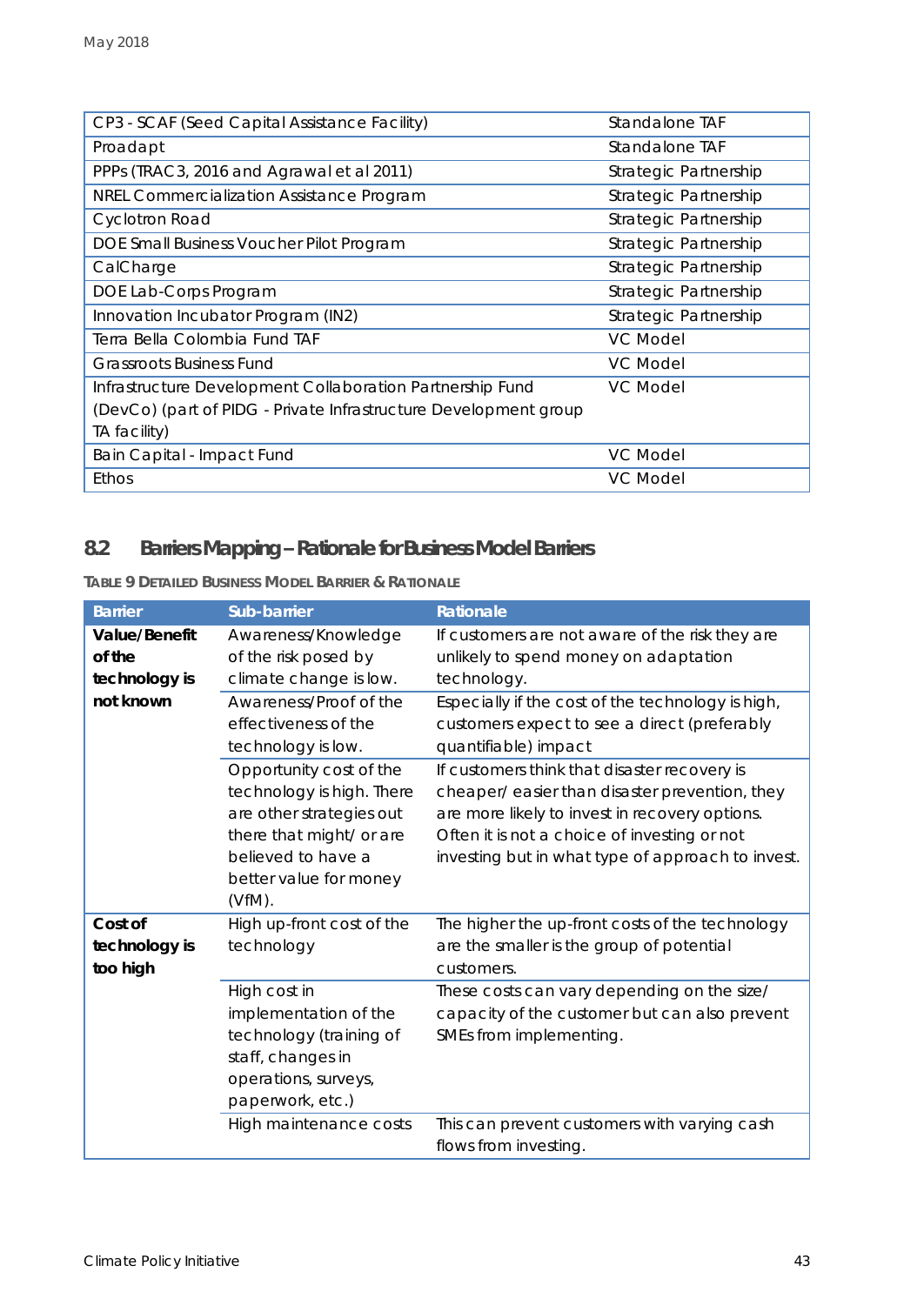|                | No direct (quantifiable)     | It is easier to implement a technology that           |
|----------------|------------------------------|-------------------------------------------------------|
|                | cost savings from the        | proves that it will increase profits (for businesses) |
|                | technology from day          | or create tangible non-monetary value (for            |
|                | one of implementation        | consumers) right away than in the future.             |
| Technical      | High skill level is required | If the technology is very high tech and hard to       |
| capacity       | to use the technology to     | manage for the customer, it is less likely to be      |
| needed to use  | make it viable for the       | implemented by SMEs or other small or medium          |
| the technology | customer                     | sized entities because it requires a lot of extra     |
| is high        |                              | resources (human capital, financial capital) that     |
|                |                              | they might not be willing or able to commit.          |
|                |                              | Technology requires that companies get permits        |
|                |                              | and other complicated processes that use extra        |
|                |                              | technical capacity or cost money (see cost            |
|                |                              | barriers)                                             |
|                | Implementation of the        | If local regulators don't understand the new          |
|                | technology is dependent      | technology they might slow down regional/local        |
|                | (and thus constrained)       | implementation.                                       |
|                | on third parties             | Implementation done by contractors that need          |
|                | (contractors, regulators,    | a specific skillset is another bottleneck to the      |
|                | etc.) abilities              | uptake of the technology.                             |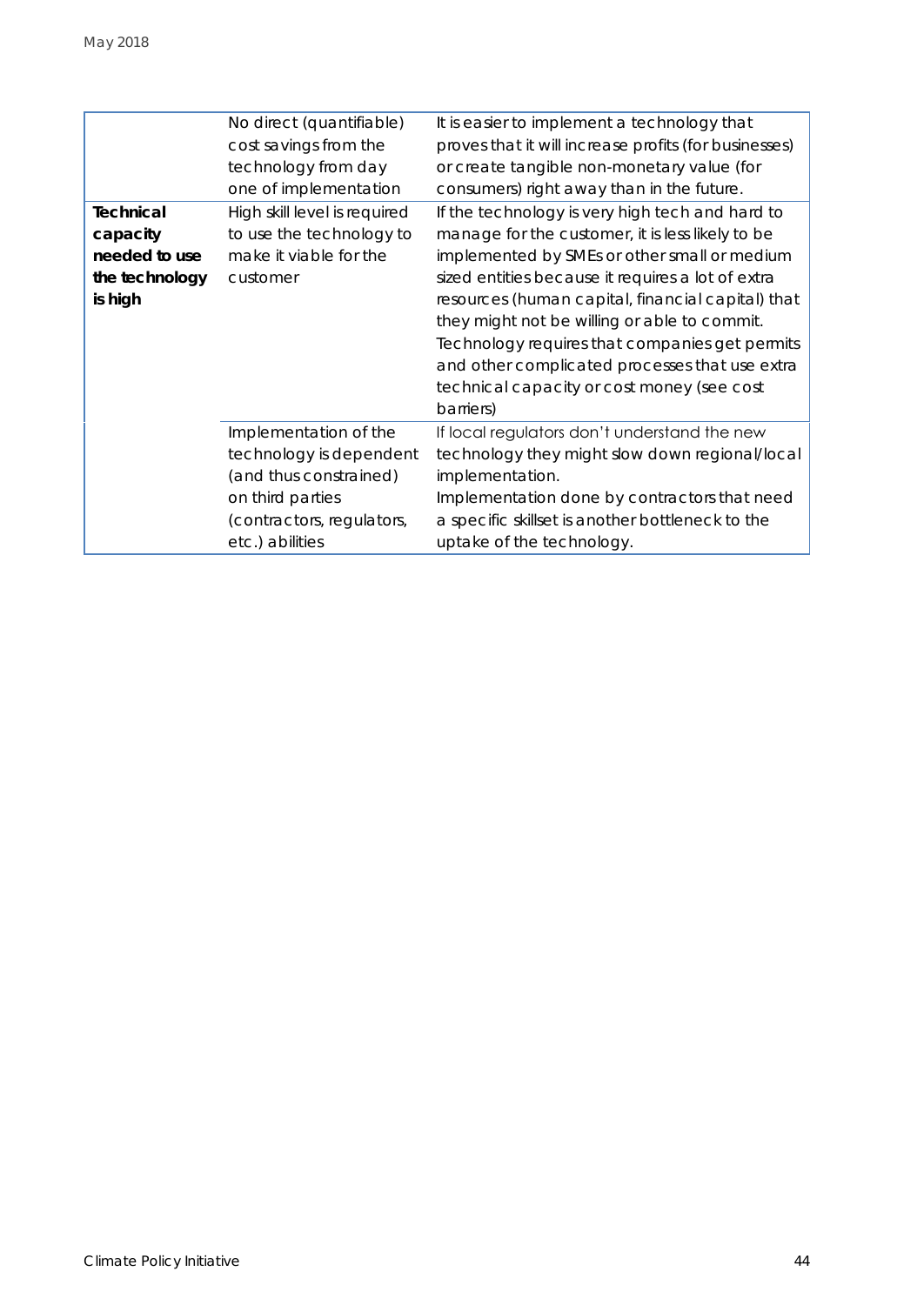### <span id="page-44-0"></span>**9. Annex 2: Case Studies: Technical Assistance Facilities**

We interviewed representatives from two technical assistance facilities - Grassroots Business Fund (GBF) and Seed Capital Assistance Facility (SCAF), to learn about their experience with facility design and the types of activities they provide.

| Type      | Independent Standalone Technical Assistance Facility                   |
|-----------|------------------------------------------------------------------------|
| Objective | Support the development and commercialization of climate mitigation    |
|           | technologies in Africa and Asia                                        |
| Strategy  | Fill the gap between ideas stage of renewable energy projects and      |
|           | bankability stage by providing finance to funds and project developers |

<span id="page-44-1"></span>**9.1 Seed Capital Assistance Facility (SCAF)**

SCAF is part to the UK's Climate Public Private Partnership (CP3) Programme. CP3 is a £130m programme that utilises the private equity model to deliver UK Official Development Aid (ODA). CP3 is participating as an equity investor in two private equity funds; the IFC Catalyst Fund (CF) managed by IFC Asset Management Company and Asia Climate Partners (ACP), managed by Robeco, Orix and the Asian Development Bank. These investments are expected to provide commercial returns to the UK Government, alongside development and environment benefits. They are expected to demonstrate that climatefocused investments are both feasible and profitable and catalyse additional private finance to similar activities in future.

SCAF helps to build the pipeline of investment ready projects for some of CP3's portfolio funds as well as for other funds and project developers operating in the sector.

### **Activities**

Many good renewable energy projects are available in Africa and Asia but only few are investment ready because project developers don't get access to funding and most funds don't develop early stage projects. SCAF bridges the gap between project idea and investment readiness by providing project developers and private equity funds in Asia and Africa with funding that can pay for business development support and early stage seed capital financing (SCAF, 2013 and SCAF, 2017).

SCAF provides three types of grants (SCAF, 2013):

- Support Line 1 (SL1) provides Cooperating Funds (mostly) non-project specific costsharing to source, develop and transact seed scale investments, including training of project developers.
- Support Line 2 (SL2) shares the development cost for eligible projects in connection with actual seed investments that the Cooperating Funds make.
- Support Line 3 (SL3) assists fund managers in establishing new clean energy funds with an early stage investment window.

Funds are especially interested in SL1 as it helps them to go into areas they would not otherwise have explored. It ensures that you are financing activities that investors are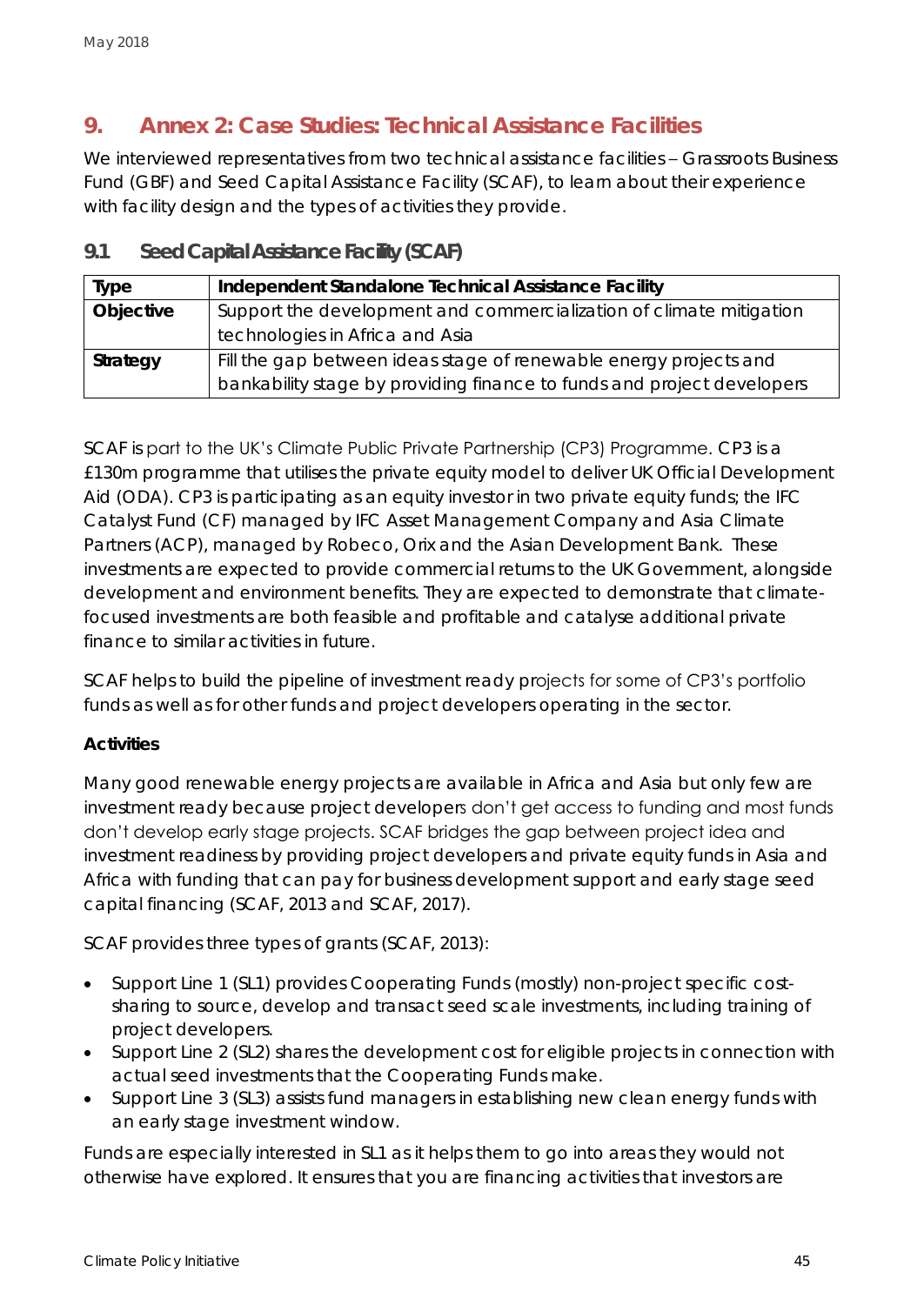interested in. The grants help them to explore new geographies by covering the costs to meet project developers, local authorities, and to organize workshops for developers (SCAF, 2017).

While SCAF does not exclusively work with CP3 portfolio funds, some of the projects that SCAF helps to get off the ground become investment objects of the private equity funds that are part of the CP3 portfolio. For example, SCAF has invested in the Lake Mainit Project in the Philippines. It is a 25 MW hydroelectric power project. As part of the project the CP3 portfolio fund Renewable Energy Asia Fund (RESF) partnered with the local developer, and a local bank to finance the construction. SCAF support was used to co-finance early-stage development activities, permitting, independent design validation, impact analysis and environmental and social impact assessment (SCAF, 2017).

### **Structure & Governance**

At the top, SCAF is managed by a Steering Committee, in which the facility manager UNEP and donors are represented. The implementing agent of SCAF participates as observer.

The role of the Steering Committee is to provide guidelines via an investment manual. This has been established and continuously refined since SCAF has been initiated 10 years ago (SCAF, 2017).

The manager – UNEP – makes all the final decisions on which projects get funding and which investment organization becomes a partner. The UNEP Collaborating Center is a SCAF agent to support this decision-making process. The SCAF manager decides based on the recommendations from the Advisory Committee.

SCAF has two regional Advisory Committees, one for Asia and another for Africa. The Advisory Committee creates the lists of potential partners and development companies that support early stage projects. When the SCAF implementing agent has capacity, they reach out to the suggested partners and develop a SCAF proposal.

To manage financial flows, SCAF established a trustee to isolate SCAF funding from the financial statements of partners. The funding is dispatched to partners from the trust.

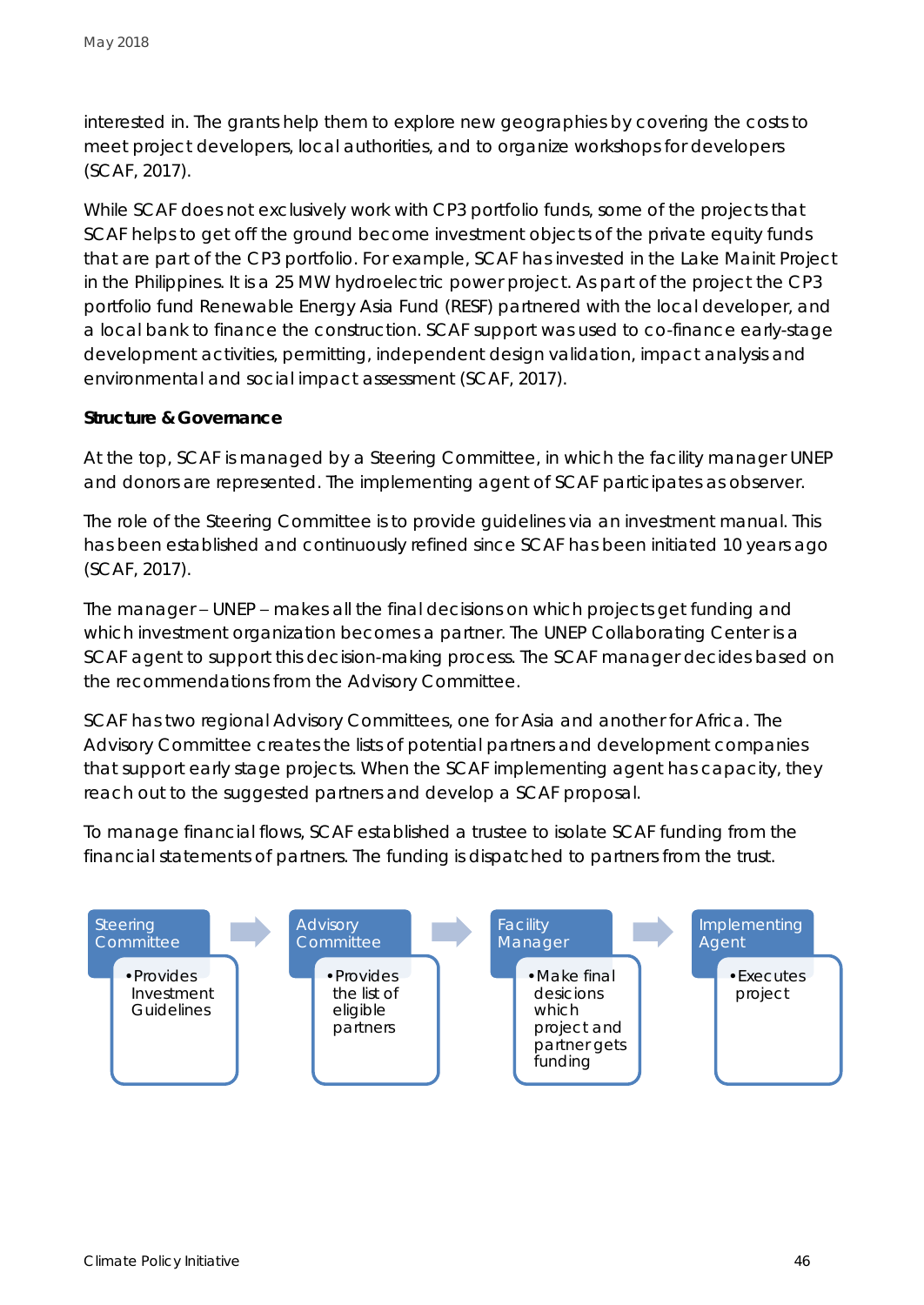#### Independent **Trustee**

•Holds finance and disburses directly to partners after proof activity

**Sustainability & Payment Methods**

SCAF was set up with the ambition to make it as sustainable as possible.

SCAF provides grants but expects a 50% co-payment from project developers and funds. Further, when funds invest in a project, they pay a development fee to SCAF. However, SCAF managers found that re-payment takes much longer than expected (SCAF, 2017).

Providing the financing to developers and funds helps to ensure that SCAF finance is coinvested with other resources and that SCAF does not have to make decisions about the individual profitability of a project. However, a challenge is to find the right partners (SCAF, 2017).

The support provided by SCAF is always linked to specific activities/costs as we ensure a strict application of the 50/50 cost-sharing principle. SCAF partners must report on a quarterly basis and to present proofs of expenses and copies of deliverables where appropriate (studies, event reports, etc.). It is however the SCAF partners who initiate their request (SL0, SL1 or SL2) with a summary budget for the use of the requested support, which project management team clears to ensure alignment with SCAF support guidelines. The pure grant Support Line 1 is no exception. SCAF partners present every year. SL1 & SL2 support agreements are for three years. A work plan with associated budget is cleared, and the initial 50% of the budget is disbursed with the rest being disbursed later in year when the partner has reported and expended the first half.

| Type      | VC Model                                                                  |  |
|-----------|---------------------------------------------------------------------------|--|
| Objective | Support the commercialization and professionalization of the agricultural |  |
|           | sector in Africa and Latin America.                                       |  |
| Strategy  | Provide commercial finance to early stage agribusinesses together with    |  |
|           | technical assistance to increase development impact and capacity          |  |
|           | building.                                                                 |  |

### <span id="page-46-0"></span>**9.2 Grassroots Business Fund (GBF)**

Grassroots Business Fund (GBF's) is an impact fund that focuses on the agricultural sector in Africa and Latin America. It is a USD 50 million fund, of which USD 11.5 million is grant finance provided from donor capital. GBI – I is GBF's first investment fund and closed in 2011. Before, GBF was only providing technical assistance (GBF, 2016). GBF mostly invests in small agricultural business with the objective to commercialize and professionalize them to tackle poverty and create economic and social impact. There is a shortage of risk capital available to small and medium-sized enterprises (SMEs) that GBF addresses. Many of the businesses that GBF has supported have later received follow-on investments from banks and development finance institutions (GBF, 2016).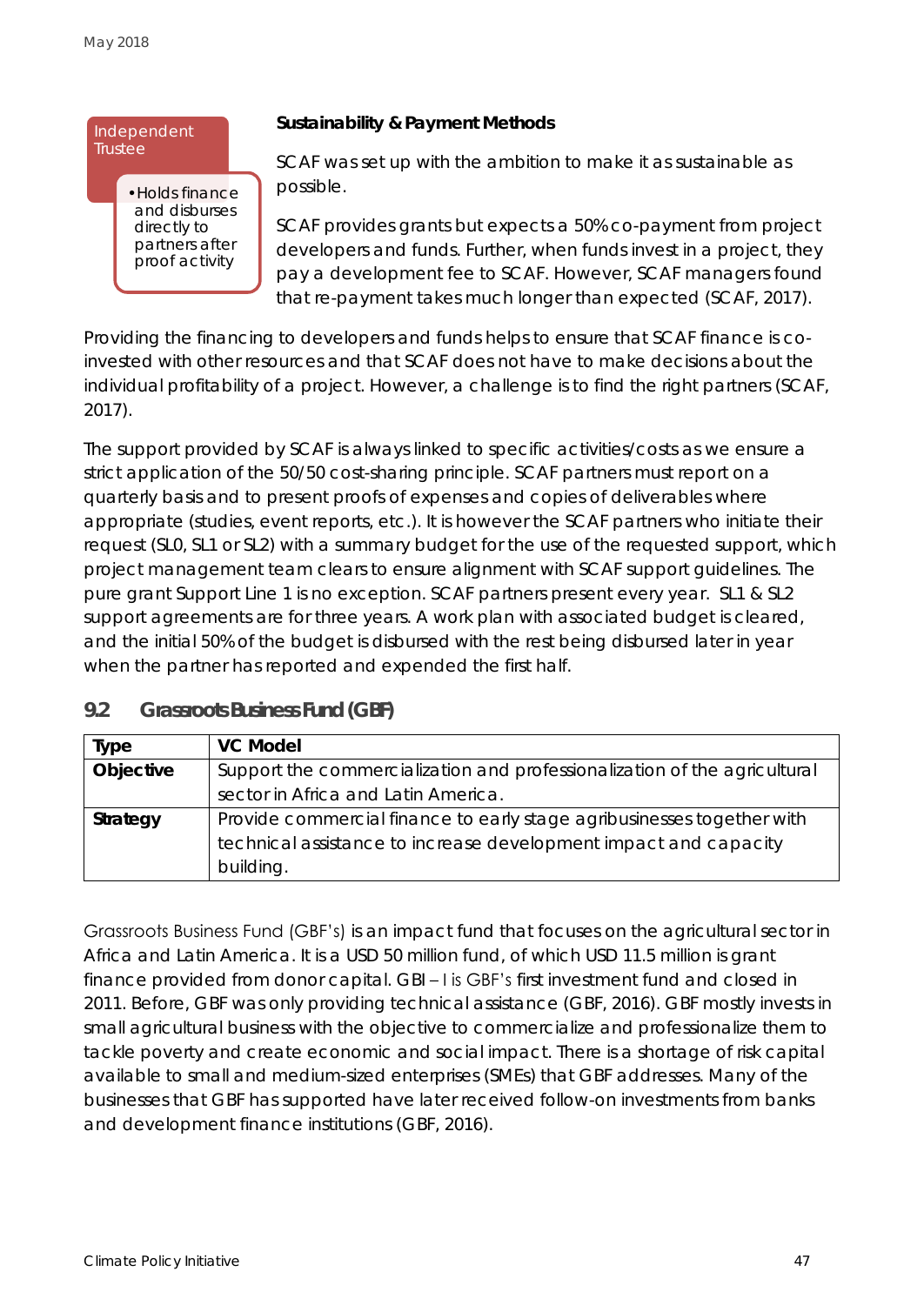### **Activities**

GBF's TA provides mentoring to portfolio companies in areas such as financial management, management capacity building, corporate governance, operations and strategic planning, among many others.

Together with the client, GBF's Business Advisory Services (BAS) designs the initial interventions during due diligence, when a company's strengths, weaknesses, opportunities, and threats are identified and prioritized. The majority of BAS occurs within the first two years after investment, is delivered by local consultants, and is predominantly in the areas of financial management, strategy and governance. To increase client ownership, GBF clients share part of the cost of each BAS assignment.

BAS hires consultants for specialized activities. Activities can build internal capacity in the company or pay for environmental or social certifications. All activities need to be catalytic and accelerate possible change. GBF managers found that the most catalytic activities are to build capacity in the companies.

### **Structure & Governance**

GBF is a Venture Capital model. It has a non-profit arm called Business Advisory Services (BAS) sponsored by donors and an investment arm sponsored by investors. GBF's structure has evolved over time. Starting as a pure grant facility. They started to provide investments in 2008. In 2011 the grant fund and the investment fund separated to increase transparency to investors.

The investment fund is managed via a limited partnership structure. However, the capital structure is very complex with debt, junior equity, and first loss tranches, which made it difficult to manage. On the grant side donors participate in a single governance structure. This makes it easier to manage for donors.

The TA is governed by a Steering Committee of donors. They define specific areas for which TA can be used for and call them mandates. The non-profit arm then has flexibility to decide on individual programs and investees on the ground. The umbrella of the mandates makes the facility more flexible and faster than other vehicles would be. The GBF managers found that TA activities to businesses are usually small and as the company pays 50% of the costs. Thus, it would be inefficient to go back to the Steering Committee for every project.

However, this structure has proven difficult in the long term as the representatives of donors have switched frequently and decisions that had been made earlier on the structure where challenged.

An important benefit of flexibility via an umbrella mandate is speed. Response time from the Steering Committee can take more than four or five weeks. This is too long for many needs of SMEs in developing countries and the needs of investors. Managers found that large scale projects that provide six figures over a two-year period don't make sense for many businesses as the realities change fast, which changes their needs. Therefore, the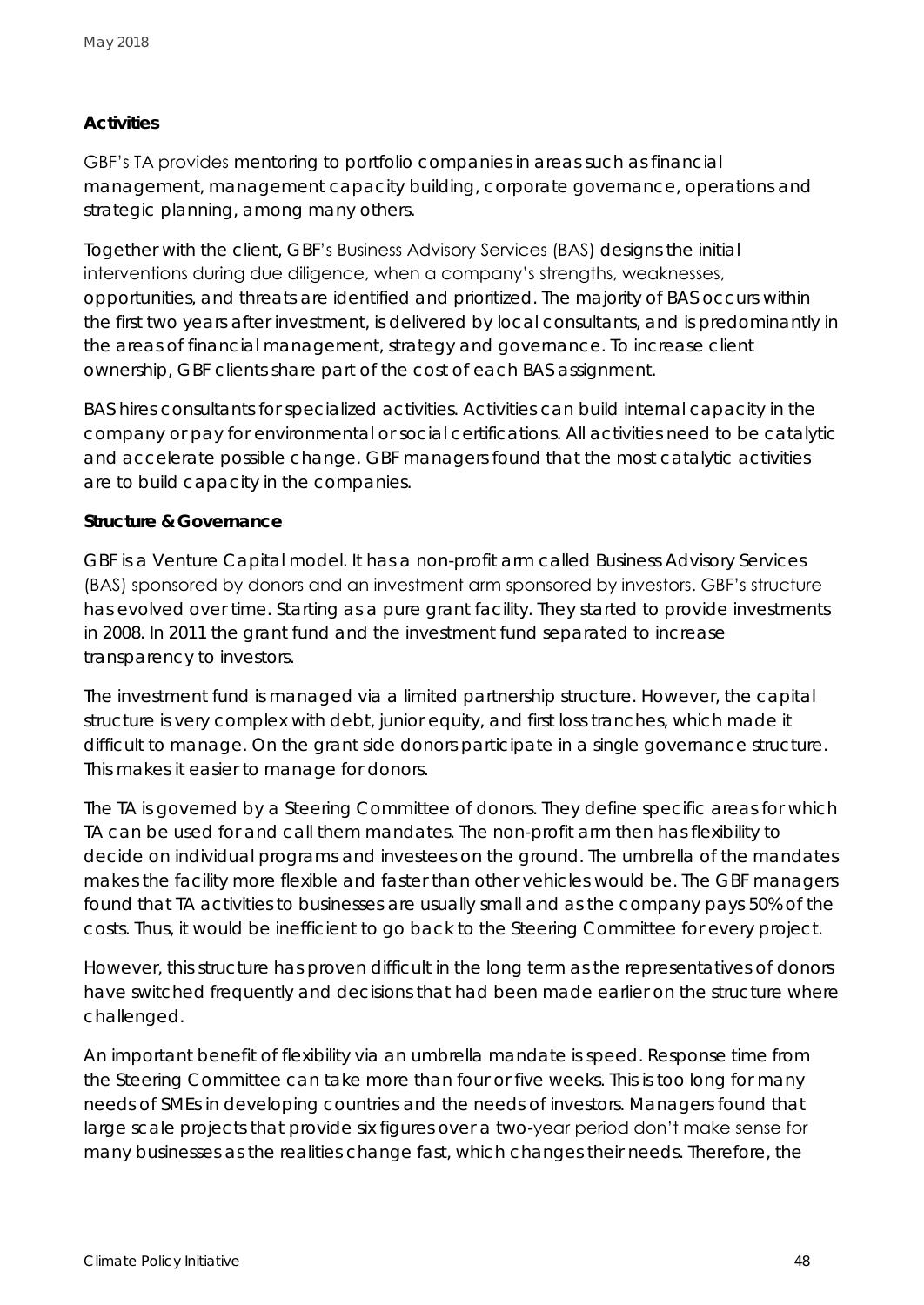facility now provides smaller amounts but more frequently, which allows for targeted interventions with foreseeable results in the near future (GBF, 2017a).



**Sustainability & Payment Methods**

Only activities that are not part of business management can be covered by grant funding. While GBF calls its business management capacity building TA, it is not paid for by donor financing but by higher management fees. Business management activities are part of the normal hand-holding of the fund manager and donors don't support them.

In the past, this was not an issue as the pool of donors and investors overlapped. However, as the donors became different from investors, the fund had to adjust its strategy.

TA donor funded grants are exclusively paid to consultants that build in-house capacity in the companies, or for environmental and social certifications. None of the grants is paid directly to companies.

The non-profit arm is donor funded. No co-payment or reimbursement model is used.

| Type      | Independent Standalone Technical Assistance Facility                     |
|-----------|--------------------------------------------------------------------------|
| Objective | Catalyze private sector investment in clean energy in Africa.            |
| Strategy  | Act as project preparation facility for renewable energy projects to get |
|           | projects investment ready for OPIC.                                      |

### <span id="page-48-0"></span>**9.3 African Clean Energy Facility (ACEF)**

ACEF is an Independent Standalone Technical Assistance Facility developed by the Overseas Private Investment Corporation (OPIC), the U.S. Department of State, the U.S. Trade and Development Agency (USTDA), and the U.S. Agency for International Development (USAID). The program aims to catalyse private sector investment in clean energy projects in Africa by providing support for early stage project development costs (ACEF, 2017). The USD 20 million program provides financing directly to project developers to help them meet the requirements for bankability.

### **Activities**

The ACEF team helps reviews the applications and verifies that the projects are economically sound. Then it works with the applicants to build a project that is investment ready for OPIC. ACEF pays for needed activities that are tendered out to consultants. ACEF